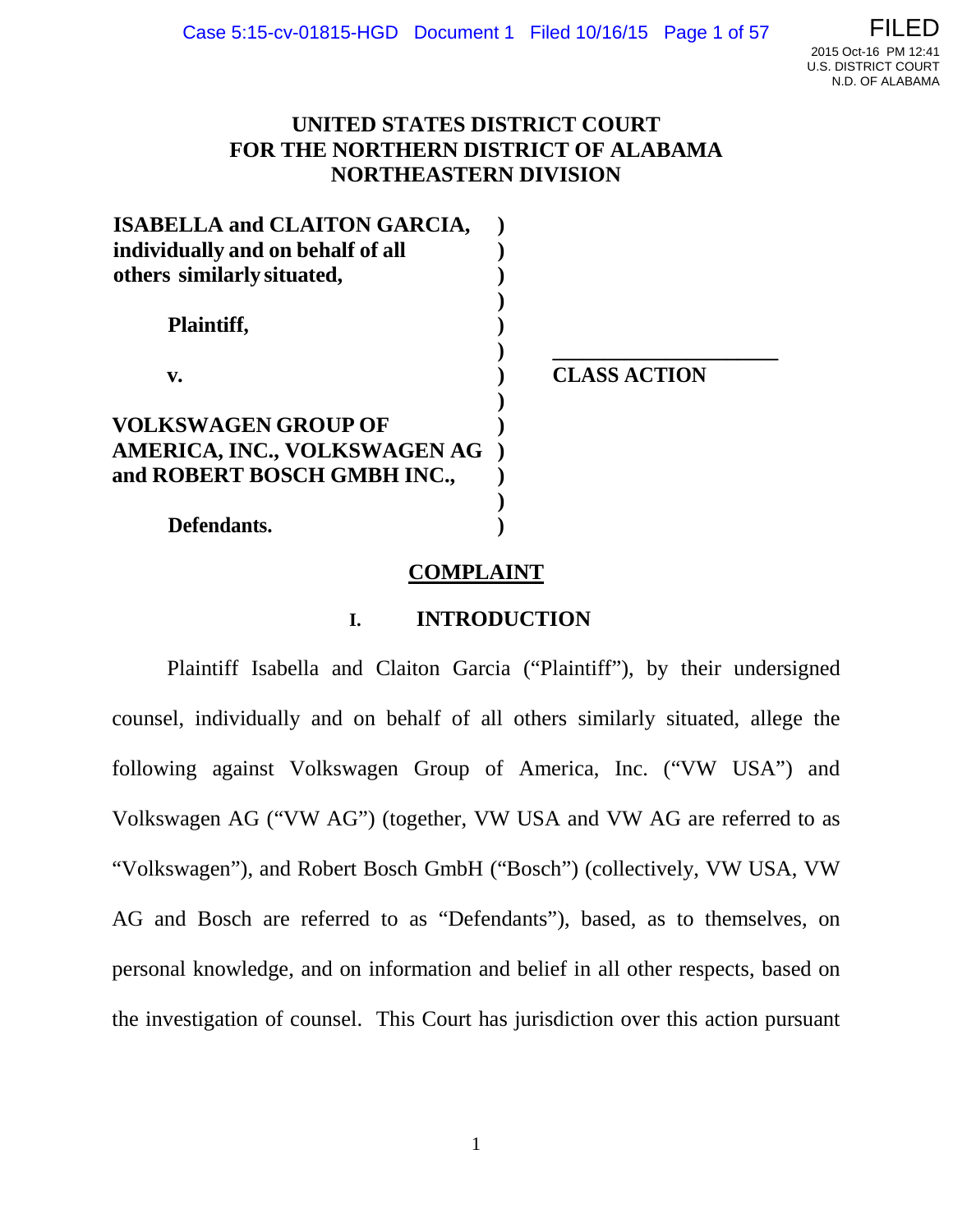to the Class Action Fairness Act ("CAFA"), 28 U.S.C. § 1332(d) and based on a federal question, 28 U.S.C. § 1331

### **II. NATURE OF THE ACTION**

1. This nationwide civil RICO, false advertising and consumer fraud class action concerns the intentional installation of so-called "defeat devices" on over 482,000 diesel Volkswagen and Audi vehicles sold in the United States since 2009. As of September 29, 2015, Volkswagen admitted that the emissions scandal could affect as many as 11 million Volkswagen vehicles worldwide, as well as an additional 2.1 million Audi-branded vehicles. Over the last seven years, Volkswagen has pocketed \$33 billion or more in illicit profits from its scheme.

2. Volkswagen marketed those vehicles as environmentally-friendly cars that combined extremely high fuel efficiency and performance with very low emissions. Volkswagen touted the vehicles as containing a unique combustion system that enabled them to meet (indeed, exceed) national emission standards on a cost-effective basis and without the need to add an additional chemical that was necessary to add in all other diesel systems in order to meet emissions standards.

3. Although Volkswagen successfully marketed and sold almost 500,000 of these expensive cars nationwide as "green," Volkswagen has now publicly admitted that their environmentally-friendly representations were false. Volkswagen did not actually manufacture or sell cars with the desirable attributes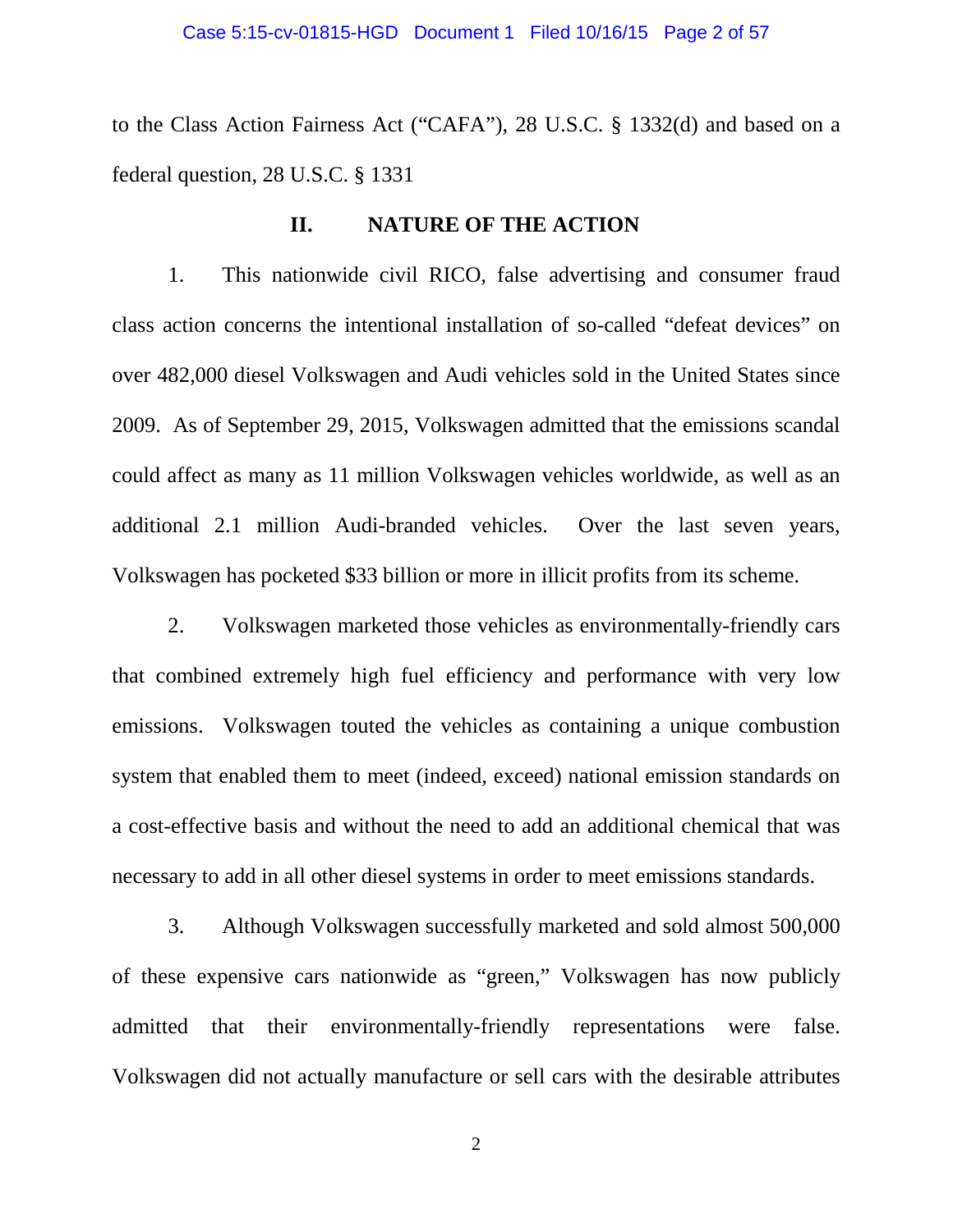### Case 5:15-cv-01815-HGD Document 1 Filed 10/16/15 Page 3 of 57

advertised. Volkswagen's entire "CleanDiesel" system and marketing campaign was a fraud.

4. The United States government, through the Environmental Protection Agency ("EPA"), has passed and enforced laws designed to protect United States citizens from pollution and, in particular, certain chemicals and agents known to cause disease in humans. Automobile manufacturers must abide by these laws, and must adhere to EPA rules and regulations.

5. Volkswagen purposefully and intentionally breached these laws and regulations by manufacturing and then selling in the United States vehicles that made use of "defeat devices," which included computer software that was designed to "cheat" during emissions tests to make it appear as if the vehicles achieved certain low emissions levels that the vehicles did not in fact achieve while they were being driven. If the emissions tests reported the emissions levels the vehicles actually achieved while being driven, each vehicle tested would have failed the emissions test abysmally.

6. As stated by Cynthia Giles, Assistant Administrator for the Office of Enforcement and Compliance Assurance at the EPA, in a September 18, 2015 press release: "Using a defeat device in cars to evade clean air standards is illegal and a threat to public health."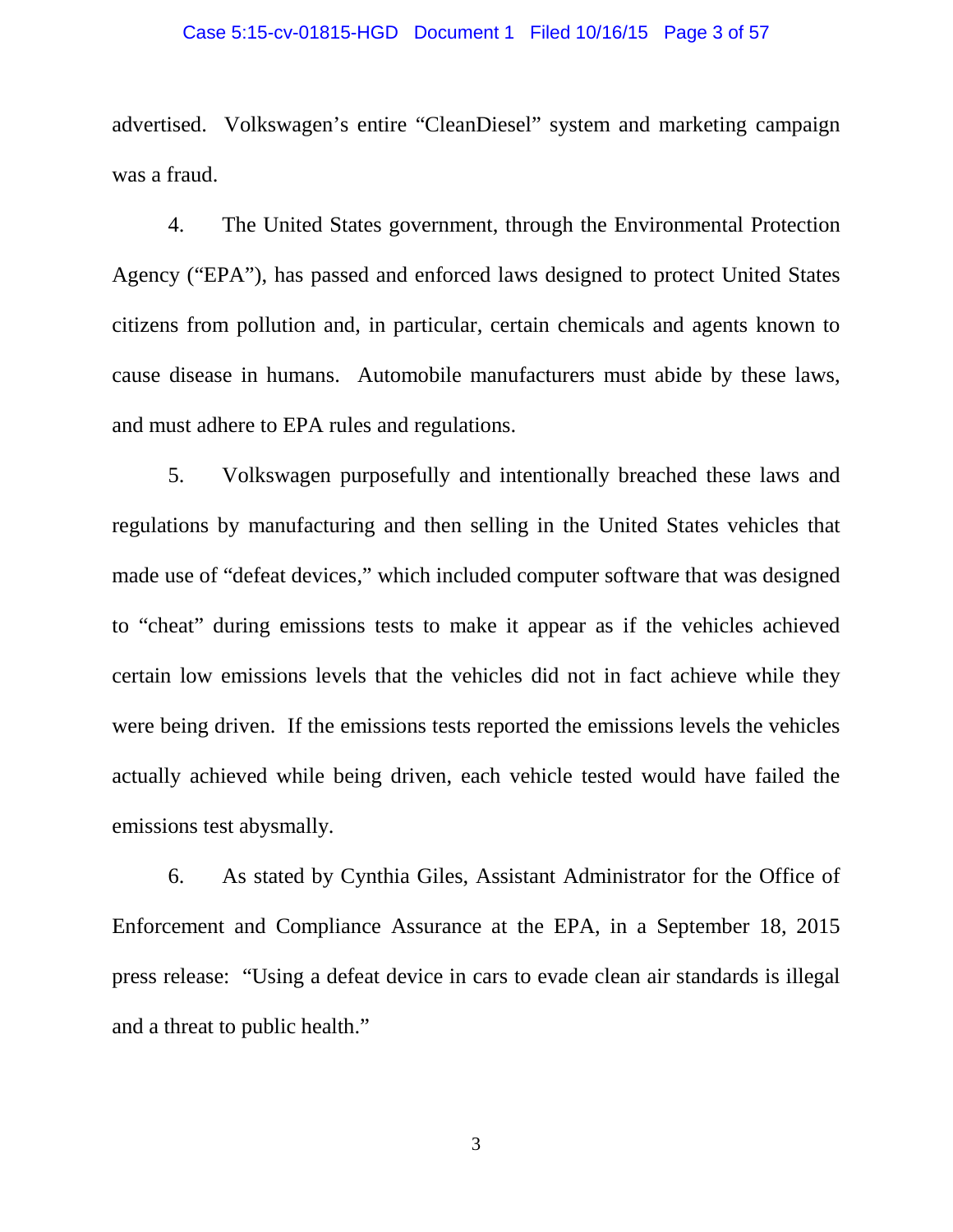### Case 5:15-cv-01815-HGD Document 1 Filed 10/16/15 Page 4 of 57

7. According to the EPA, Volkswagen installed a "defeat device" in at least the following diesel models of its vehicles (the "Affected Vehicles"): Model Year ("MY") 2009-2015 VW Jetta; MY 2009-2015 VW Beetle; MY 2009-2015 VW Golf; MY 2014-2015 VW Passat; and MY 2009-2015 Audi A3. Volkswagen's Audi unit has now reported that Audi A4 sedans and Q5 sports utility vehicles are also Affected Vehicles. Investigations are currently under way to determine whether the Volkswagen installed the device in additional models, so discovery may reveal that additional vehicle models and/or model years are properly included as Affected Vehicles. As new facts are discovered, additional vehicle models and/or model years may be added to this list.

8. Instead of delivering on its promise of extremely high fuel mileage coupled with low emissions, Volkswagen devised a way to make it appear that its cars complied with EPA regulations when, in fact, they did not. As detailed in the EPA's Notice of Violation ("NOV"), sophisticated software in the Affected Vehicles detects when the vehicle is undergoing official emissions testing, and turns full emissions controls on for the purposes of such tests. In all other circumstances, however, the emissions controls are suppressed. This results in cars that meet emissions standards in the laboratory or state testing station but, at all other times when the vehicle is running, emit nitrogen oxides ("NOx") at up to forty (40) times the standard allowed under United States laws and regulations.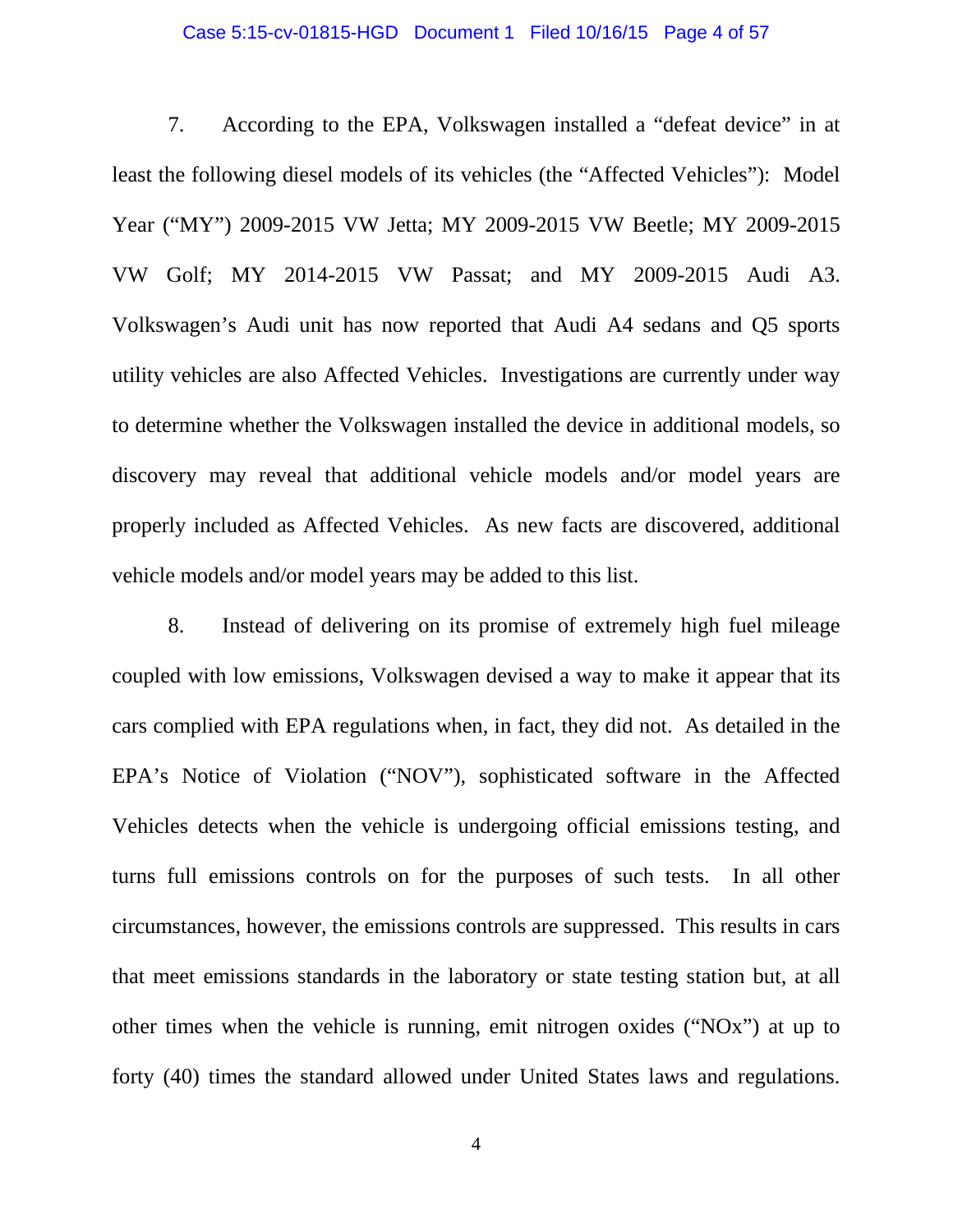### Case 5:15-cv-01815-HGD Document 1 Filed 10/16/15 Page 5 of 57

This software, as produced and used by Volkswagen, is a "defeat device" as defined by the Clean Air Act.

9. NOx pollution contributes to nitrogen dioxide, ground-level ozone, and fine particulate matter. Exposure to these pollutants has been linked with serious health dangers, including asthma attacks and other respiratory illnesses serious enough to send people to the hospital. Ozone and particulate matter exposure, in particular, have been associated with premature death due to respiratory-related or cardiovascular-related consequences. Children, the elderly, and people with pre-existing respiratory illness are at acute risk of negative health effects from these pollutants.

10. According to a working paper by three researchers affiliated with the National Bureau of Economic Research concluded that reduced NOx emissions that resulted from new power plant regulations resulted in about five fewer deaths for every 100,000 people each year, as well as a decrease in spending on prescription drugs. Extrapolating from that research, the estimated 46,000 tons of extra NOx emissions from Volkswagen's TDI vehicles in the U.S. since 2008 has caused 106 deaths in the U.S. Another researcher, at the Massachusetts Institute of Technology, using EPA data on mortality rates stemming from particulate pollutants produced by NOx, concluded that the number of deaths attributable to Volkswagen's deception could be as high as 146 people. That number does not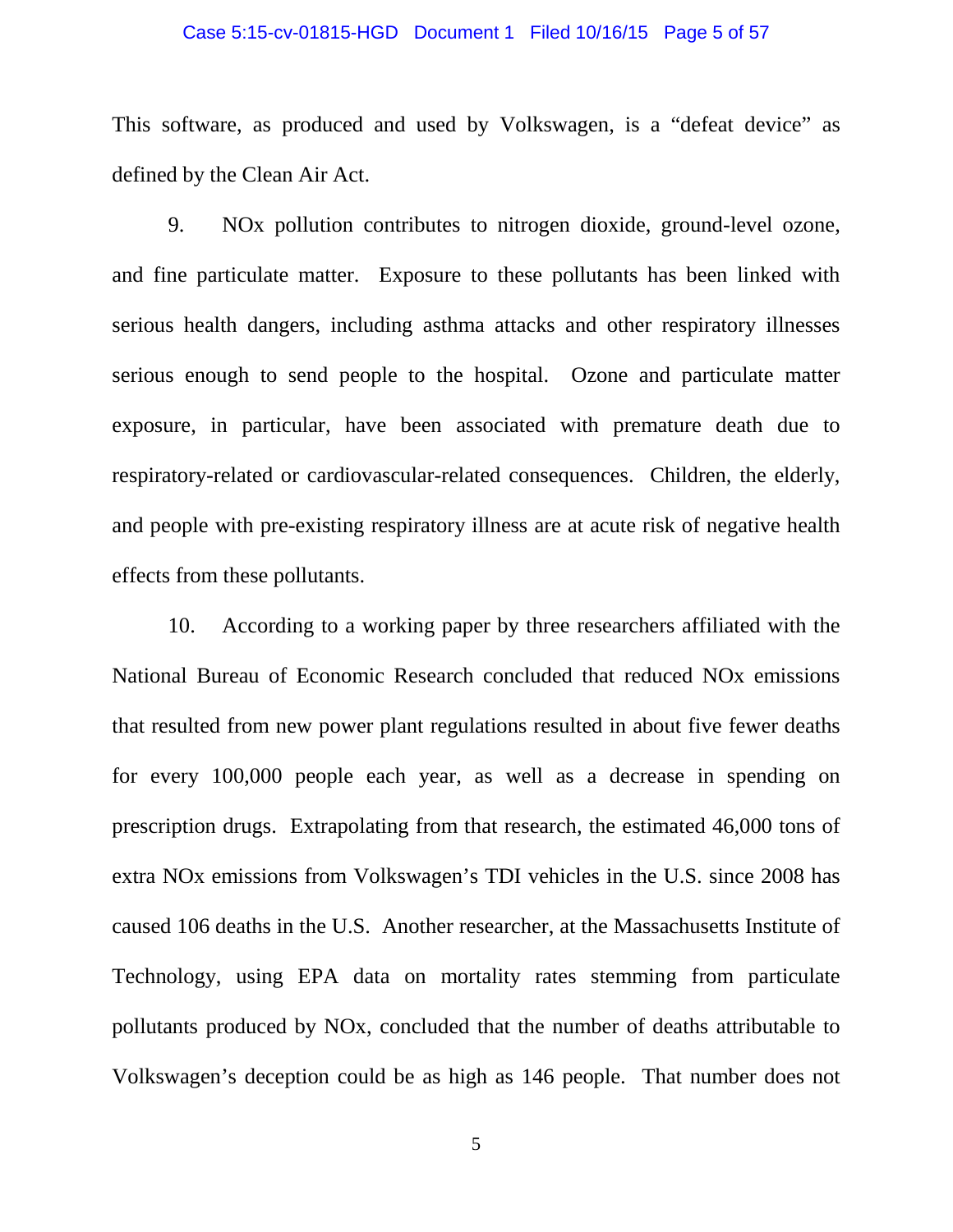#### Case 5:15-cv-01815-HGD Document 1 Filed 10/16/15 Page 6 of 57

include the direct effects of NOx pollution or smog, and it does not include the number of people who suffer from non-fatal health consequences of the extra NOx related pollutants that flooded the air due to Volkswagen's heinous scheme.

11. The Clean Air Act has strict emissions standards for vehicles, and requires that vehicle manufacturers certify to the EPA that vehicles sold in the United States meet applicable federal emissions standards meant to control air pollution. Every vehicle sold in the United States must be covered by an EPAissued certificate of conformity. Under federal law, cars equipped with defeat devices, which reduce the effectiveness of emissions control systems during normal driving conditions, cannot be certified by the EPA. By manufacturing and selling cars with defeat devices that allowed for higher levels of emissions than the EPA permits, and certifying to the EPA that such vehicles were compliant with the Clean Air Act, Volkswagen violated the Clean Air Act, defrauded its customers, and engaged in unfair competition under state and federal law.

12. Volkswagen has charged a substantial premium for the Affected Vehicles, which are paradoxically marketed by Volkswagen as "CleanDiesel" vehicles. For example, the base S model of the 2015 Volkswagen Jetta has a starting MSRP of \$18,780. The base TDI S CleanDiesel, however, has a starting MSRP of \$21,640, a price premium of \$2,860. The CleanDiesel premium for the highest model Jetta is even more significant. The highest level gas Jetta SE has a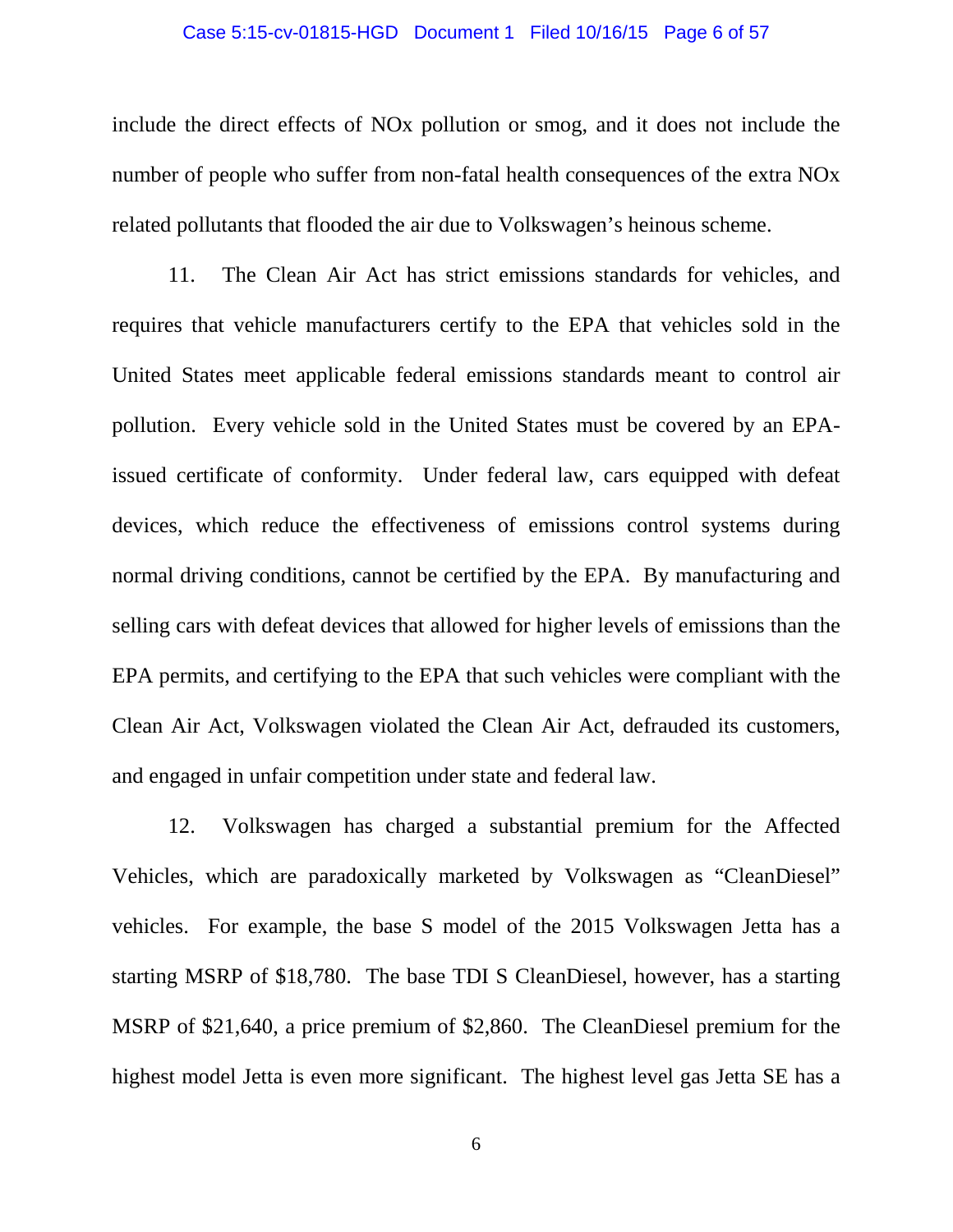### Case 5:15-cv-01815-HGD Document 1 Filed 10/16/15 Page 7 of 57

starting MSRP of \$20,095, while the CleanDiesel TDI SEL MSRP is \$26,410. Thus, a consumer who purchased the highest model of the CleanDiesel Jetta would be paying a \$6,315 premium for a benefit that he or she was not actually receiving.

13. Similar premiums arise across all of the vehicles in which Volkswagen installed its "defeat device" for emissions testing. Premiums across the affected vehicles range from approximately \$1,000 to nearly \$7,000.

14. Volkswagen has been ordered by the EPA to recall the Affected Vehicles and perform repairs that will ensure that the vehicles comply with EPA emissions requirements at all times during normal operation. Volkswagen will not be able to make the Affected Vehicles comply with emissions standards, however, without substantially downgrading their performance characteristics, including their horsepower and their efficiency. As a result, even if Volkswagen is able to make the Affected Vehicles EPA-compliant, Class members will still suffer actual harm and damages, as their vehicles will no longer perform as they did when purchased and as advertised. This will necessarily result in a diminution of value of every Affected Vehicle, and it will cause owners of Affected Vehicles to pay more for fuel when using the cars subsequent to the repairs.

15. Volkswagen's fraudulent scheme was facilitated and aided and abetted by Defendant Bosch, which created the software program used in Volkswagen's defeat device. As early as 2007, Bosch warned Volkswagen that using its software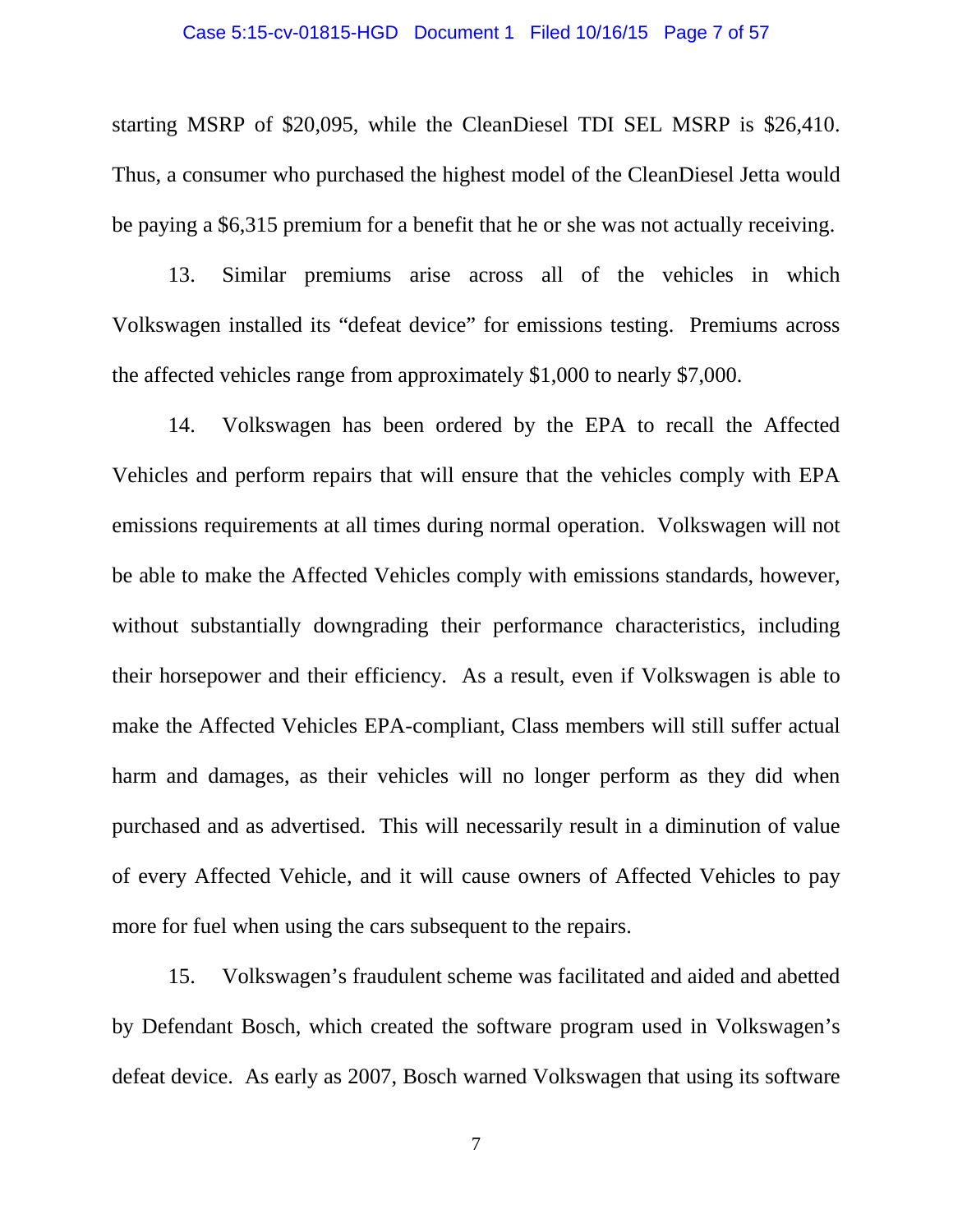### Case 5:15-cv-01815-HGD Document 1 Filed 10/16/15 Page 8 of 57

in vehicles that were driven on the road would constitute a criminal offense. Nevertheless, Bosch proceeded to sell or license 11,000,000 of the component devices to Volkswagen over the next seven years knowing that Volkswagen intended to use them in production vehicles. Instead of refusing to provide Volkswagen with the defeat devices that Bosch knew would enable Volkswagen to engage in criminal fraud, Bosch decided instead to profit from Volkswagen's fraud by selling the 11,000,000 units. Under American law, that decision to profit from what Bosch knew was Volkswagen's ongoing fraud makes Bosch and aider and abettor of that crime and a RICO co-conspirator with Volkswagen that is jointly liable for treble the damages that Volkswagen's fraud has caused U.S. consumers.

16. As a result of Volkswagen's unfair, deceptive, and/or fraudulent business practices and the Bosch-Volkswagen RICO conspiracy, and Volkswagen's failure to disclose that, under normal operating conditions, the Affected Vehicles emit up to forty (40) times the allowed levels of pollution, owners and lessees of the Affected Vehicles have suffered losses in money and/or property.

17. Had Plaintiffs and the other Class members known of the presence of the "defeat device" at the time they purchased or leased their Affected Vehicles, they would not have purchased or leased those vehicles, or they would have paid substantially less for the Affected Vehicles than they did. Moreover, when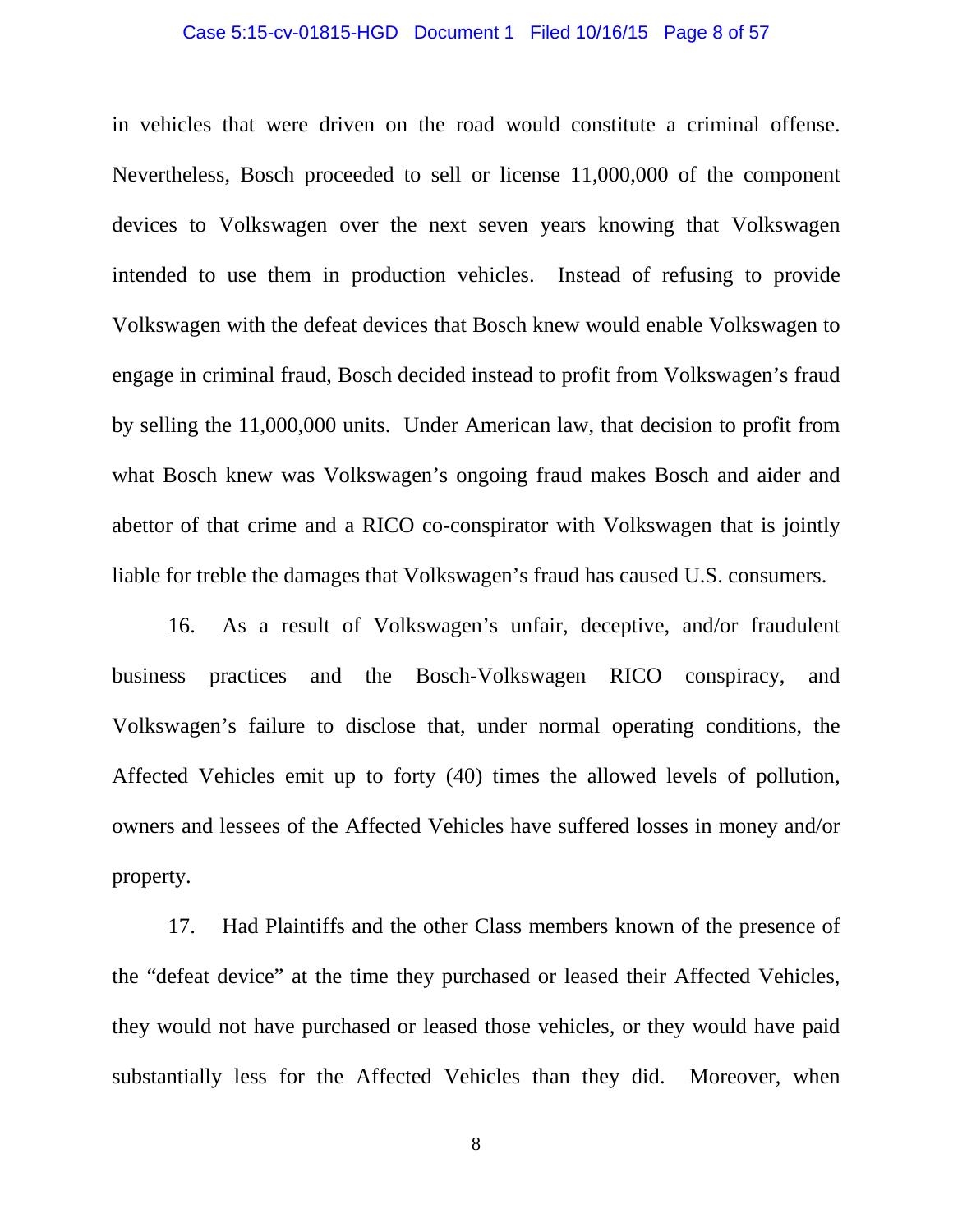Volkswagen recalls the Affected Vehicles in order to make them compliant with EPA standards, Plaintiff and Class members will be required to spend additional money on fuel and will not obtain the performance that was characteristic of their vehicles at the time of purchase. The Affected Vehicles will necessarily be worth less in the marketplace because of this decreased performance and efficiency.

### **III. PARTIES**

18. Plaintiffs Isabella and Claiton Garcia are individuals residing in Huntsville, Alabama.

19. Plaintiffs purchased a 2014 Volkswagen Passatt TDi in February 2014 from Hiley Volkswagen in Huntsville, Alabama. Plaintiffs still owns the car.

20. Plaintiffs purchased the car specifically for its high performance, fuel efficiency and "Clean Diesel" technology.

21. On or around September 18, 2015, Plaintiffs first learned of Volkswagen scheme to defraud the Environmental Protection Agency and that their car does not, in fact, meet all regulatory requirements as they had previously understood. After news of the emissions scandal broke, Plaintiffs felt deceived, frustrated and violated. Not only has the value of their property decreased dramatically, but also the Volkswagen brand as a whole has been entirely tarnished in Plaintiffs' mind.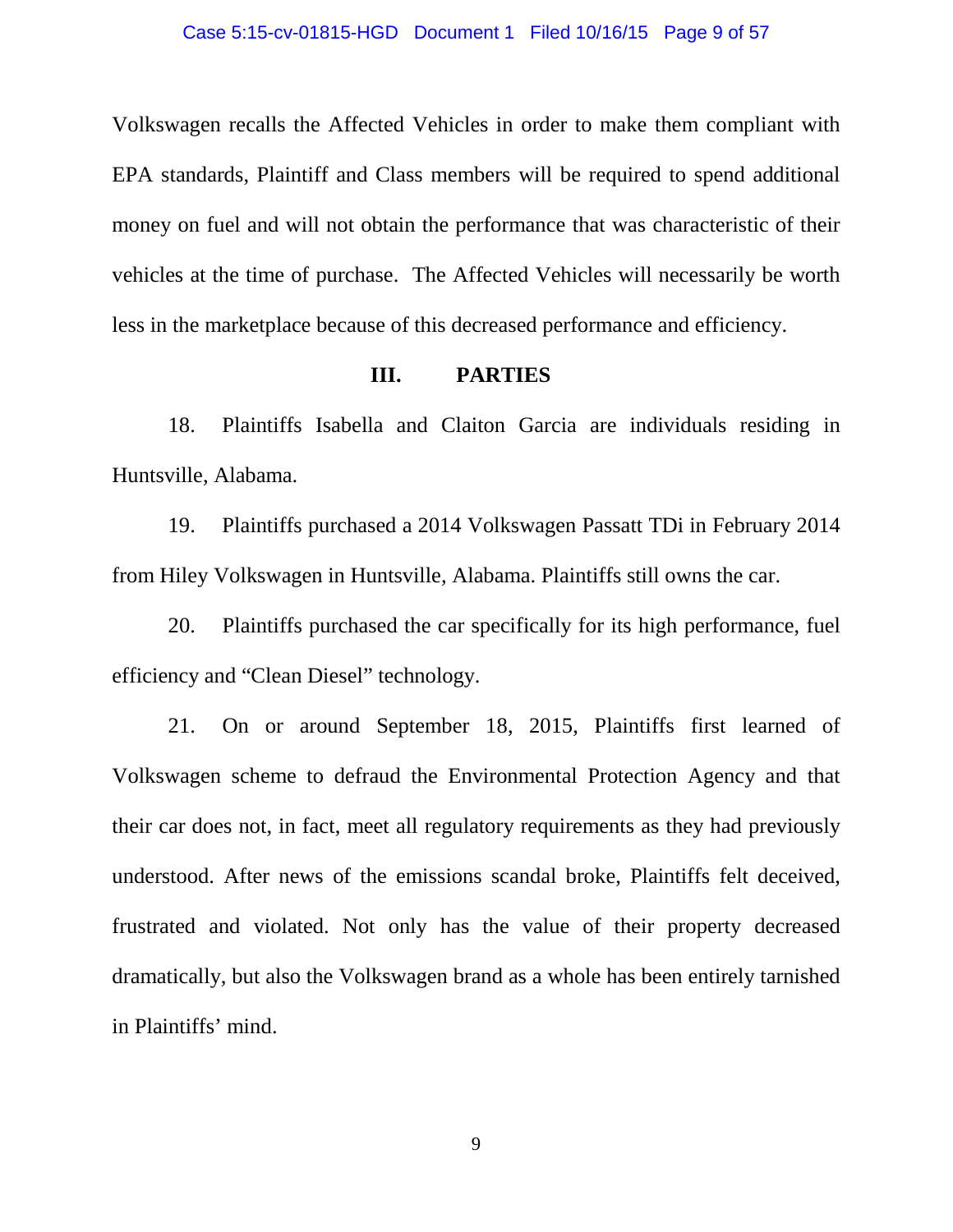### Case 5:15-cv-01815-HGD Document 1 Filed 10/16/15 Page 10 of 57

22. Defendant Volkswagen USA is a corporation organized under the laws of the State of New Jersey, with its principal place of business at 2200 Ferdinand Porsche Drive, Herndon, Virginia 20171. Volkswagen does business in every state and the District of Columbia, but is a citizen of New Jersey and Virginia pursuant to 28 U.S.C. § 1332(d)(10).

23. Defendant Volkswagen Aktiengesellschaft, doing business as Volkswagen Group and/or Volkswagen AG, is a corporation organized and existing under the laws of Germany, with its principal place of business located in Wolfsburg, Germany. Volkswagen AG is the parent corporation of Volkswagen USA.

24. Defendant Robert Bosch GmbH ("Bosch") is a German multinational engineering and electronics company, headquartered in Stuttgart Germany. At all times from at least January 1, 2007 through the present, Bosch supplied the defeat device to Volkswagen.

25. At all times from January 1, 2008 through the present (the "Relevant Period"), Volkswagen manufactured, distributed, sold, leased, and warranted the Affected Vehicles under the Volkswagen and Audi brand names throughout the United States. Volkswagen and/or its agents designed, manufactured, and installed the "CleanDiesel" engines and engine control systems, including the "defeat device," in the Affected Vehicles. Volkswagen also developed and disseminated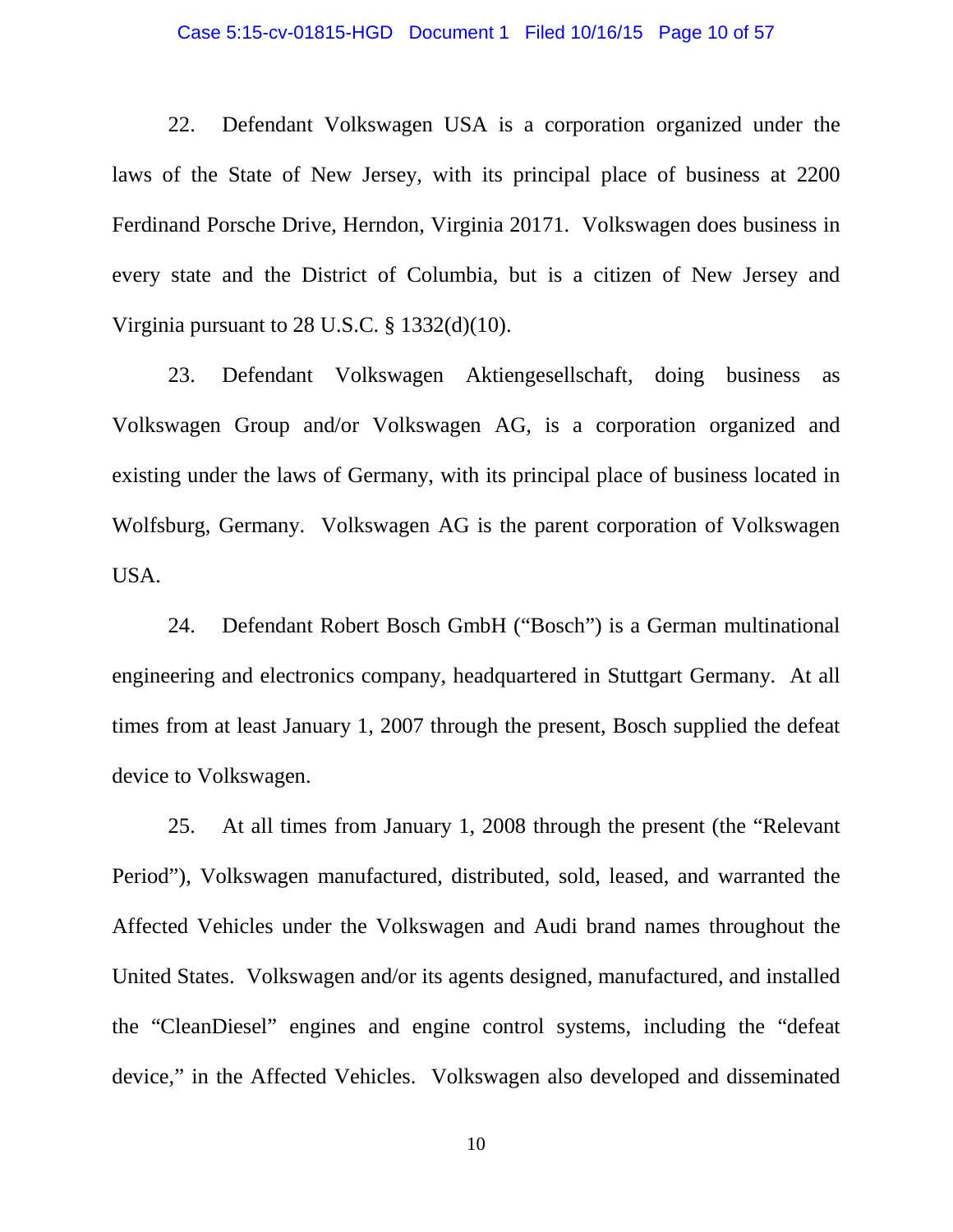### Case 5:15-cv-01815-HGD Document 1 Filed 10/16/15 Page 11 of 57

the owners' manuals and warranty booklets, advertisements, and other promotional materials relating to the Affected Vehicles.

### **IV. JURISDICTION AND VENUE**

26. This Court has jurisdiction pursuant to the Class Action Fairness Act of 2005, 28 U.S.C. § 1332(d), because there are at least 100 members of the proposed class, at least one of whom is a citizen of a different state than Defendants, and the aggregate claims of the proposed class members exceed five million dollars (\$5,000,000.00), exclusive of interest and costs. This Court also has Federal Question jurisdiction pursuant to 28 U.S.C. § 1331 and supplemental jurisdiction over the state law claims pursuant to 28 U.S.C. § 1367.

27. This Court has personal jurisdiction over Volkswagen USA because Volkswagen USA is incorporated in this jurisdiction. The Court has personal jurisdiction over Volkswagen AG and Bosch because both of these Defendants have conducted and continue to conduct substantial business in this jurisdiction, and because these Defendants have conspired to commit and have committed the fraudulent acts and omissions complaint of herein in this District and have directed their illegal acts against citizens of Alabama and caused damages to those Alabama citizens.

28. Venue is proper in this District under 28 U.S.C. § 1391 because Volkswagen USA is a resident of the District of Northern District of Alabama by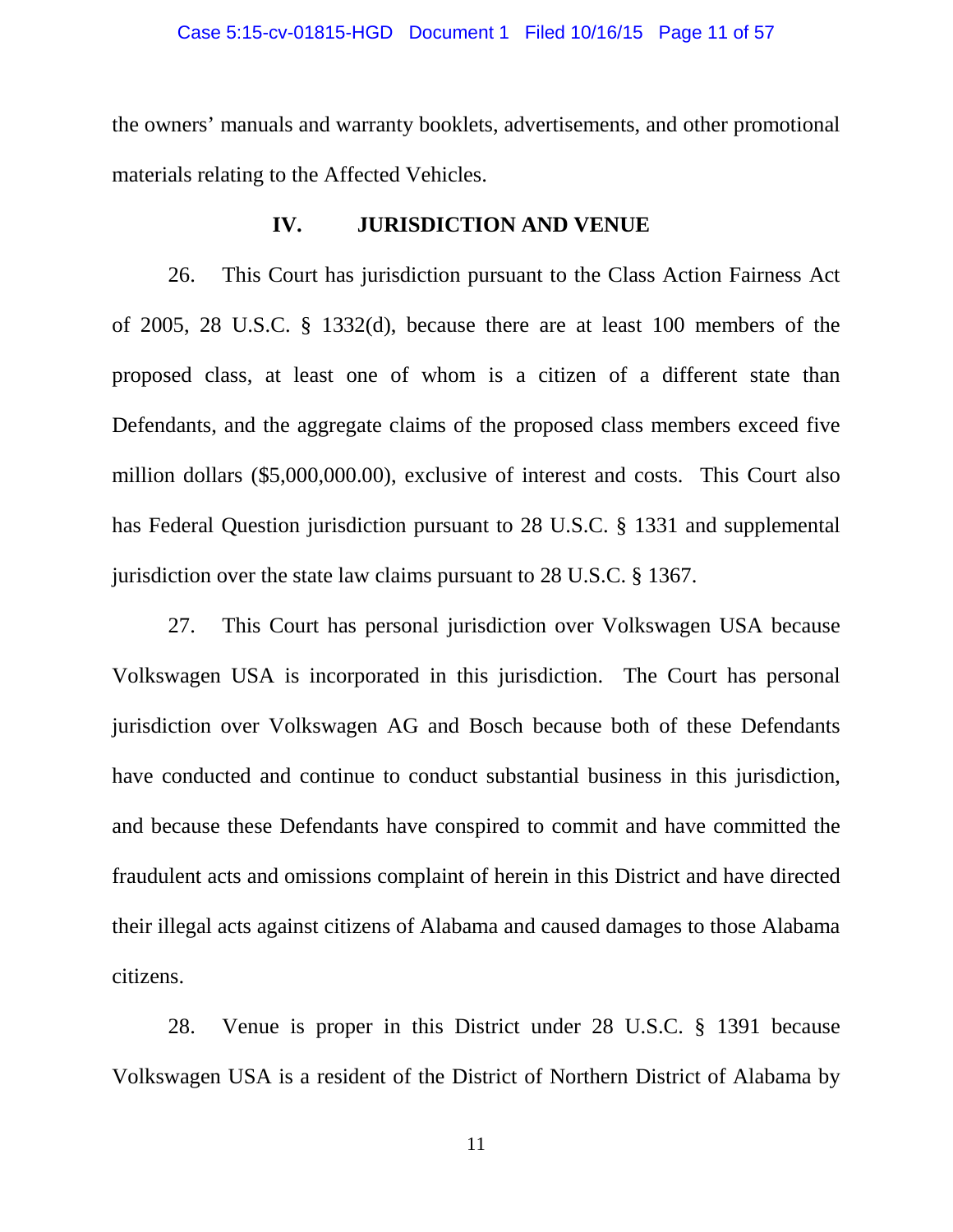virtue of being incorporated in this jurisdiction, because both Volkswagen Defendants sell a substantial amount of automobiles in this District and have dealerships in this District, and because many of all three Defendants' acts complained of herein occurred within this District.

### **V. TOLLING OF THE STATUTE OF LIMITATIONS**

### **A. Discovery Rule Tolling**

29. The tolling doctrine was designed specifically for cases like this, where pertinent facts were concealed from Plaintiffs. Thus, for the following reasons, any statutes of limitations that might have otherwise applied have been tolled by the discovery rule with respect to all claims.

30. Even through the exercise of reasonable diligence, Plaintiffs and other members of the Class could not have discovered, within any applicable statute of limitations, that Volkswagen was concealing and misrepresenting the true emissions levels of its vehicles or that Volkswagen was using defeat devices to bypass the EPA's emissions requirements.

31. As reported in *The Wall Street Journal* on September 18, 2015, the International Council on Clean Transportation, together with researchers from West Virginia University, uncovered Volkswagen's use of defeat devices during comprehensive research and testing over the last couple of years. The International Council on Clean Transportation brought the issues to the attention of the EPA,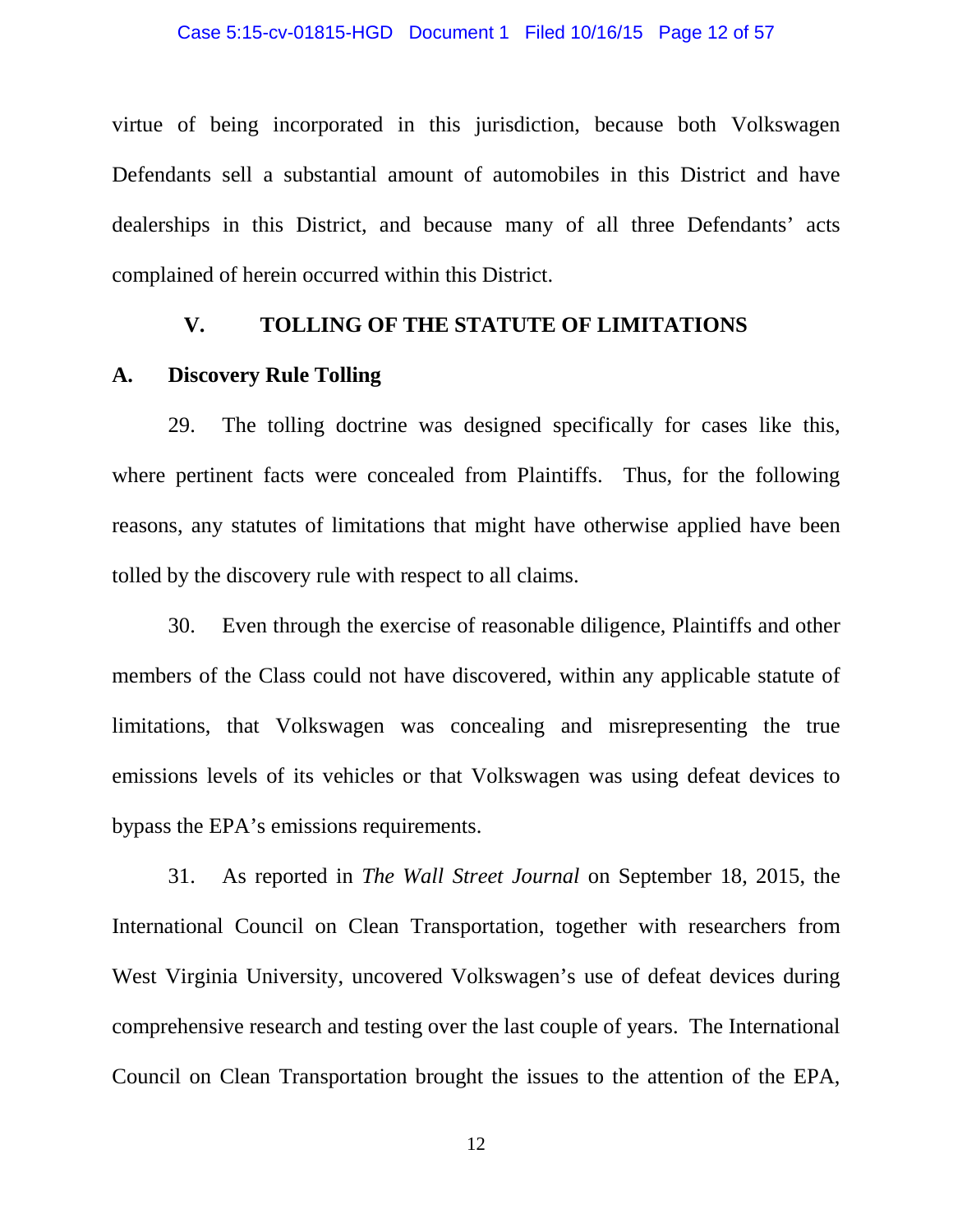### Case 5:15-cv-01815-HGD Document 1 Filed 10/16/15 Page 13 of 57

which conducted further tests and ultimately discovered these "very serious" violations by Volkswagen. As defect devices were even used to "fool[] the emissions tests," Volkswagen's deception with respect to the Affected Vehicles was carefully concealed from both regulators and consumers.

32. Plaintiffs and the other Class members could not have reasonably discovered, and could not have known of facts that would have caused a reasonable person to suspect, that Volkswagen intentionally failed to report information within its knowledge to federal and state authorities, its dealerships, and its consumers.

33. Moreover, a reasonable and diligent investigation could not have disclosed that Volkswagen had information in its sole possession about the existence of its sophisticated emissions deception and that it had concealed that information, which was discovered by each Plaintiffs only very shortly before this action was filed. Plaintiffs and other Class members could not have previously learned that Volkswagen valued profits over compliance with applicable federal and state emissions regulations and consumer law.

### **B. Fraudulent Concealment Tolling**

34. Throughout the Relevant Period, all applicable statutes of limitations have been tolled by Volkswagen's knowing and active fraudulent concealment and denial of the facts alleged in this Complaint.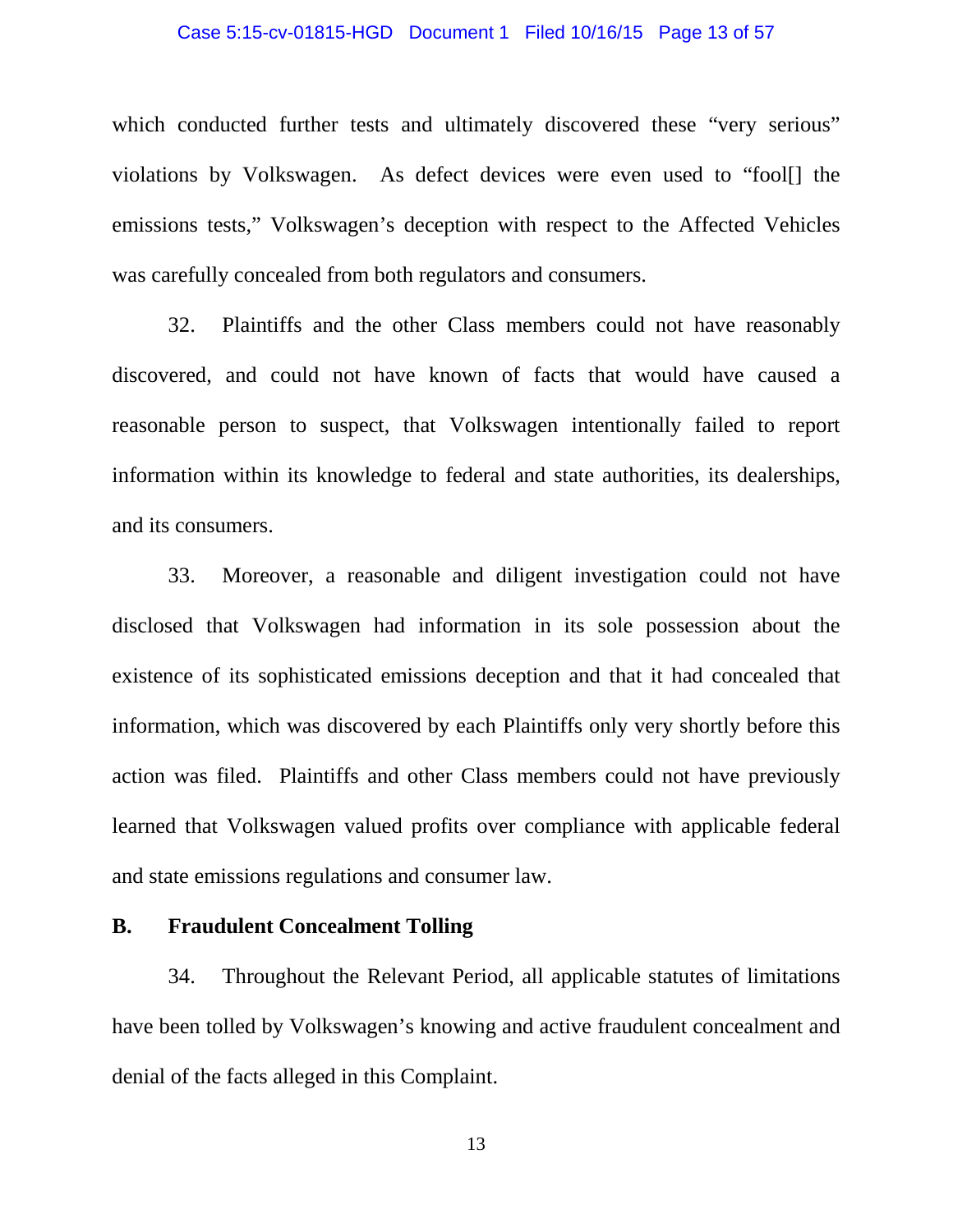### Case 5:15-cv-01815-HGD Document 1 Filed 10/16/15 Page 14 of 57

35. Instead of disclosing its fraudulent emissions scheme, or that the emissions from the Affected Vehicles were far worse than had been represented, Volkswagen falsely represented to consumers and regulators that its vehicles complied with federal and state emissions standards, and that it was a reputable manufacturer whose representations could be trusted.

### **C. Estoppel**

36. Volkswagen was under a continuous duty to disclose to Plaintiffs and the other members of the Class the facts that it knew about the emissions from the Affected Vehicles, as well as information regarding the Affected Vehicles' failure to comply with federal and state laws.

37. Volkswagen knowingly, affirmatively, and actively concealed the true nature, quality, and character of the emissions systems, and the emissions, of the Affected Vehicles.

38. Although Volkswagen had a duty, throughout the Relevant Period, to disclose to Plaintiffs and the Class that it had engaged in the deception described in this Complaint, Defendants chose to evade federal and state emissions and clean air standards with respect to the Affected Vehicles. Furthermore, Volkswagen intentionally misrepresented its blatant and deceptive lack of compliance with state law regulating vehicle emissions and clean air.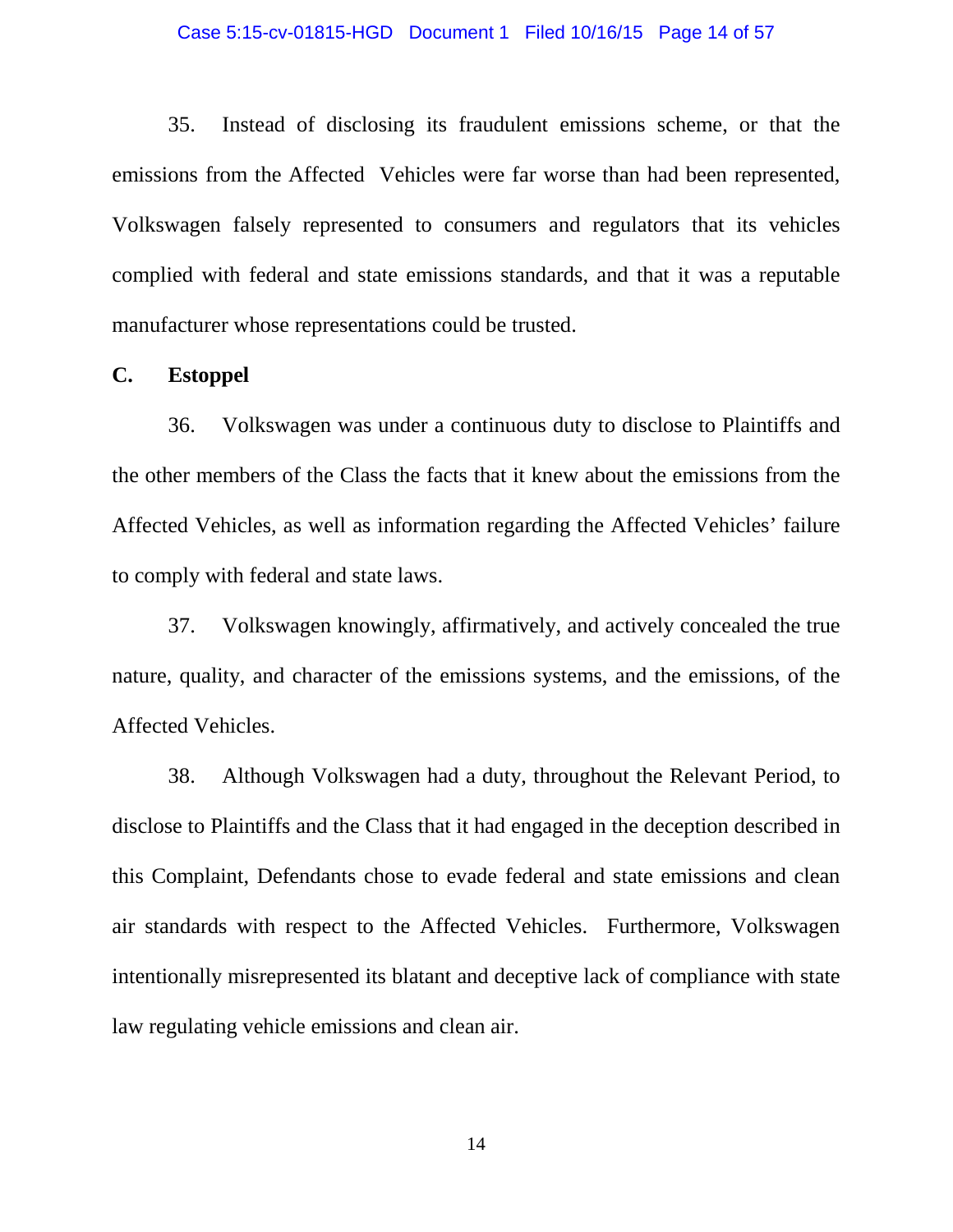### Case 5:15-cv-01815-HGD Document 1 Filed 10/16/15 Page 15 of 57

39. Thus, Volkswagen is estopped from relying on any statutes of limitations in defense of this action.

## **VI. FACTUAL ALLEGATIONS**

40. Volkswagen intentionally designed and sold cars that misled both consumers and regulators about the amount of pollution those cars created and the fuel efficiency they produced.

41. Despite touting themselves as environmentally-conscious companies that produced thoughtful cars for people who cared about the environment, Volkswagen knowingly and deliberately sold cars at greatly marked up prices that produced pollution at up to forty (40) times the magnitude allowed by federal and state regulations.

42. Simultaneously, while Volkswagen was promoting itself as being environmentally-aware, Volkswagen intentionally and knowingly concealed the truth about the fuel efficiency and emissions of the Affected Vehicles.

## **A. Volkswagen Promotes their CleanDiesel Vehicles as Being Fuel Efficient and Environmentally-Friendly**

43. For years, Volkswagen has advertised its diesel vehicles as lowemission, fuel-efficient cars. Indeed, this marketing message is at the core of Volkswagen's image in the United States, stimulating a successful advertising campaign that has led Volkswagen to become the largest seller of diesel passenger vehicles in the country.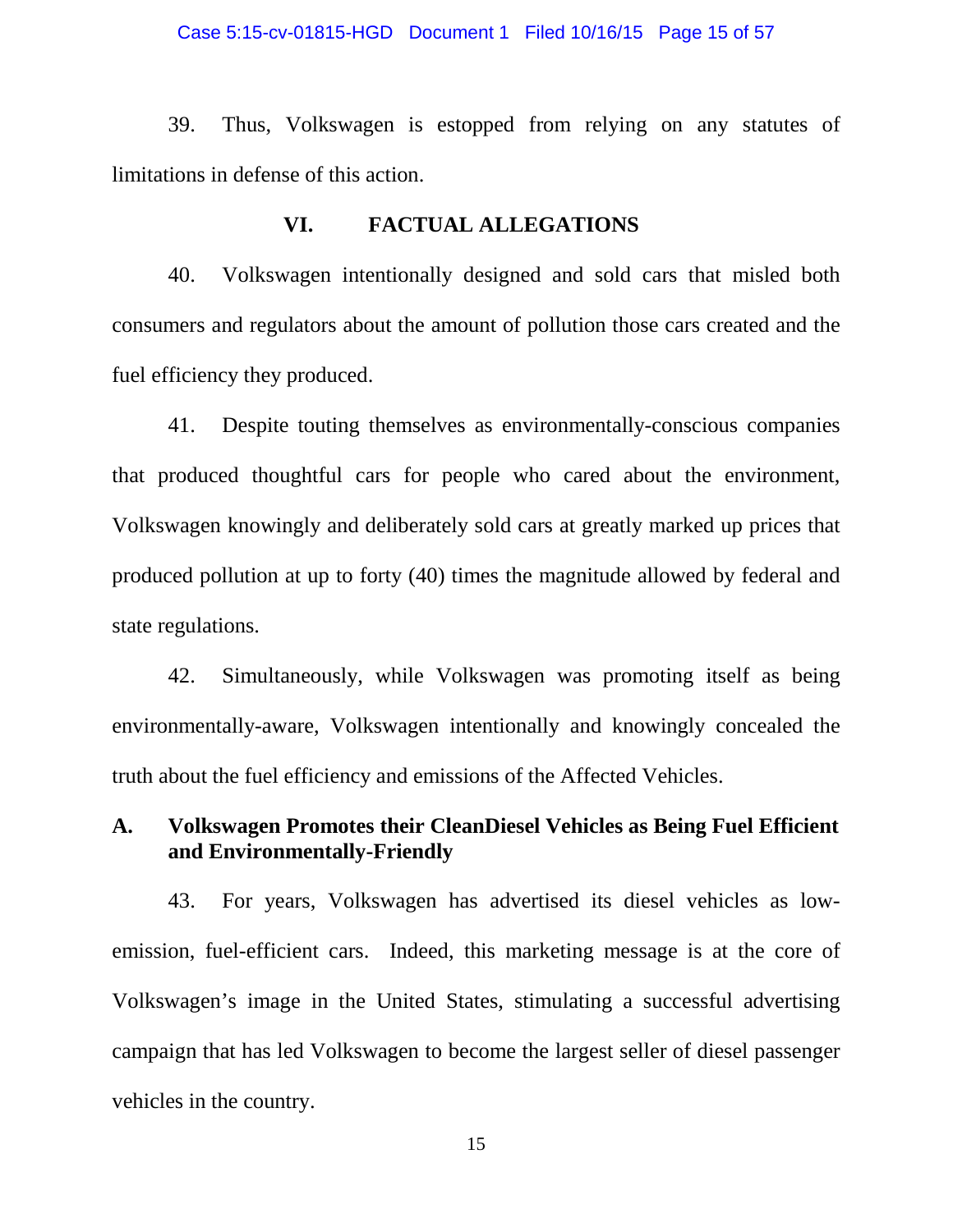### Case 5:15-cv-01815-HGD Document 1 Filed 10/16/15 Page 16 of 57

44. Volkswagen's success is based, in large part, on promotion of its diesel cars as "clean" and "green" vehicles. In fact, Volkswagen has promoted the Affected Vehicles under the name "CleanDiesel." Promotions of the CleanDiesel vehicles have centered on the alleged high fuel efficiency and "clean" engine of these vehicles.

45. Volkswagen touts its ostensible concern for the environment through means other than the names and purported attributes of its vehicles. For example, on the Volkswagen USA website, Volkswagen places an emphasis on its commitment to environmental sustainability, stating that this is "at the core of [its] operating philosophy." Volkswagen states that it does not just talk about environmental sustainability, but rather the company "take[s] action, finding inventive ways to be responsible in everything [it] do[es]."

46. Volkswagen even states that it "take[s] steps to ensure that every vehicle [it] manufacture[s] is the best it can be in terms of its environmental properties." Notwithstanding these representations, Volkswagen was knowingly hiding its failure to even meet minimum emissions standards.

47. Volkswagen further bolsters its claims to be concerned for the environment by promoting the fact that the Audi A3 TDI and VW Jetta TDI were named the 2010 Green Car of the Year and the 2009 Green Car of the Year, respectively.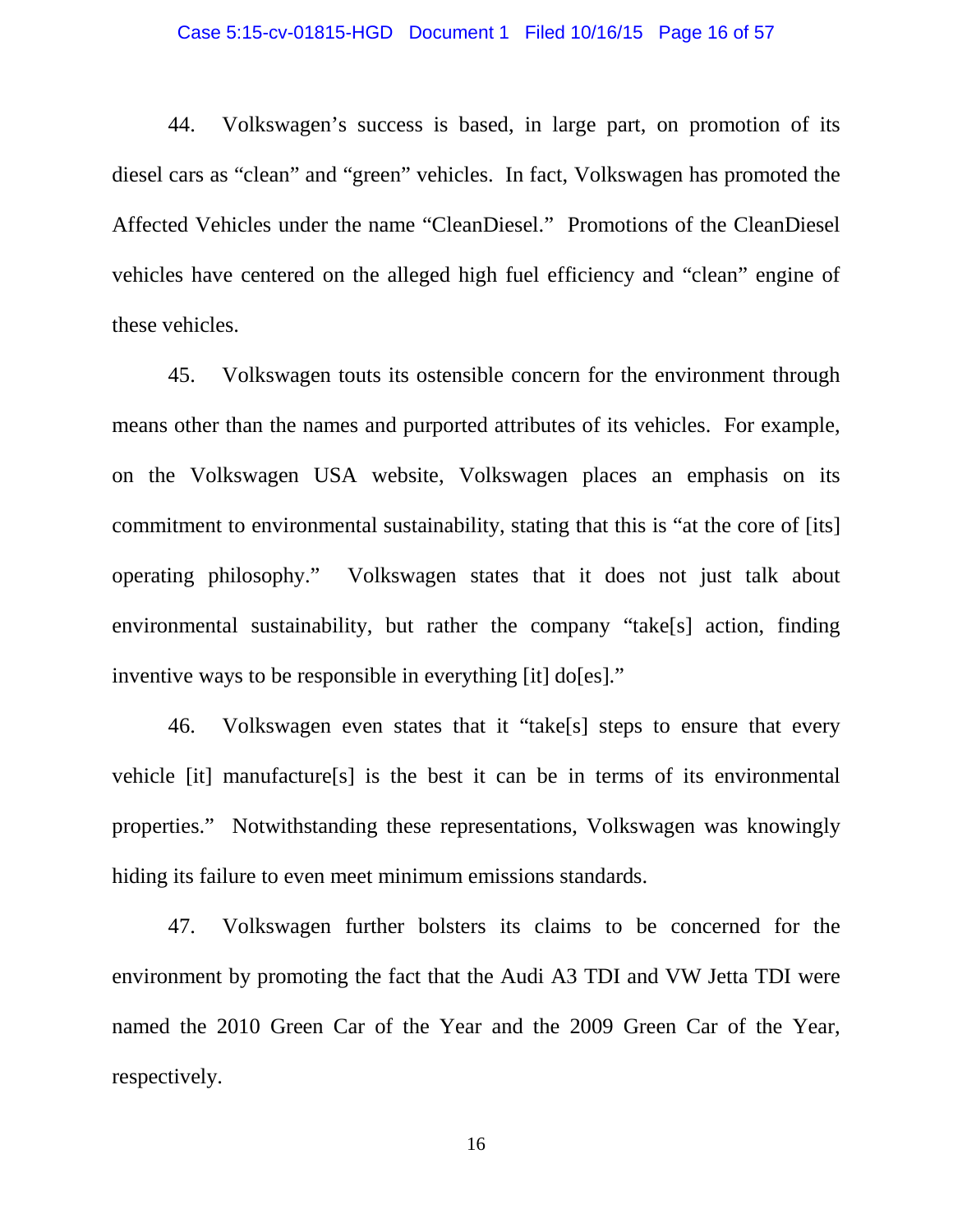### Case 5:15-cv-01815-HGD Document 1 Filed 10/16/15 Page 17 of 57

48. Volkswagen also launched the "Think Blue" initiative, which the company explains is intended to help the company become the world's most ecologically sustainable car manufacturer by 2018. As part of this initiative, Volkswagen claims, among other things, that it intends "to reduce the environmental burden produced by each vehicle and each component in production by 25% from 2010 to 2018" and that each "new Volkswagen should be at least 10% more efficient than its predecessor."

49. Beyond merely advertising its vehicles, Volkswagen supported and directed a website – *[www.clearlybetterdiesel.org](http://www.clearlybetterdiesel.org/)* – to promote their "clean" diesel technology. According to this website, Volkswagen's diesel technology reduces smog and "meets the highest standards in all 50 states, thanks to ultra-low sulfur diesel (ULSD) fuel and innovative engine technology that burns cleaner."

50. Volkswagen goes so far as to use the tagline "Truth in Engineering" to promote its Audi brand.

51. Unfortunately for consumers who paid Volkswagen's significant premiums to purchase "green" cars – and people who breathe the air into which the Affected Vehicles emit egregious amounts of pollutants – Volkswagen was far from truthful in promoting their CleanDiesel vehicles. Rather than promoting "environmentally conscious lifestyles," Volkswagen designed and sold cars that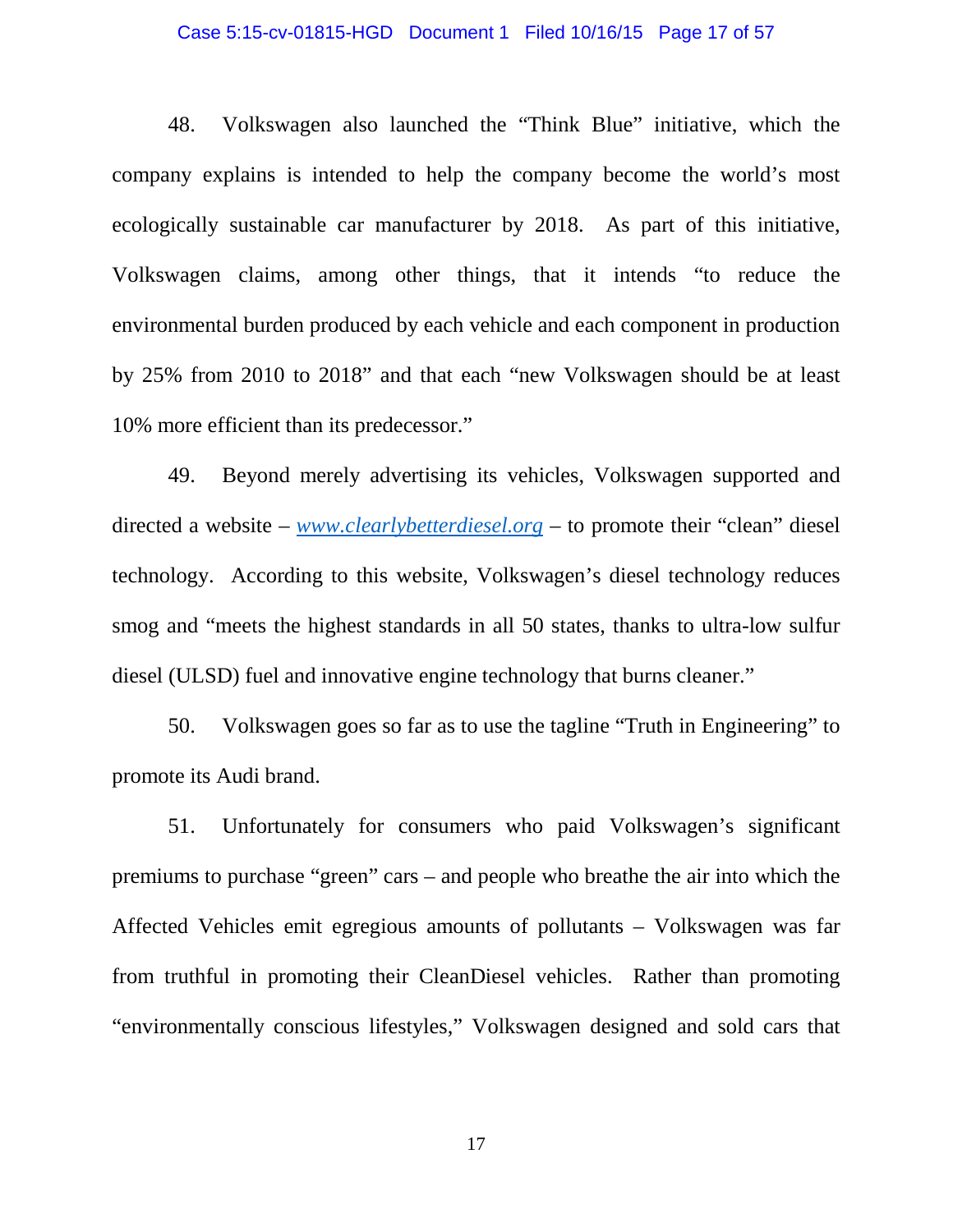emit pollutants at extraordinary levels, failing state and federal environmental regulations by breathtaking margins.

## **B. Volkswagen Intentionally and Systematically Concealed the Excessive and Illegal Levels of Pollution Emitted by its Vehicles**

52. Contrary to Volkswagen's representations that it is a "green" company committed to promoting the "greater good," its CleanDiesel cars produce illegal and unhealthy levels of pollution.

53. On September 18, 2015, the EPA issued a Notice of Violation ("NOV") to Volkswagen. The NOV explains that Volkswagen installed sophisticated software in the Affected Vehicles. This software detects when the vehicle is undergoing official emissions testing, and turns on full emissions controls *only* during that test. At all other times that the vehicle is running, however, the emissions controls are deactivated, meaning that pollution is freely released into the environment at levels that far exceed those allowed by federal and state clean air regulators. As defined by the Clean Air Act, the software produced and used by Volkswagen to falsify emissions testing results is a "defeat device."

54. Moreover, the NOV issued by the EPA alleges that Volkswagen knew or should have known that these defeat devices would "render inoperative elements of the vehicle design related to compliance with…emissions standards," because of "the design of these defeat devices." The software was specifically designed to "track the parameters of the federal test procedure and cause emission control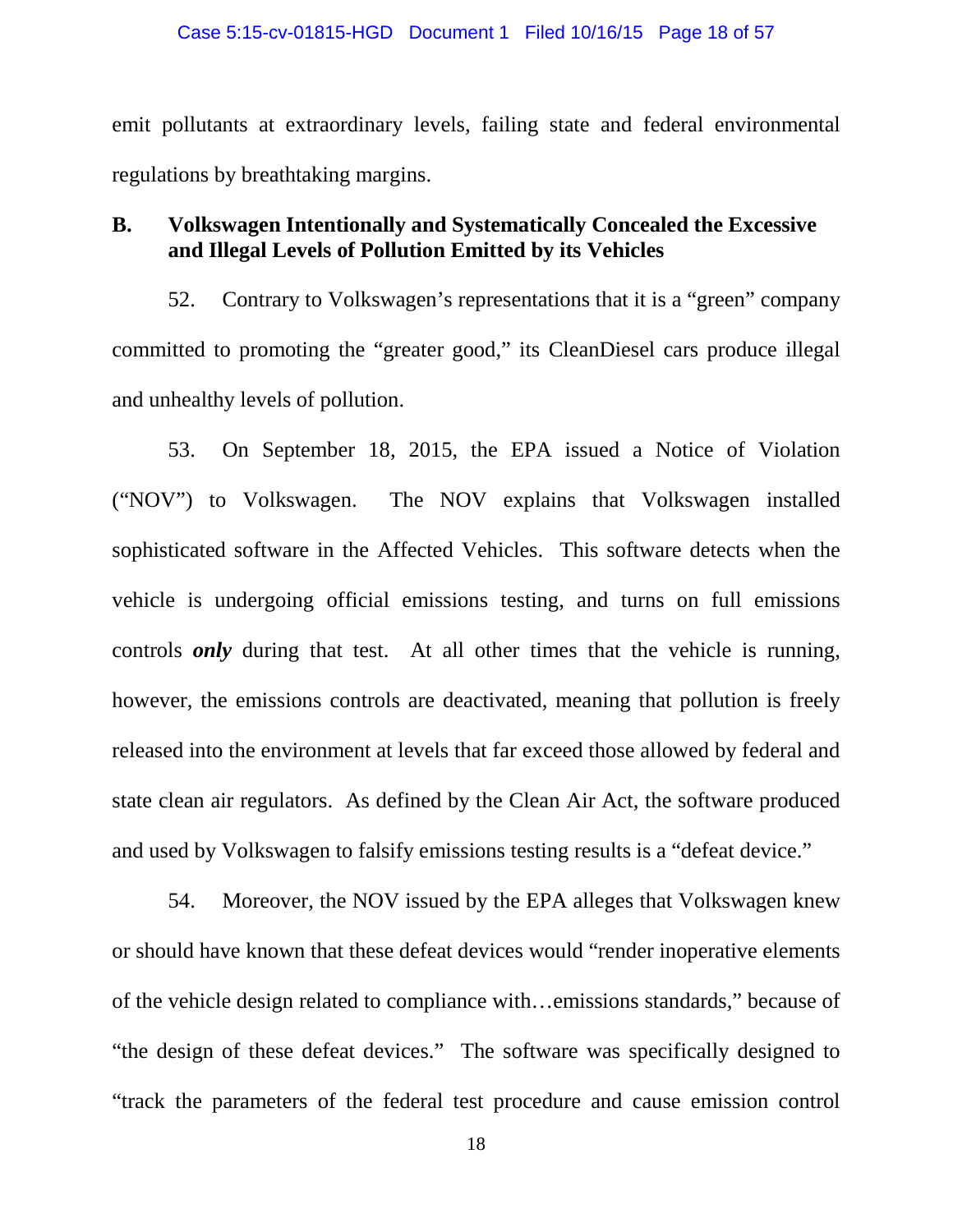### Case 5:15-cv-01815-HGD Document 1 Filed 10/16/15 Page 19 of 57

systems to underperform when the software determined that the vehicle was not undergoing the federal test procedure."

55. Most modern engines, including Volkswagen's CleanDiesel engines, use computerized engine control systems to monitor sensors throughout a car's engine and exhaust systems and control operation of the car's systems to ensure optimal performance and efficiency. These functions can include controlling fuel injection, valve and ignition timing and, as in Volkswagen's CleanDiesel engines, operating the engine's turbocharger. The engine control computer can, for example, ensure that the air-to-fuel mixture is correct, based on sensor readings such as throttle position, amount of air flowing into the engine, and engine temperature.

56. Engine control computers also receive data from sensors in the car's exhaust system, which measure the amounts of chemical substances included in the car's exhaust. This data provides a measure of the engine's operation and efficiency, and is thus used by the engine control computer in operating the car's systems to ensure the desired performance and efficiency.

57. The ability of modern cars to use these sophisticated computers and sensors throughout the car's systems allows emissions testing to make use of a car's existing sensors to measure the presence of pollutants and track compliance with EPA and state emissions standards. Emissions testing stations, for example,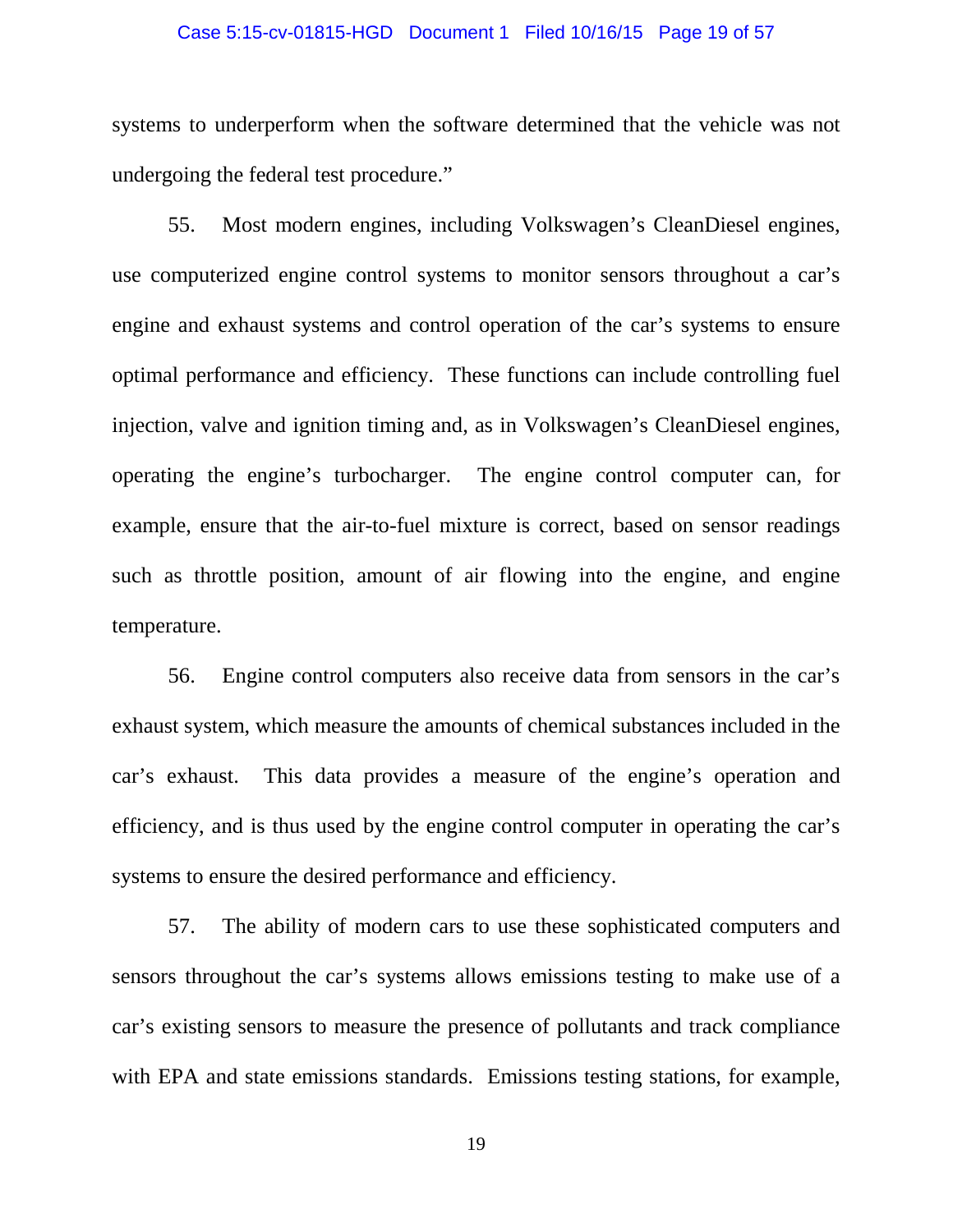### Case 5:15-cv-01815-HGD Document 1 Filed 10/16/15 Page 20 of 57

plug a diagnostic device into the car's on-board diagnostics ("OBD II") port, and use the car's exhaust sensors during the testing procedure, in order to measure the substances emitted. Some states, instead of or in addition to an OBD II diagnostic device, use a measurement probe inserted into the car's exhaust pipe to measure the chemicals emitted by the vehicle.

58. Volkswagen programmed the engine control computers in the Affected Vehicles with software that first detects when the cars are undergoing emissions testing, and then operates the car's engine and exhaust systems to fool the test. Only when the vehicle is undergoing emissions testing will the engine control computers in the Affected Vehicles ensure that emissions comply with EPA pollution standards. When the car is not undergoing emissions testing (*i.e.*, when it is being used by consumers), the engine control systems operate the vehicle in a manner that does not comply with EPA emissions requirements.

59. Essentially, the defeat device software used by Defendants allows Defendants' CleanDiesel vehicles to meet emissions standards in labs or state testing stations, while permitting the vehicles to emit NOx at up to forty (40) times the standard allowed under United States laws and regulations during normal operation of the vehicles. NOx pollution contributes to nitrogen dioxide, groundlevel ozone, and fine particulate matter. Exposure to such pollutants can lead to hospitalization for various serious respiratory illnesses, as well as premature death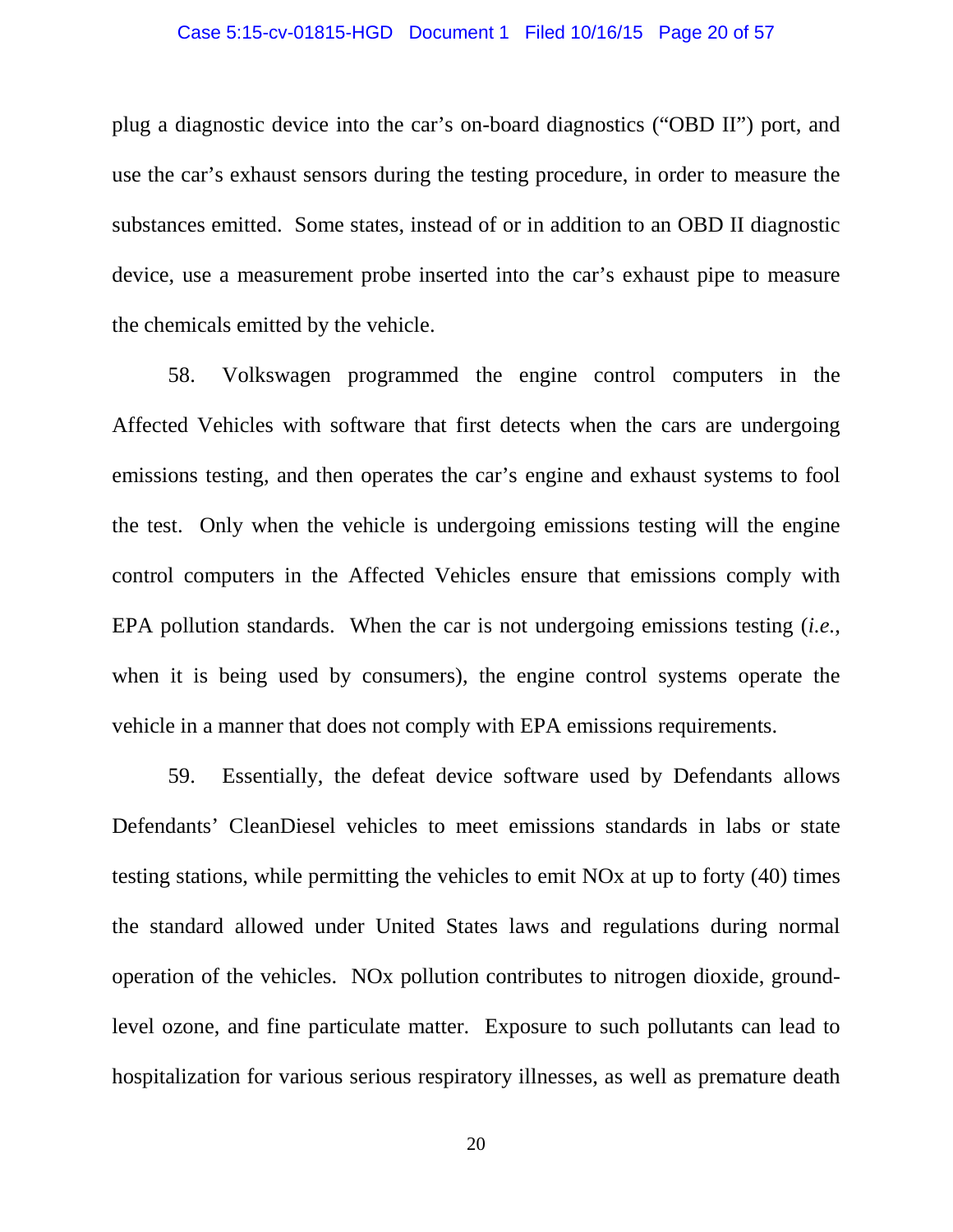### Case 5:15-cv-01815-HGD Document 1 Filed 10/16/15 Page 21 of 57

due to respiratory-related or cardiovascular-related effects. Children, the elderly, and people with pre-existing respiratory illnesses are particularly at risk. Researchers have estimated that the extra 46,000 tons of NOx that Volkswagen's Affected Vehicles have spewed into the atmosphere in the U.S. since 2008 has cause 106 to 146 or more deaths in the U.S.

60. Due to the serious health risks posed by such pollutants, the Clean Air Act obligates vehicle manufacturers to comply with strict emissions standards, and to certify to the EPA that all vehicles sold in the United States meet applicable federal emissions standards to control air pollution. In fact, every vehicle sold in the United States must be covered by a certificate of conformity issued by the EPA. Under federal law, cars equipped with defeat devices, which reduce the effectiveness of emissions control systems during normal driving conditions, cannot be certified.

61. By manufacturing, promoting, and selling cars with defeat devices that enabled the Affected Vehicles to pass emissions tests before shutting down and releasing exorbitant levels of pollutants into the air, Volkswagen violated the Clean Air Act, misled regulators, defrauded its customers, and engaged in unfair competition under state and federal laws.

62. In fact, Volkswagen AG's top United States executive, Michael Horn, admitted that the "company was dishonest with the EPA and the California Air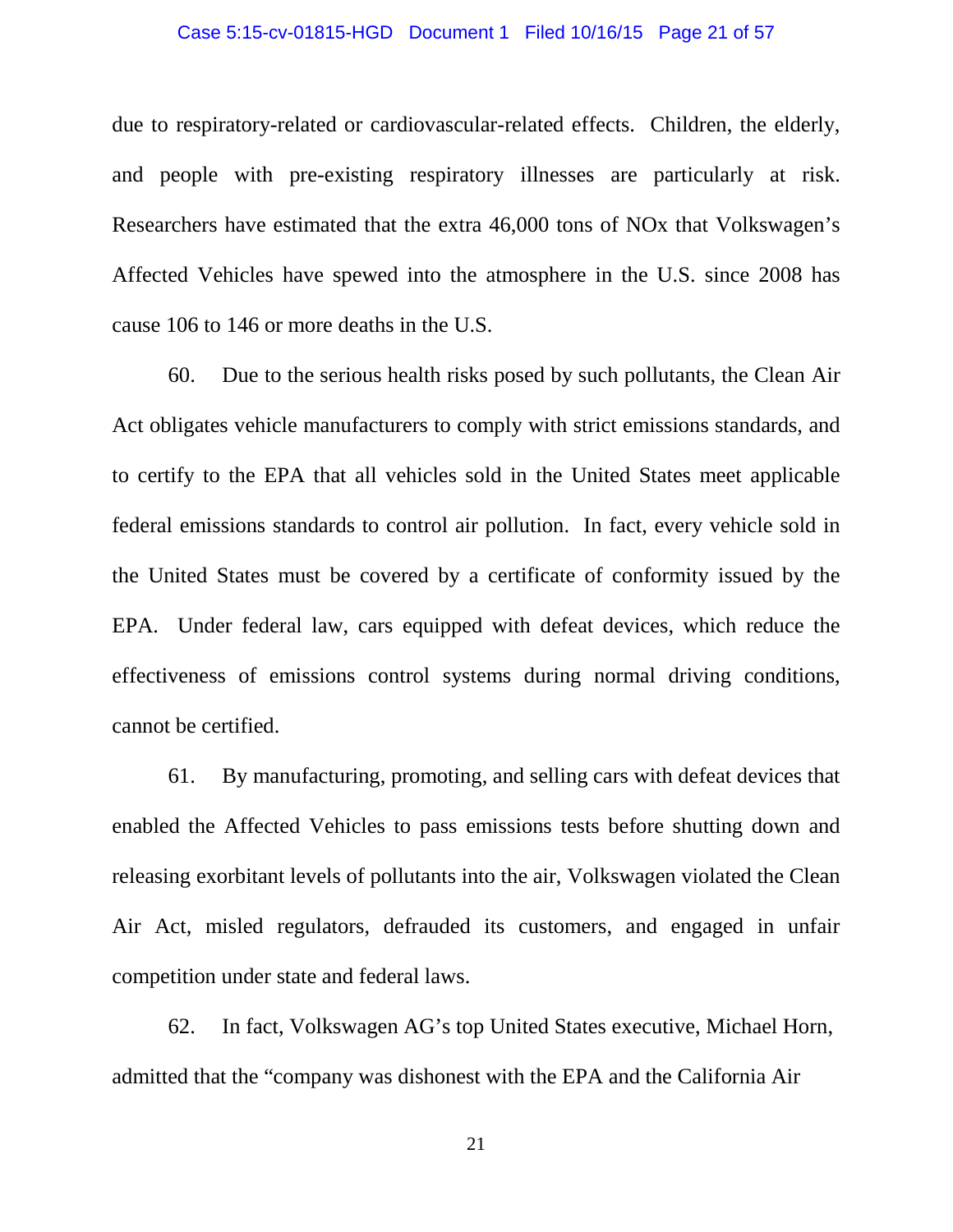### Case 5:15-cv-01815-HGD Document 1 Filed 10/16/15 Page 22 of 57

Resources board, and with all of you," and that the company had "totally screwed up." In spite of that admission, Horn protested that "[t]his kind of behavior is totally inconsistent with [Volkswagen's] qualities."

63. According to *The New York Times*, however, Volkswagen executives admitted that the CleanDiesel "vehicles it sold in the United States Used software meant to cheat on the [emissions] tests" only *after* the EPA "took the extraordinary action of threatening to withhold approval for the company's 2016 Volkswagen and Audi diesel models."

64. Bosch supplied Volkswagen with the software used in the defeat device and sold or licensed 11,000,000 units of its component device to Volkswagen knowing that Volkswagen intended to install them in its production line TDI vehicles and to sell them to consumers in America and elsewhere around the world. Bosch, thereby, knew it was facilitating and assisting Volkswagen in what Bosch itself identified as early as 2007 would be a criminal fraud.

65. According to German and French newspaper reports, a team currently conducting a Volkswagen internal review of the scandal uncovered a 2007 letter from Bosch to Volkswagen in which Bosch warning that using its software in production vehicles would constitute an "offense." Nevertheless, Bosch proceeded to deliver 11,000,000 units of its defeat device to Volkswagen knowing that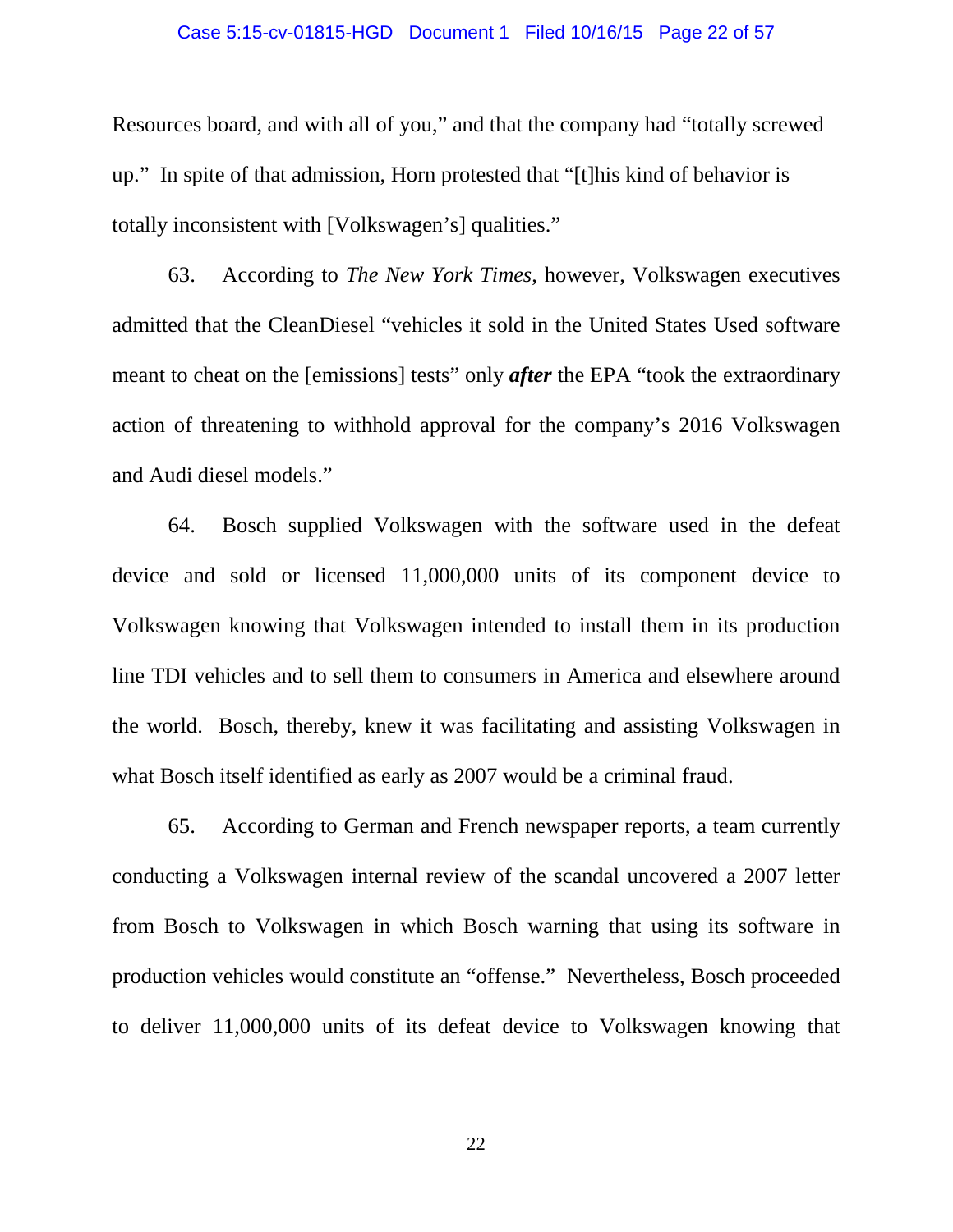### Case 5:15-cv-01815-HGD Document 1 Filed 10/16/15 Page 23 of 57

Volkswagen intended to commit the very "offense" Bosch had warned of, and Bosch profited handsomely from its sales to Volkswagen.

66. In a September 24, 2015 press release, Bosch admitted that it had "supplied the common-rail injection system as well as the supply and dosing module for exhaust-gas treatment," but it attempted to distance itself from Volkswagen fraud by claiming that "Bosch supplie[d] these components to the automaker's specifications" and that "[h]ow these components [were] calibrated and integrated into complete vehicle systems is the responsibility of each automaker." Bosch's "hear no evil, see no evil" rationale for knowingly profiting from Volkswagen's crimes does not enable Bosch to escape civil liability under American law. Bosch knew Volkswagen intended unlawfully to use its defeat device software in production vehicles. Instead of preventing that fraud by refusing to sell the devices to Volkswagen under those circumstances, Bosch elected to facilitate and profit from Volkswagen's fraud. Accordingly, Bosch is just as responsible for the harm Volkswagen has caused as Volkswagen itself.

67. By continuing to sell millions of the defeat devices to Volkswagen, Bosch knew it was aiding and abetting criminal fraud and wire fraud in the United States, and it knowingly participated in a RICO conspiracy.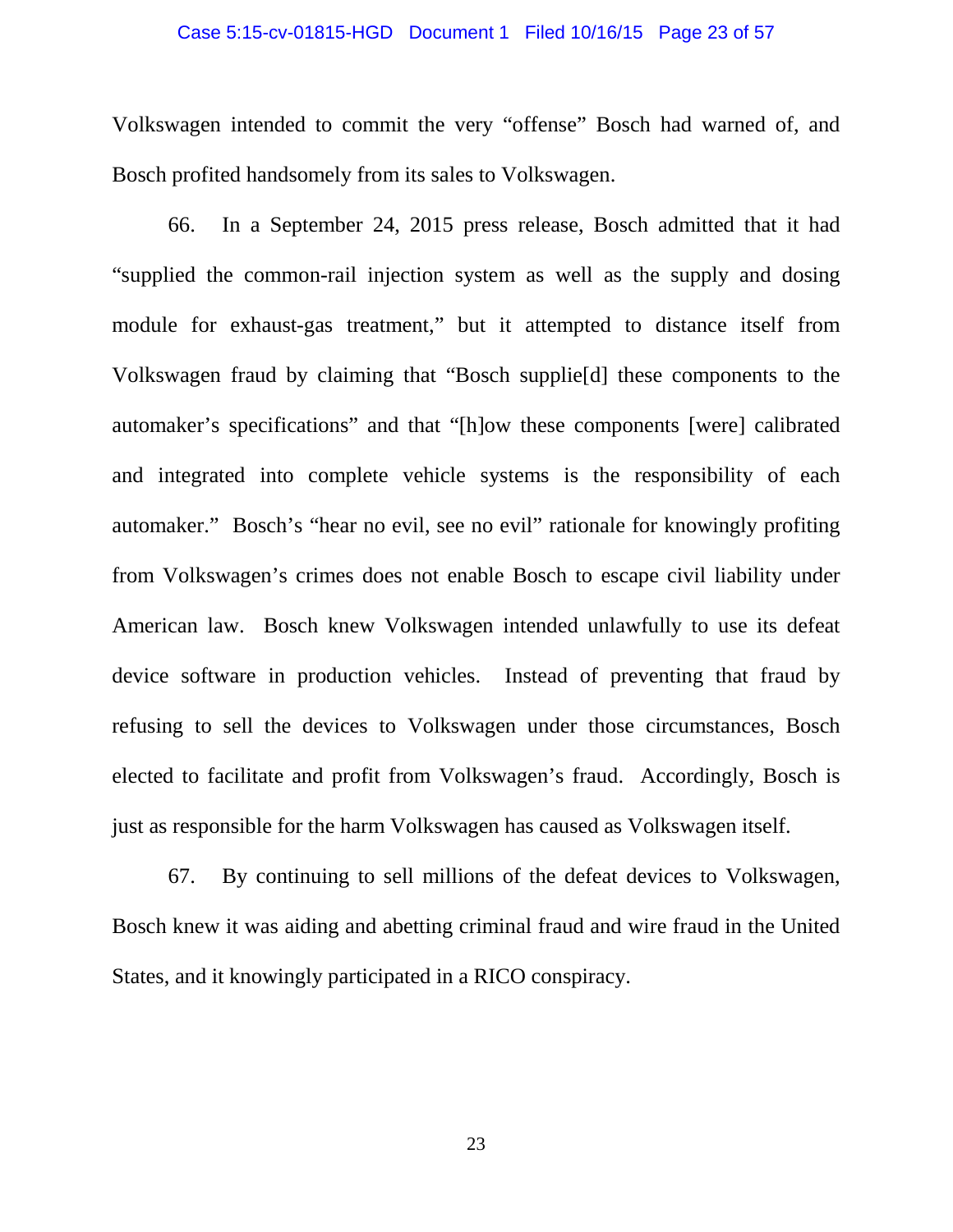## **C. Defendants Have Profited Enormously from their CleanDiesel Vehicles**

68. Volkswagen charges substantial premiums for the Affected Vehicles. For example, the starting MSRP for the base model of the Volkswagen Passat with a gasoline engine is \$21,340. In order to purchase the base model of a Volkswagen Passat that is outfitted with a CleanDiesel engine, however, an individual would need to spend a minimum of \$27,095 – a \$5,755 premium over the base price of the comparable gasoline engine model. Consumers are willing to pay this 27% premium because they believe they are driving a vehicle that is EPA-compliant and environmentally-friendly, but this is not the case with the Affected Vehicles.

69. These premiums occur across all of the vehicles in which Defendants installed a defeat device for emissions testing. As an example, the table below sets forth the price premium of a base CleanDiesel model as opposed to a comparable base model with a gasoline engine, both as a percentage and in terms of dollar value. These premiums are based on the starting MSRP for the base model of each type of Affected Vehicle and its non-CleanDiesel counterpart.

| <b>Model</b>     | <b>Base Model</b><br><b>MSRP</b> | <b>CleanDiesel Base</b><br><b>Model MSRP</b> | <b>Premium</b> $(\%)$ | <b>Premium</b> $(\$)$ |
|------------------|----------------------------------|----------------------------------------------|-----------------------|-----------------------|
| <b>VW</b> Jetta  | \$18,780                         | \$21,640                                     | 15%                   | \$2,860               |
| <b>VW</b> Beetle | \$20,695                         | \$25,330                                     | 22%                   | \$4,635               |
| <b>VW Golf</b>   | \$20,175                         | \$22,575                                     | 19%                   | \$2,400               |
| <b>VW Passat</b> | \$21,340                         | \$27,095                                     | 27%                   | \$5,755               |
| Audi A3          | \$30,900                         | \$33,200                                     | 7%                    | \$2,300               |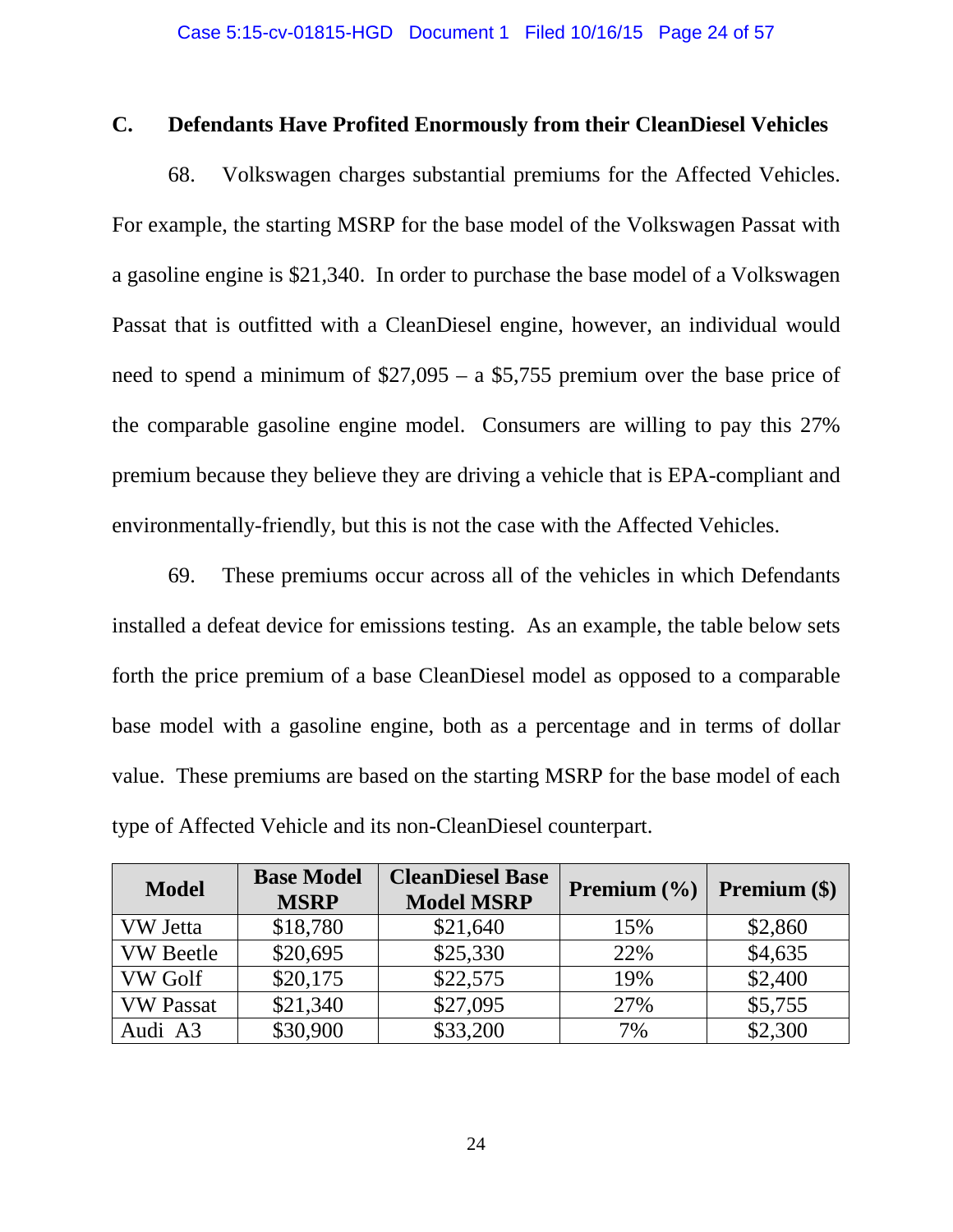### Case 5:15-cv-01815-HGD Document 1 Filed 10/16/15 Page 25 of 57

70. Even higher premiums were charged with respect to many non-base models of the Affected Vehicles. The highest level gas Jetta SE has a starting MSRP of \$20,095, while the CleanDiesel TDI SEL MSRP is \$26,410, a \$6,315 premium. Premiums across the Affected Vehicles ranged from approximately \$1,000 to nearly \$7,000.

71. Making the conservative assumption that the average premium charged for the 11,000,000 Affected Vehicles sold worldwide was \$3000, Volkswagen's fraud yielded \$33,000,000,000 in excess illicit profits to Volkswagen. That estimate assumes also that every Volkswagen TDI purchaser would have bought another Volkswagen model if the truth about the CleanDiesel TDI models were known at the time of sale. The estimate does not include additional profits that Volkswagen earned by drawing market share away from its competitors via consumers who were deceived into buying a Volkswagen or Audi TDI model rather than a gasoline or diesel model offered by a competitor.

72. Bosch earned excess illicit profits by selling or licensing to Volkswagen 11,000,000 units of the defeat device component that it would not have sold but for Volkswagen's fraud, and which Bosch should not have sold given it knew that Volkswagen intended to commit fraud by installing those component units into production line vehicles that would be sold to the public.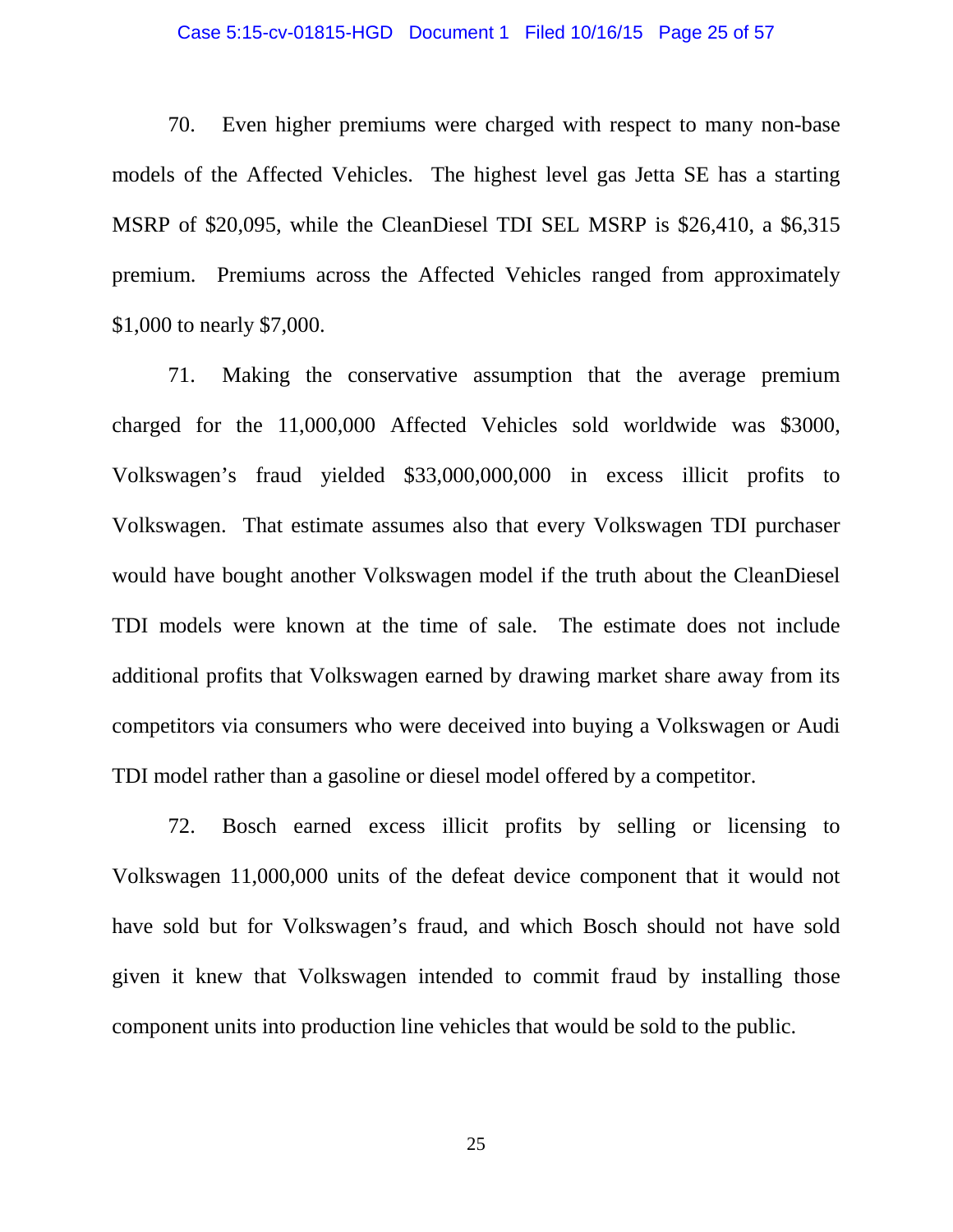## **D. Defendants' Illegal Actions Have Caused Plaintiffs and the Class Significant Harm**

73. Although the EPA has ordered Volkswagen to recall the Affected Vehicles and repair them so that they comply with EPA emissions requirements at all times, purchasers of the Affected Vehicles have suffered and will continue to suffer significant harm as a result of Defendants' illegal acts.

74. First, Volkswagen will not be able to make the Affected Vehicles comply with emissions standards without substantially degrading the performance characteristics Volkswagen promoted to consumers. As a result, even if Volkswagen is able to make the Affected Vehicles EPA-compliant, Class members will continue to suffer actual harm and damages because their vehicles will no longer perform as they did when they were purchased and as advertised.

75. Second, even if Volkswagen is able to make the Affected Vehicles compliant with EPA emissions standards, the recall remedy will necessarily result in a diminution in the value of each Affected Vehicle. Not only did Class members pay significant premiums for cars that are not equipped as advertised, but also Plaintiffs and other members of the Class will end up paying more to fuel their less-efficient cars if they continue to drive them after any recall repairs are performed.

76. In fact, according to *The New York Times*, Volkswagen has said that it will be "setting aside the equivalent of half a year's profits – 6.5 billion euros, or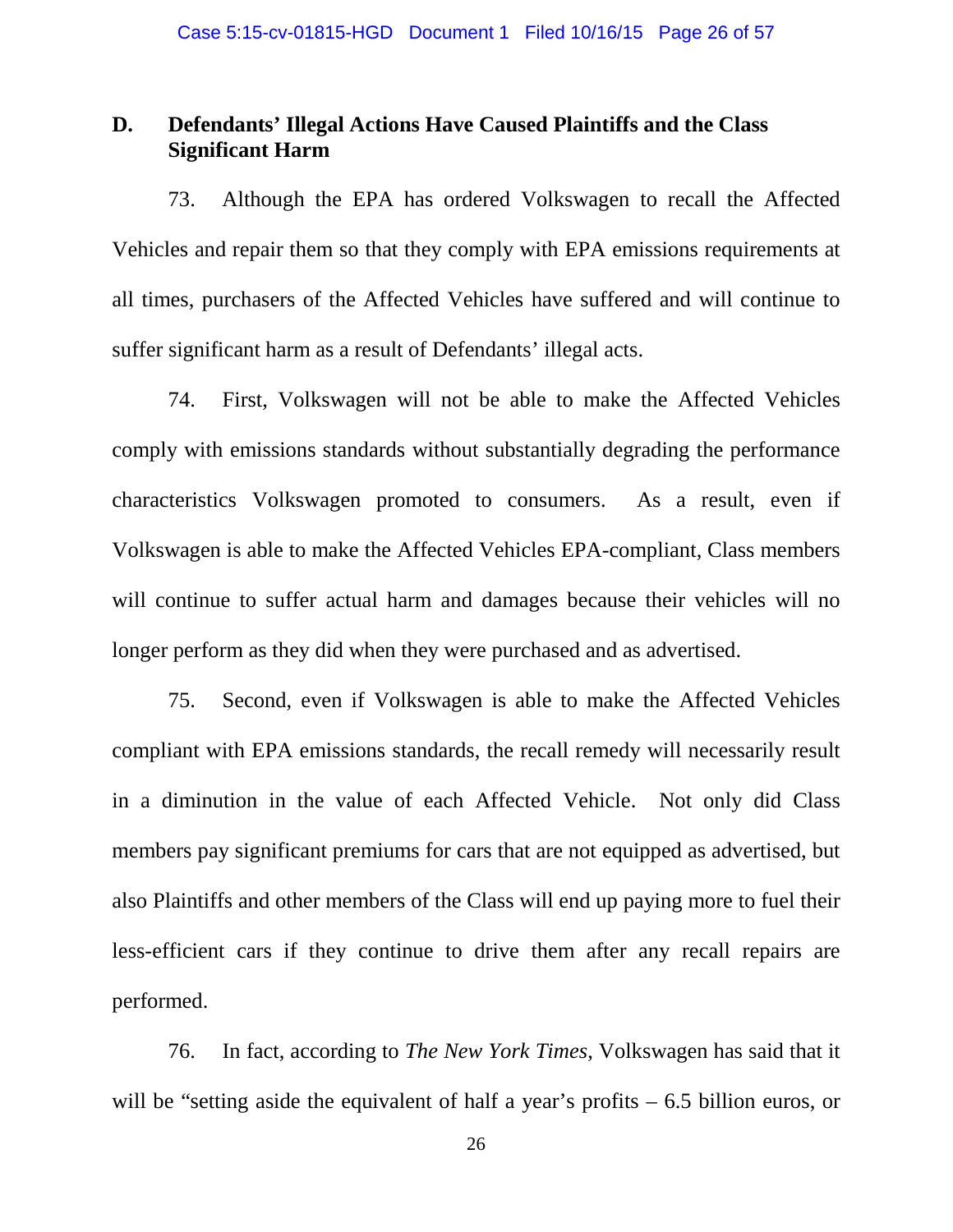### Case 5:15-cv-01815-HGD Document 1 Filed 10/16/15 Page 27 of 57

about \$7.3 billion – to cover the cost of fixing the cars to comply with pollution standards and to cover other expenses, which are likely to include fines as well as responses to civil lawsuits from angry customers." Even Volkswagen's beleaguered former Chief Executive Officer, Martin Winterkorn, referred to the way in which the company deceived consumers and regulators as "manipulation." Winterkorn has already announced his resignation due to the scandal.

77. As a result of Volkswagen's unfair, deceptive, and fraudulent business practices, and its failure to disclose that the Affected Vehicles typically emit up to forty (40) times the permissible levels of pollutants, and as a result of Bosch's facilitation of Volkswagen's fraud, Class members have suffered losses in money and/or property.

78. Had Plaintiffs and other members of the Class known of the presence of the defeat device at the time they purchased or leased their Affected Vehicles, they would not have purchased or leased those vehicles, or would have paid substantially less than they did for those vehicles.

79. Moreover, when Volkswagen recalls the Affected Vehicles and repairs the CleanDiesel engine performance in order to make the Affected Vehicles complaint with EPA emissions standards, Plaintiffs and Class members will be required to spend more on fuel and will no longer benefit from the performance qualities of their vehicles as advertised. As a result of this necessary decrease in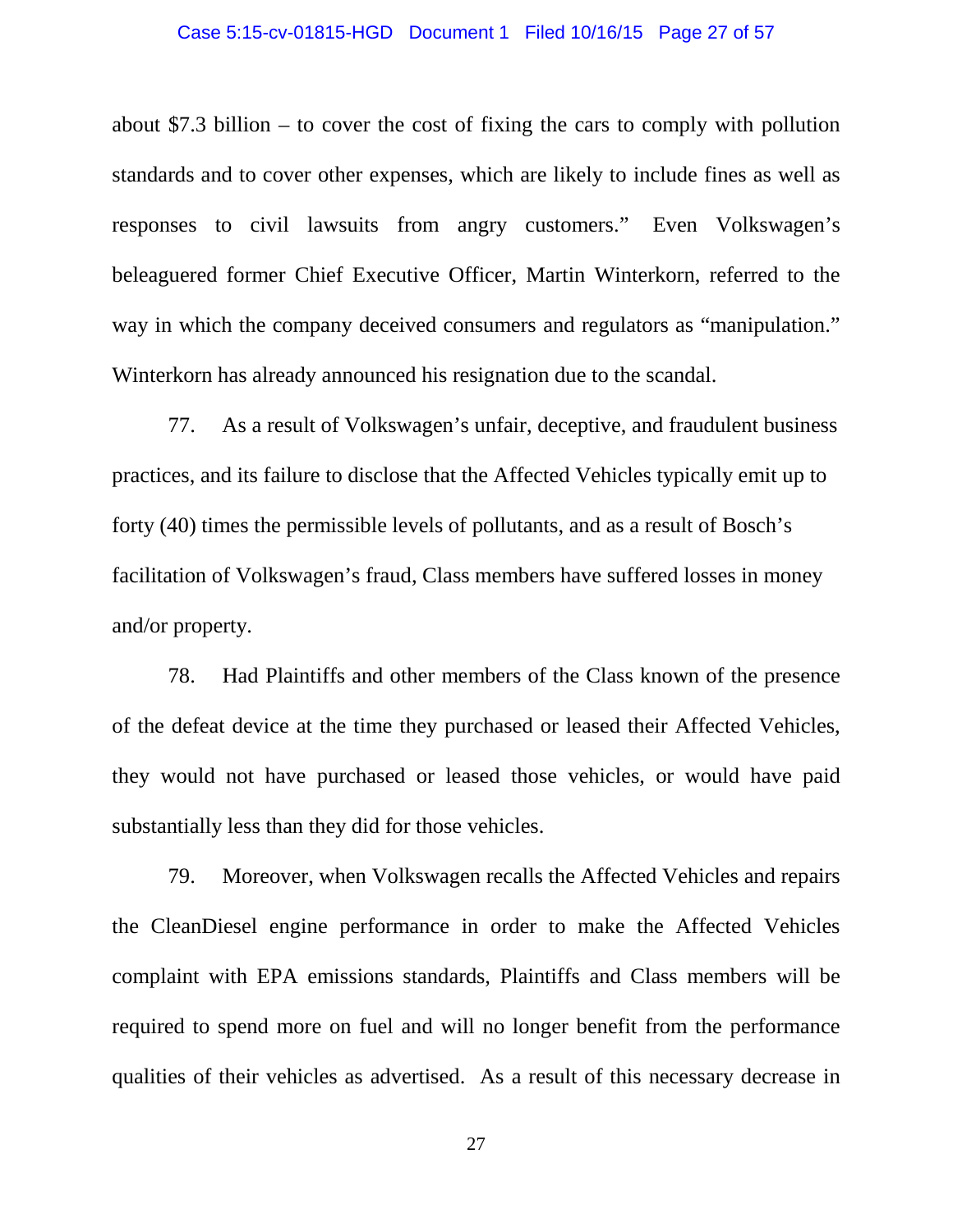### Case 5:15-cv-01815-HGD Document 1 Filed 10/16/15 Page 28 of 57

performance and efficiency, the Affected Vehicles will be worth less in the marketplace for used vehicles, so Plaintiffs and other members of the Class will not be able to recoup nearly as much for their vehicles when they ultimately attempt to sell them or trade them in.

80. In order to achieve the drastic drop in NOx emissions required for the Affected Vehicles to comply with EPA regulations, the cars will have to sacrifice some fuel economy, or performance. In addition to a drop in gas mileage, attempting to make the Affected Vehicles EPA-compliant will also likely require some drop in torque, which allows diesel vehicles to really accelerate off the line – one of the features owners of diesel vehicles value most.

81. An alternative to recalibrating the defeat device software so that the Affected Vehicles always run the way they do during EPA testing is to add a urea tank to the Affected Vehicles. The standard way of making diesel vehicles run cleanly is to use selective catalytic reduction, a chemical process that breaks NOx down into nitrogen and water. Part of this process, which is used by other diesel manufacturers like Mercedes and BMW, involves adding urea to the mix. While this system is incredibly effective in that it can eliminate between seventy and ninety percent of NOx emissions, it adds both complication and cost to the equation. The system costs between \$5,000 and \$8,000 per car, and consumers need to periodically add the urea-based solution to their vehicles in order to keep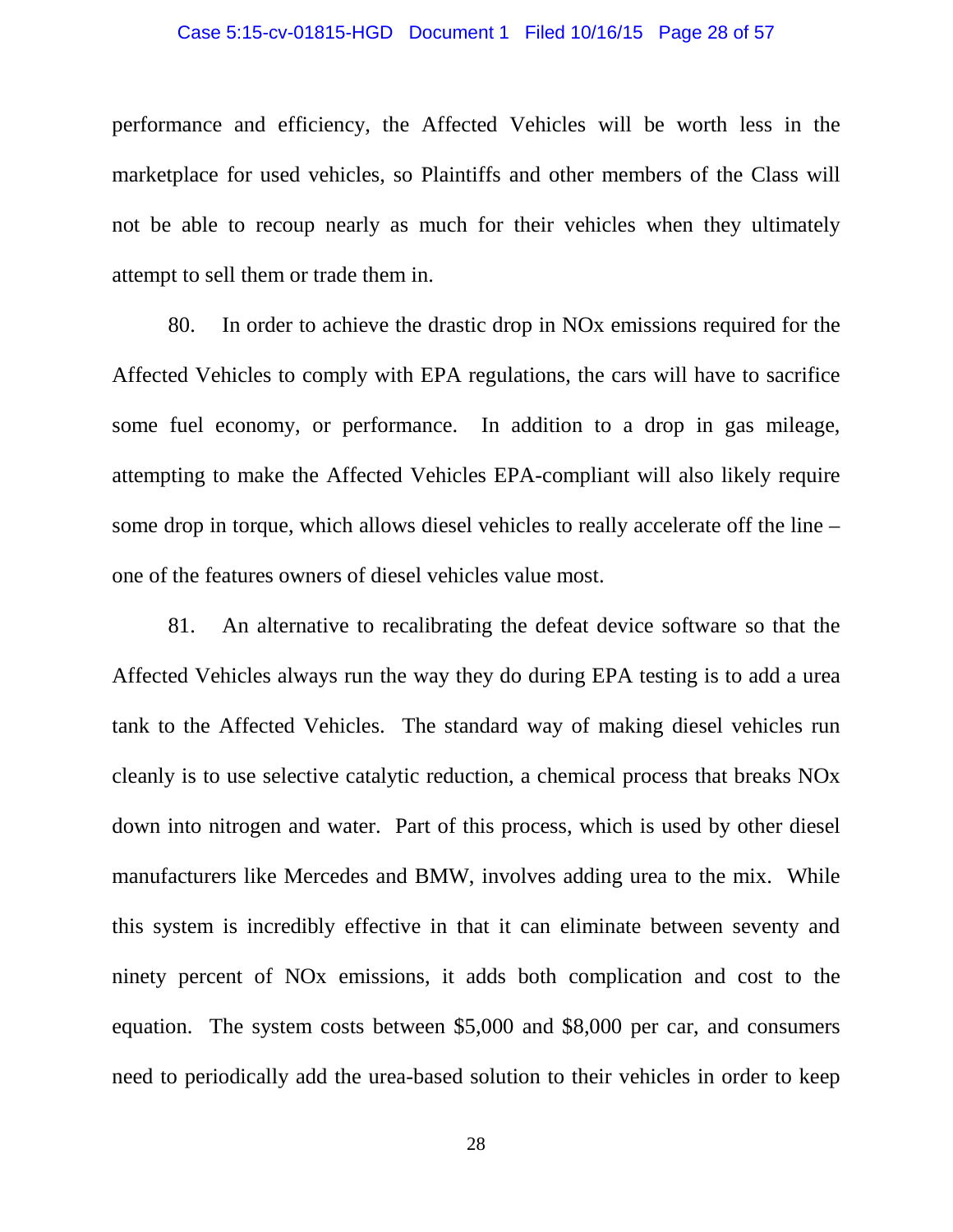### Case 5:15-cv-01815-HGD Document 1 Filed 10/16/15 Page 29 of 57

them running. In addition, making room for the urea tank could mean sacrificing cargo space or giving up the spare tire.

82. Volkswagen's fraudulent scheme to conceal substantial defects in the Affected Vehicles placed profit over the safety of their customers and the health of the environment, causing serious harm to consumers nationwide.

83. While the Chief Executive Officer of Volkswagen, who resigned on September 23, 2015 in the wake of the scandal, has apologized for breaking the trust of the company's customers and the public, such candor after years of misrepresentations and omissions of material information is presumptively a public relations effort at damage control and insincere, and it does not compensate Plaintiffs and other members of the Class for the damages they have incurred as a result of Defendants' illegal actions.

84. The United States Department of Justice will conduct a criminal investigation into Volkswagen after the company admitted to developing software that allowed its diesel cars to circumvent emissions testing, in violation of the Clean Air Act. The New York State Attorney General, in collaboration with state attorneys general throughout the country, will also investigate Volkswagen's attempts to evade environmental protection laws and its practice of "promis[ing] consumers a fake bill of goods." According to a *USA Today* editorial, "[t]he simple word for the accusation against VW is cheating, and on a grand scale."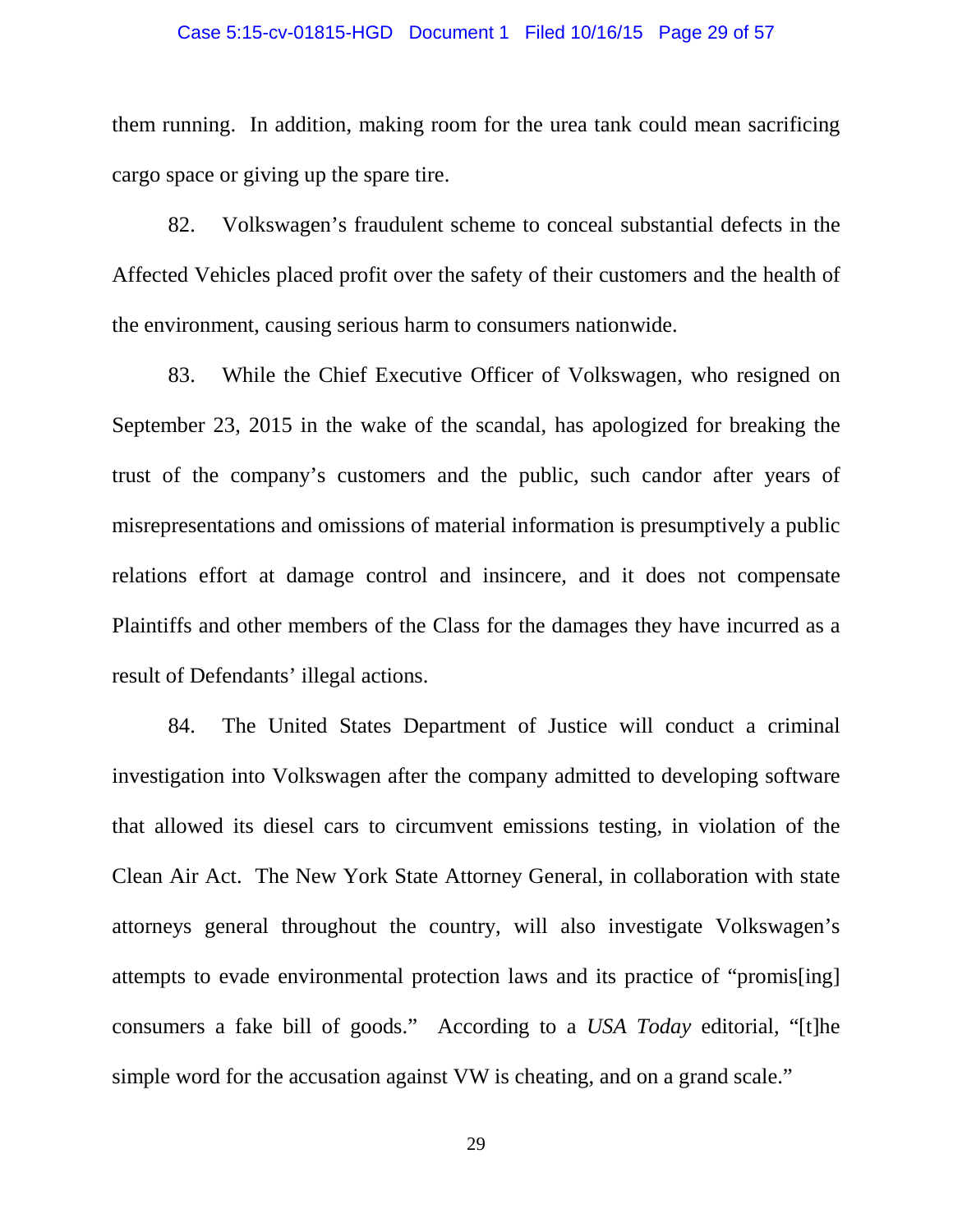### **VII. CLASS ACTION ALLEGATIONS**

85. Plaintiffss bring this action on behalf of themselves and as a class action, pursuant to the provisions of Rules  $23(a)$ , (b)(2), and (b)(3) of the Federal Rules of Civil Procedure on behalf of the following class and subclass (collectively, the "Class" or "Classes"):

### **The Nationwide Class**

All persons or entities in the United States who are current or former owners and/or lessees of an "Affected Vehicle." Affected Vehicles include, without limitation: MY 2009-2015 VW Jetta; MY 2009-2015 VW Beetle; MY 2009- 2015 VW Golf; MY 2014-2015 VW Passat; and MY 2009-2015 Audi A3.

### **The Alabama Subclass**

All persons or entities in the State of Alabama who are current or former owners and/or lessees of an "Affected Vehicle." Affected Vehicles include, without limitation: MY 2009-2015 VW Jetta; MY 2009-2015 VW Beetle; MY 2009-2015 VW Golf; MY 2014-2015 VW Passat; and MY 2009-2015 Audi A3.

86. Excluded from the Class are individuals who have personal injury claims resulting from the use of the defeat device in the CleanDiesel system. Also excluded from the Class are employees or agents of Defendants and their subsidiaries and affiliates, all persons who make a timely request to be excluded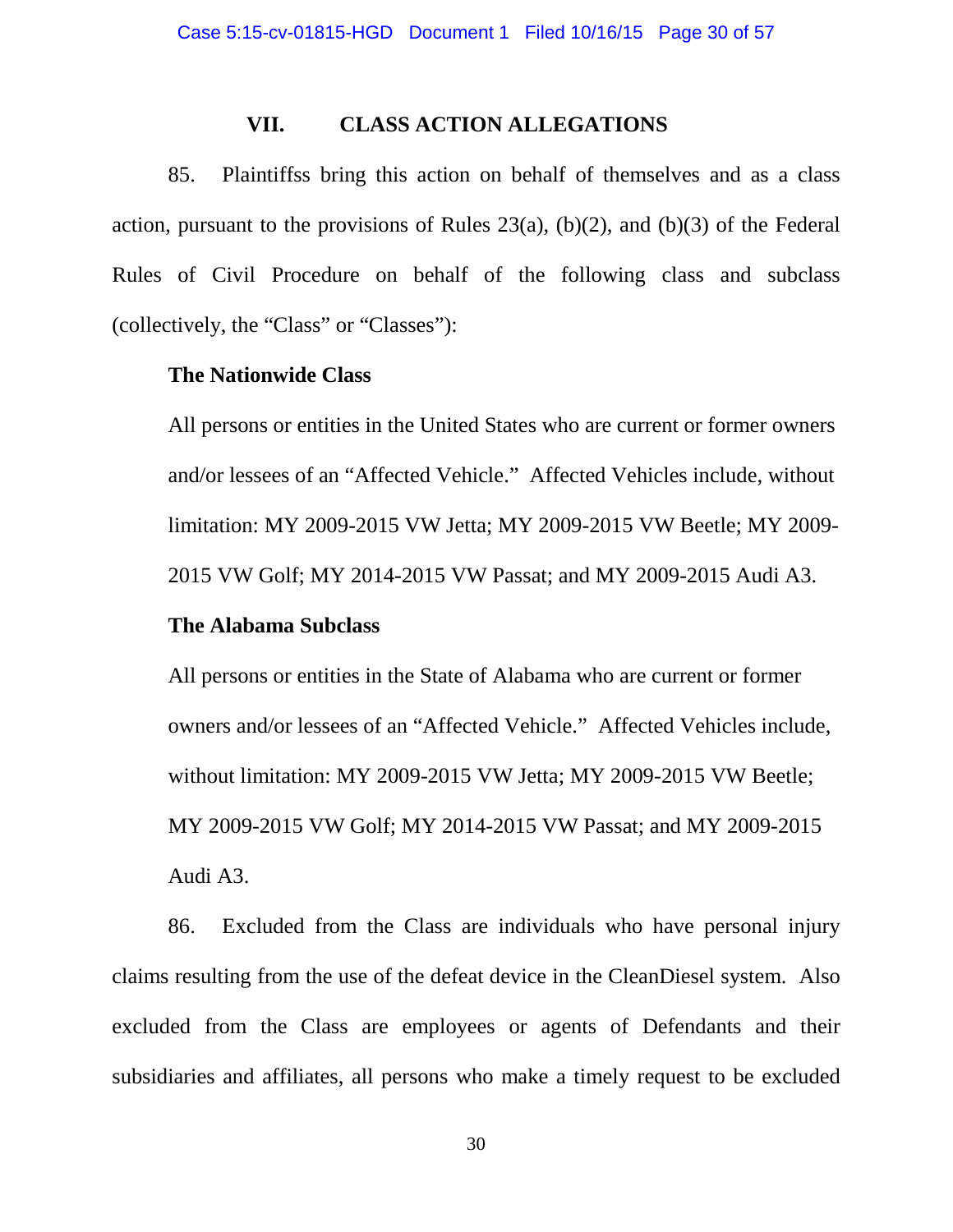### Case 5:15-cv-01815-HGD Document 1 Filed 10/16/15 Page 31 of 57

from the Class, all governmental entities, and the judge to whom this case is assigned and his or her immediate family. Plaintiffs reserve the right to revise the Class definition based upon information learned through discovery.

87. Certification of Plaintiffs' claims for class-wide treatment is appropriate because Plaintiffs can prove the elements of their claims on a classwide basis using the same evidence as would be used to prove those elements in individual actions alleging the same claim.

88. This action has been brought and may be properly maintained on behalf of the Class proposed herein under Federal Rule of Civil Procedure 23.

89. The members of the Classes are so numerous and geographically dispersed that individual joinder of all Class members is impracticable. While Plaintiffs are informed and believes that there are not less than hundreds of thousands of members of the Classes, the precise number of Class members is unknown to Plaintiffs at this time, but may be ascertained from Volkswagen's records. Class members may be notified of the pendency of this action by recognized, Court-approved notice dissemination methods, which may include U.S. mail, electronic mail, Internet postings, and/or published notice.

90. This action involves common questions of law and fact, which predominate over any questions affecting individual Class members, including, without limitation: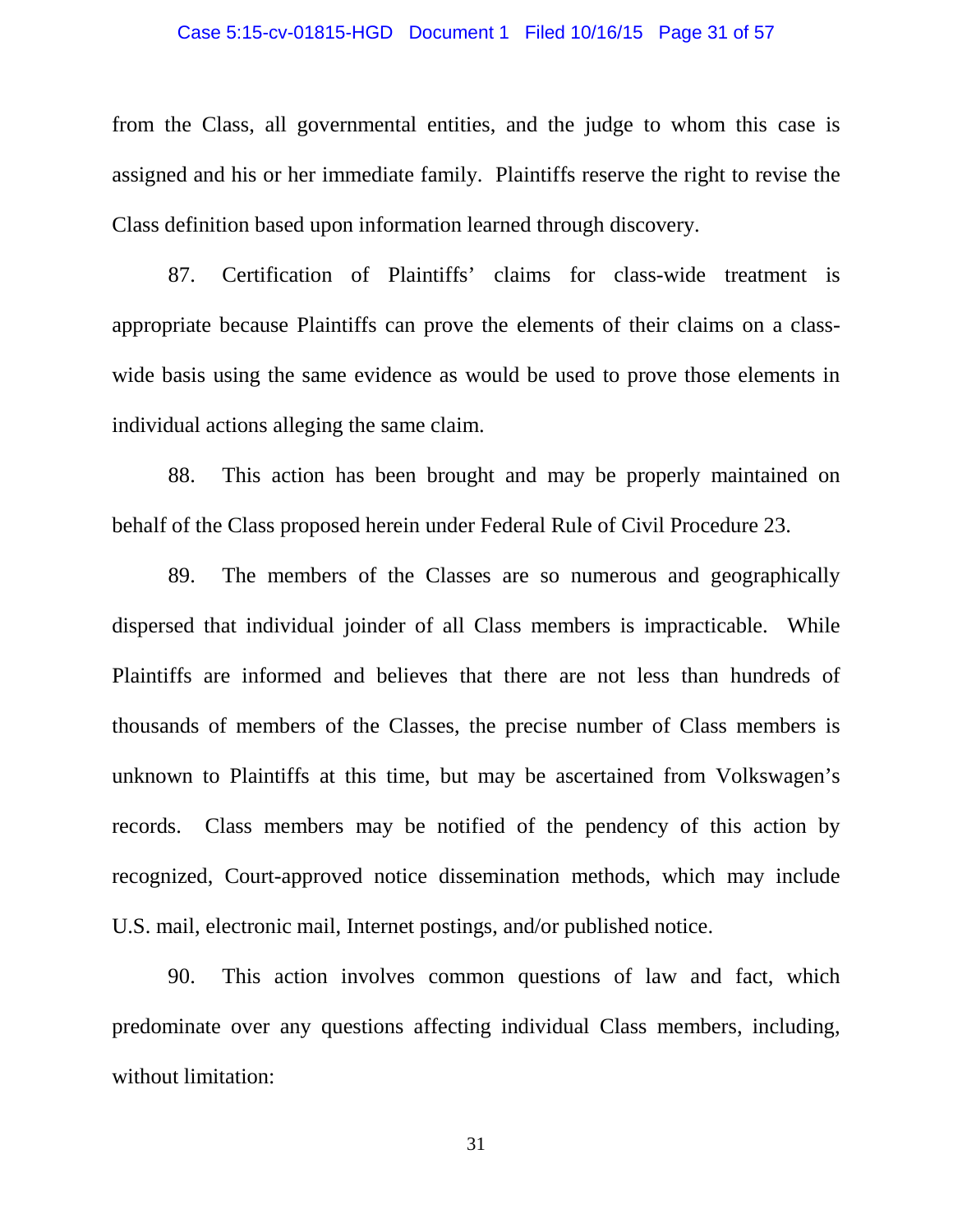(a) Whether Defendants engaged in the conduct alleged herein;

(b) Whether Defendants designed, advertised, marketed, distributed, leased, sold, or otherwise placed Affected Vehicles into the stream of commerce in the United States;

(c) Whether the CleanDiesel engine system in the Affected Vehicles contains a defect in that it does not comply with EPA requirements;

(d) Whether the CleanDiesel engine systems in the Affected Vehicles can be made to comply with EPA standards without substantially downgrading the performance and/or efficiency of the Affected Vehicles;

(e) Whether Defendants knew about the "defeat device" and, if so, for how long;

(f) Whether Volkswagen designed, manufactured, marketed, and distributed Affected Vehicles with a "defeat device;"

(g) Whether Defendants' conduct violates RICO, consumer protection statutes, warranty laws, and other laws asserted herein;

(h) Whether Plaintiffs and the other members of the Classes overpaid for their Affected Vehicles;

(i) Whether Plaintiffs and the other members of the Classes are entitled to equitable relief including, but not limited to, restitution or injunctive relief; and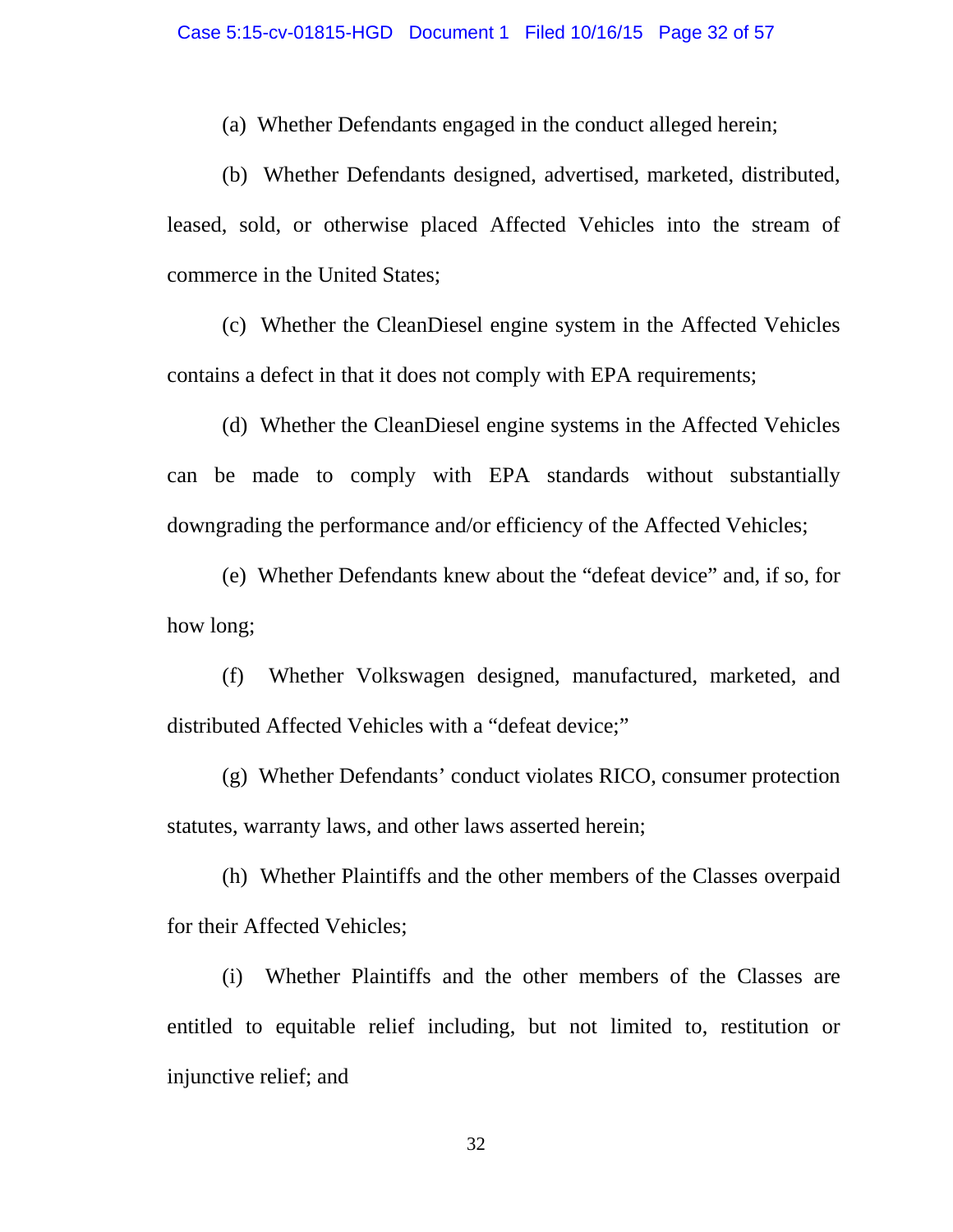(j) Whether Plaintiffs and the other members of the Classes are entitled to treble damages and other monetary relief and, if so, in what amount.

91. Plaintiffs' claims are typical of the other Class members' claims because, among other things, all Class members were comparably injured through the wrongful conduct of Volkswagen, as described above.

92. Plaintiffs are adequate Class representative because their interests do not conflict with the interests of the other members of the Classes they seek to represent. Furthermore, Plaintiffs has retained counsel competent and experienced in complex class action litigation. The Classes' interests will be fairly and adequately protected by Plaintiffs, who intends to prosecute this action vigorously, and by Plaintiffs' skilled and experienced counsel.

93. Volkswagen has acted or refused to act on grounds generally applicable to Plaintiffs and the other members of the Classes, thereby making appropriate final injunctive and declaratory relief, as described below, with respect to the Class as a whole.

94. A class action is superior to any other available means for the fair and efficient adjudication of this controversy, and no unusual difficulties are likely to be encountered in the management of this class action. The damages or other financial detriment suffered by Plaintiffs and the other Class members are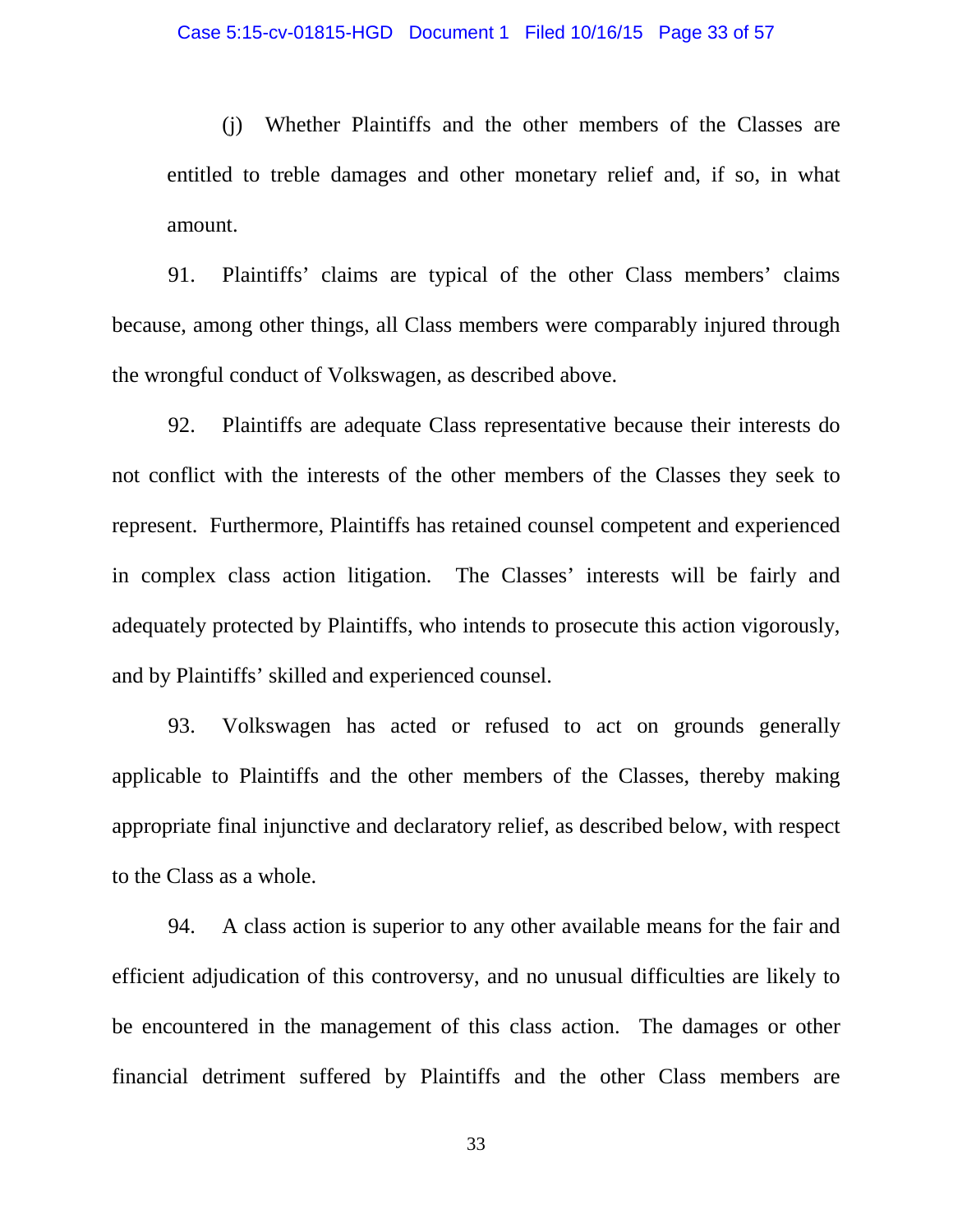### Case 5:15-cv-01815-HGD Document 1 Filed 10/16/15 Page 34 of 57

relatively small compared to the burden and expense that would be required to individually litigate their claims against Volkswagen, so it would be impracticable for members of the Classes to individually seek redress for Volkswagen's wrongful conduct.

95. Even if Class members could afford individual litigation, the court system could not. Individualized litigation creates a potential for inconsistent or contradictory judgments, and increases the delay and expense to all parties and to the court system. By contrast, the class action device presents far fewer management difficulties, and provides the benefits of single adjudication, economy of scale, and comprehensive supervision by a single court.

### **VIII. CAUSES OF ACTION**

### **A. Claims Brought on Behalf of the Nationwide Class**

## **COUNT I Violation of The Racketeer Influenced And Corrupt Organizations Act ("RICO") (18 U.S.C. § 1962(c))**

96. Plaintiffs reallege and incorporate by reference paragraphs 1 through 95 as fully set forth herein.

97. The Defendants are all "persons" under 18 U.S.C. § 1961(3).

98. The Defendants violated 18 U.S.C. § 1962(c) by participating in or conducting the affairs of the RICO Enterprise through a pattern of repeatedly defrauding consumers. The methodology of the fraud is set forth above and as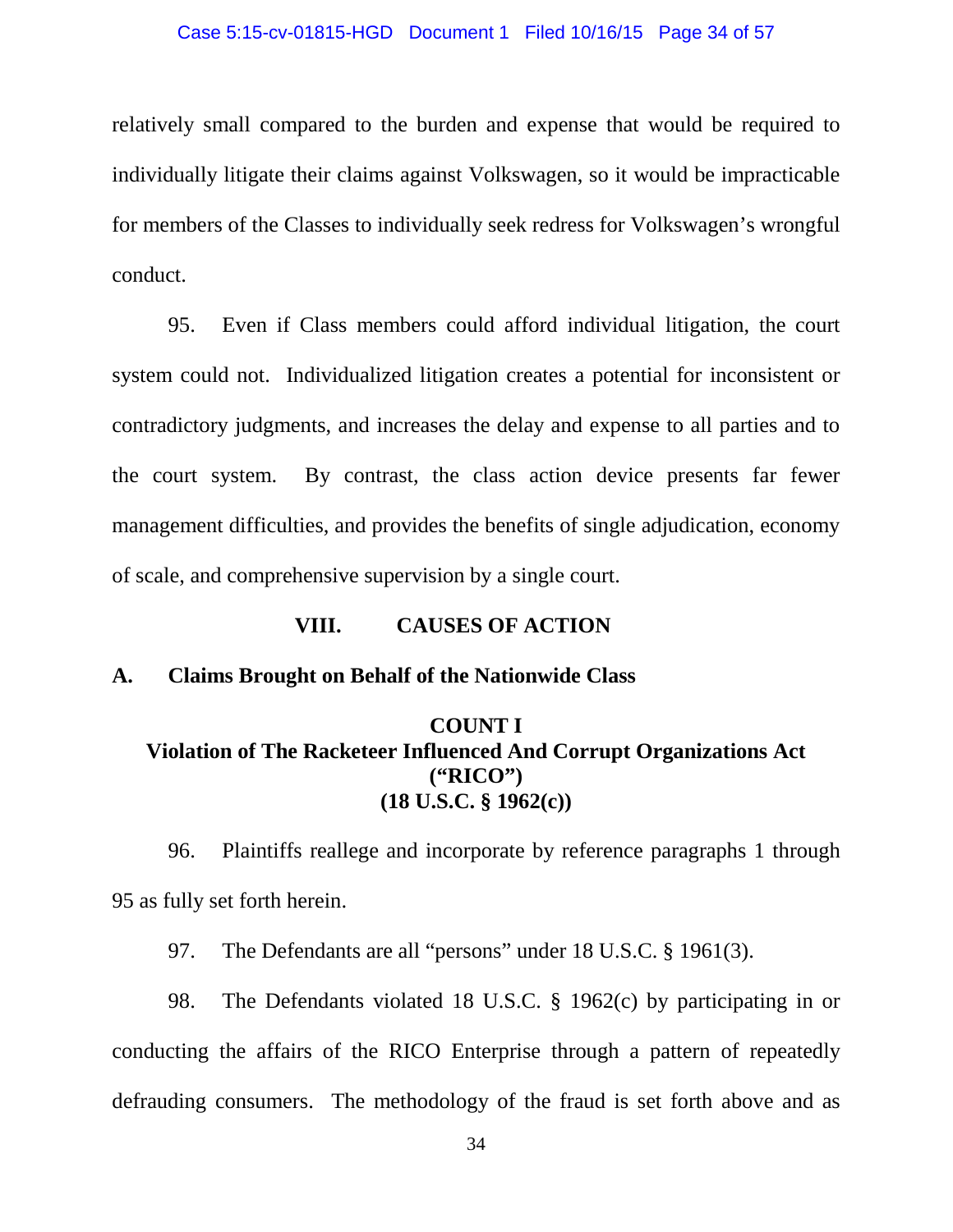### Case 5:15-cv-01815-HGD Document 1 Filed 10/16/15 Page 35 of 57

described in this Count. The persons participating in the Enterprise and their respective roles in the Enterprise are set forth below.

99. This Count is asserted by Plaintiffs on behalf of the Nationwide Class and the Alabama Subclass.

100. For purposes of Count I, Volkswagen and Bosch are RICO coconspirators. The Bosch-Volkswagen conspiracy undertook a fraudulent scheme to create a defeat device and to install it in Affected Vehicles that were sold in the United States and elsewhere through the use of false and misleading statements and omissions relating to the qualities of the emissions controls installed in those vehicles through the use of the U.S. Mails, and interstate and international wire, radio and television transmissions.

101. At all relevant times and as described above, Defendants carried out their scheme to defraud Plaintiffs and other members of the Classes, in connection with the conduct of an "enterprise" within the meaning of 18 U.S.C. § 1961(4).

102. The Enterprise consisted of the following persons, and others presently unknown, who constitute an "association-in-fact enterprise" within the meaning of RICO and who collectively constitute the "Fraudulent 'CleanDiesel' Enterprise" or "Enterprise":

- (1) Volkswagen USA;
- (2) Volkswagen AG; and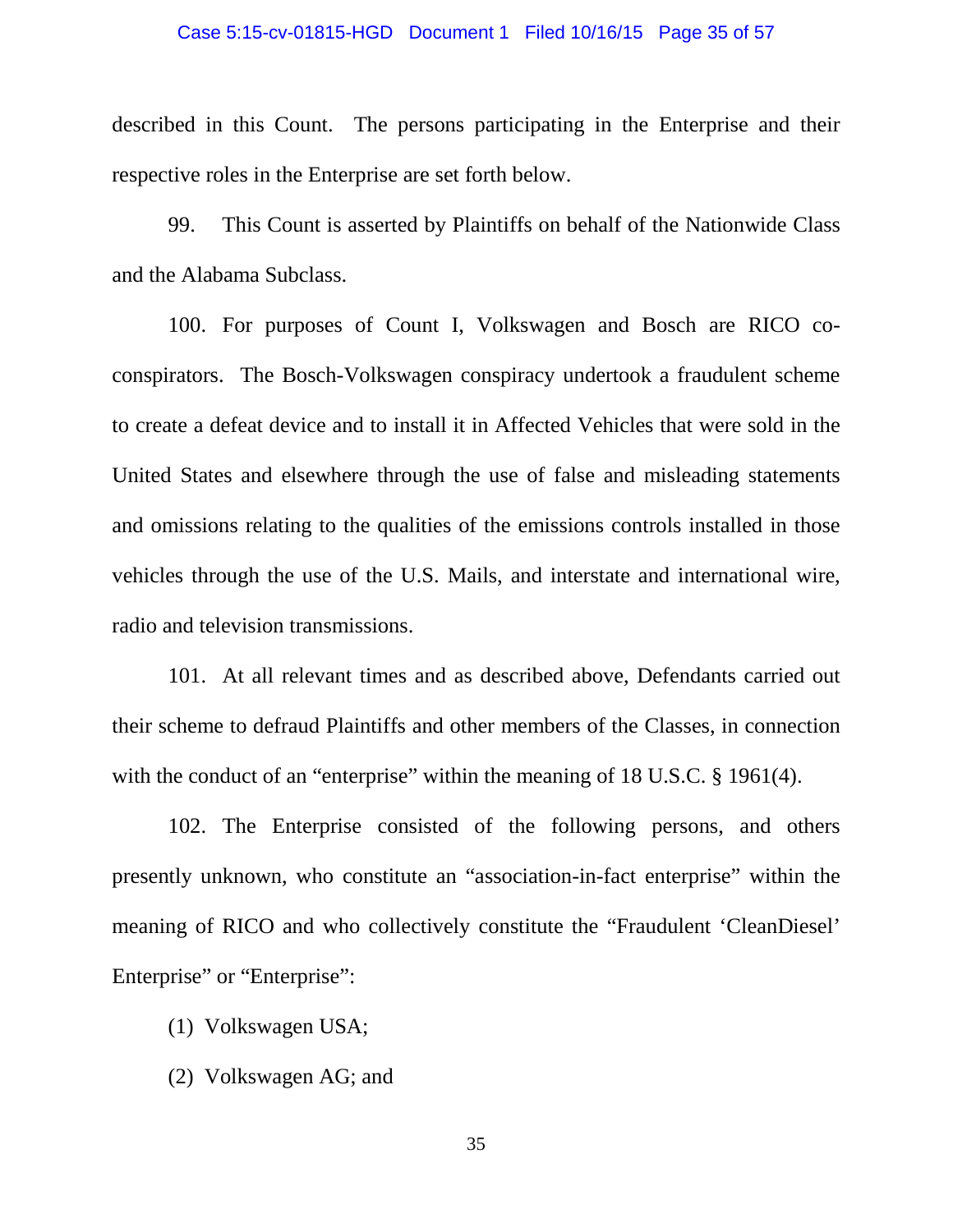(3) Bosch.

103. The Fraudulent "CleanDiesel" Enterprise, whose activities affected interstate and foreign commerce, is an association-in-fact of individuals and corporate entities within the meaning of 18 U.S.C. § 1961(4) and consists of persons associated together for the common purpose of selling the Affected Vehicles that the members of the Enterprise knew could not provide the results promised to consumers.

104. The Fraudulent "CleanDiesel" Enterprise was formed in 2007 or earlier and continued to at least 2015, if not to this day. That RICO Enterprise engaged in a pattern of racketeering activity by placing the Affected Vehicles into commerce over a seven year period from 2008 to 2015, collecting tens of billions of dollars of illicit profits as a result.

105. The Fraudulent "CleanDiesel" Enterprise is separate and distinct from the pattern of racketeering activity. The Enterprise is an ongoing organization or group and exists to advance the interests of the individual entities that comprise its membership, *i.e.*, selling the Affected Vehicles described above. From 2008 through 2015, the Fraudulent "CleanDiesel" Enterprise members all served the common purpose of shipping and selling as many fraudulent "CleanDiesel" vehicles as possible to the United States, therein maximizing their own profits and revenues and sharing the more than \$30 billion in illicit gains derived from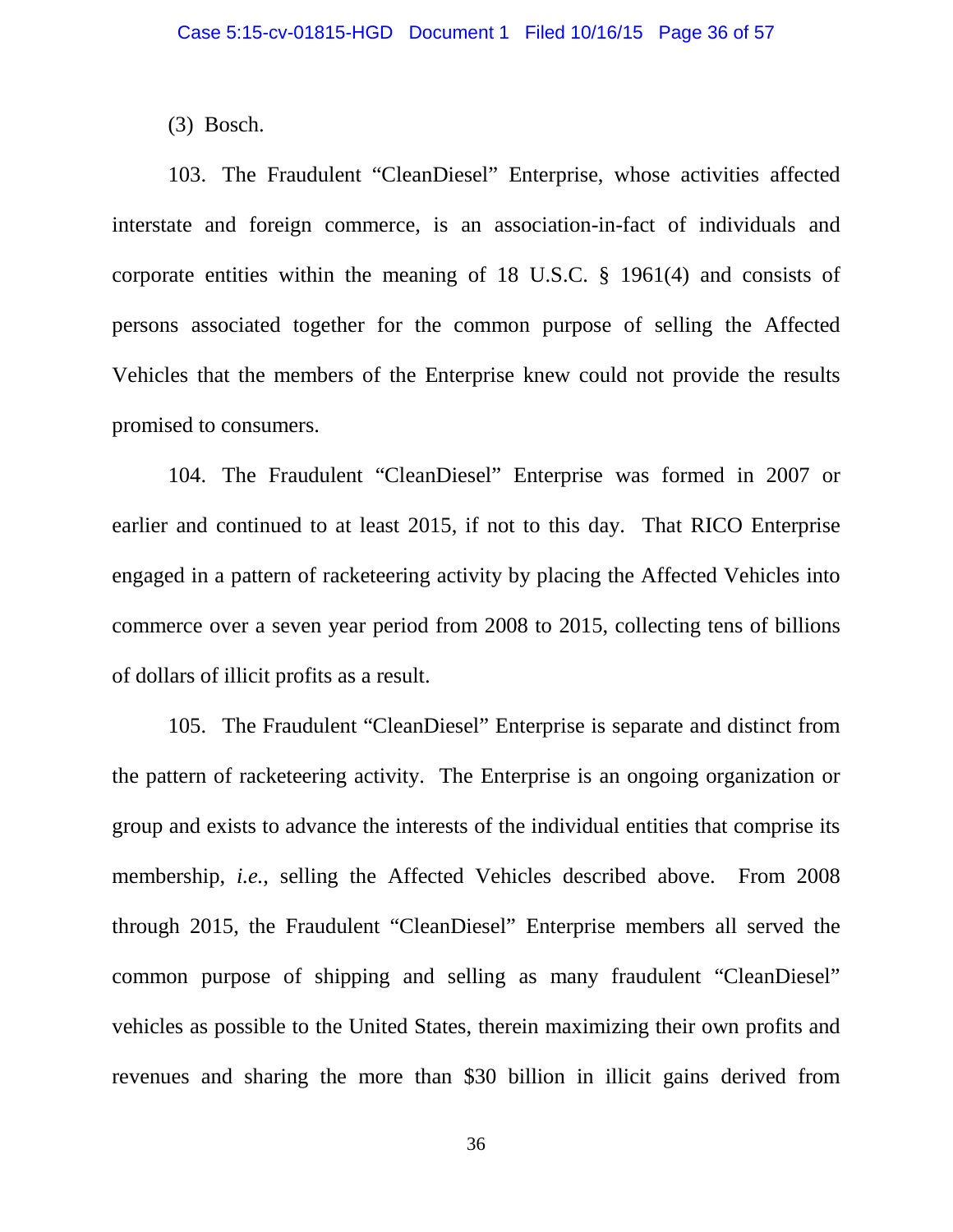### Case 5:15-cv-01815-HGD Document 1 Filed 10/16/15 Page 37 of 57

deceived and defrauded consumers. Each member of the Fraudulent "CleanDiesel" Enterprise benefited from the common purpose: Volkswagen sold more Affected Vehicles, and received more for those vehicles than they otherwise would have, had the Affected Vehicles been truthfully advertised, marketed and labeled; thus, Bosch was able to sell to Volkswagen more defeat device software to be installed in the Affected Vehicles.

106. The Fraudulent "CleanDiesel" Enterprise also exists for the legitimate purpose of selling vehicles with software that does not allow those vehicles to evade emissions standards. It operates within a framework that includes the sale of other consumer goods that are not infected with fraud. Each member of the Enterprise performs a role in the group consistent with its structure that furthers the activities of the Fraudulent "CleanDiesel" Enterprise in connection with the Enterprise members' sale of EPA-compliant vehicles to consumers.

107. Alternatively, Bosch and Volkswagen AG are RICO co-conspirators. The Bosch-Volkswagen AG conspiracy undertook a fraudulent scheme to create a defeat device and to install it in Affected Vehicles that were sold in the United States through Volkswagen USA and elsewhere through the use of false and misleading statements and omissions relating to the qualities of the emissions controls installed in those vehicles through the use of the U.S. Mails, and interstate and international wire, radio and television transmissions.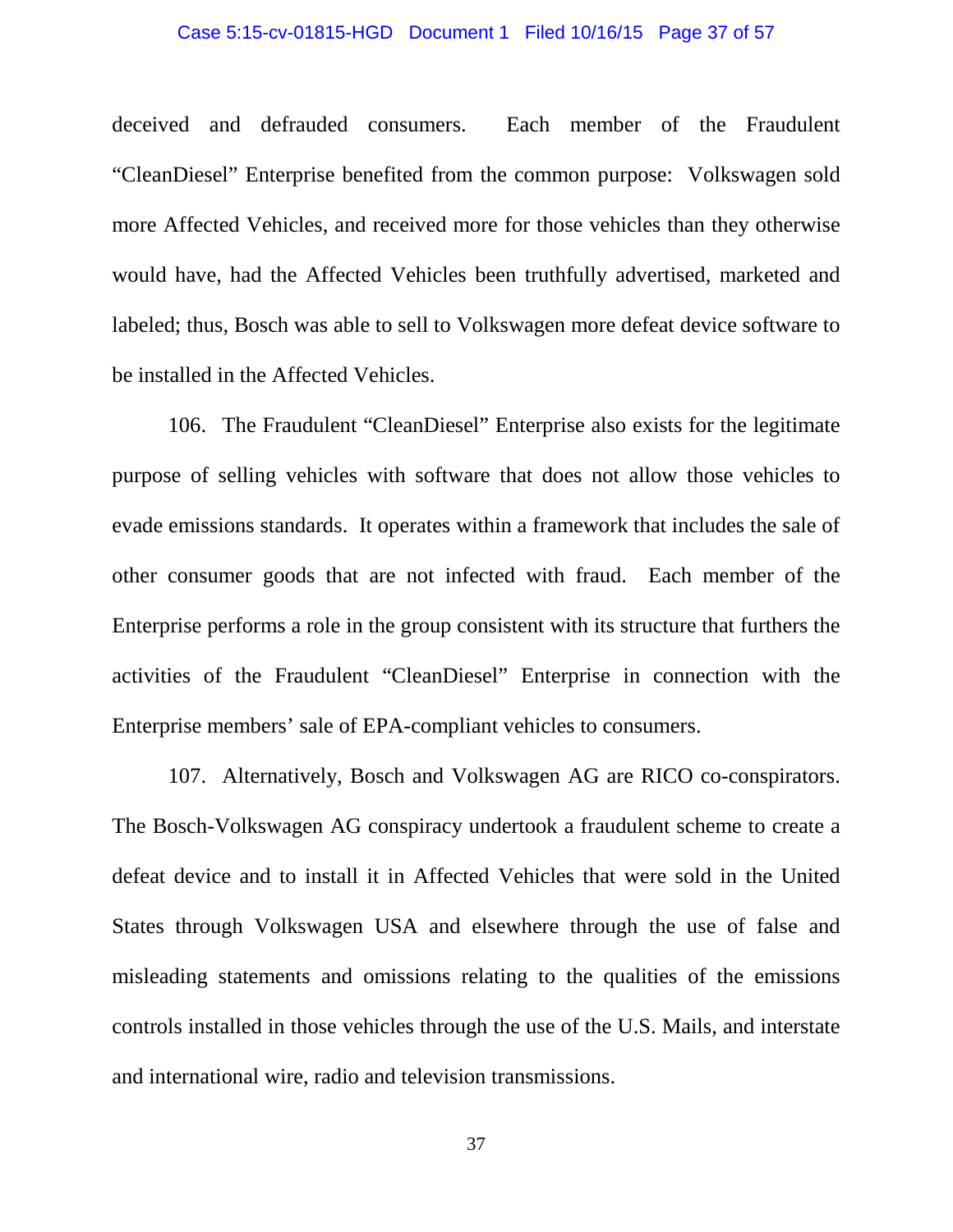### Case 5:15-cv-01815-HGD Document 1 Filed 10/16/15 Page 38 of 57

108. At all relevant times and as described above, Defendants carried out their scheme to defraud Plaintiffs and other members of the Classes, in connection with the conduct of an alternative "enterprise" within the meaning of 18 U.S.C. § 1961(4).

109. The alternative Enterprise consisted of Volkswagen USA.

110. Through the conduct of the Enterprise or alternative Enterprise, Defendants undertook a fraudulent scheme to sell the Affected Vehicles based upon the false and misleading misrepresentations and omissions set forth herein.

111. Through this scheme, Defendants and others agreed to utilize the false and misleading representations and omissions relating to the Affected Vehicles in a conscious and deliberate effort to sell products at a premium price that, in fact, provided no benefit whatsoever to the purchaser and/or user of the products. Alternatively, the Affected Vehicles sold through the Fraudulent "CleanDiesel" Enterprise or Volkswagen USA Enterprise had significantly less value than consumers paid for them because the efficacy claims made were fraudulent and the products did not have the possibility of providing the promised results.

112. As is set forth above, Bosch and Volkswagen knowingly participated in the formulation and manufacture of the defeat device software, as well as the false marketing materials used to sell the Affected Vehicles.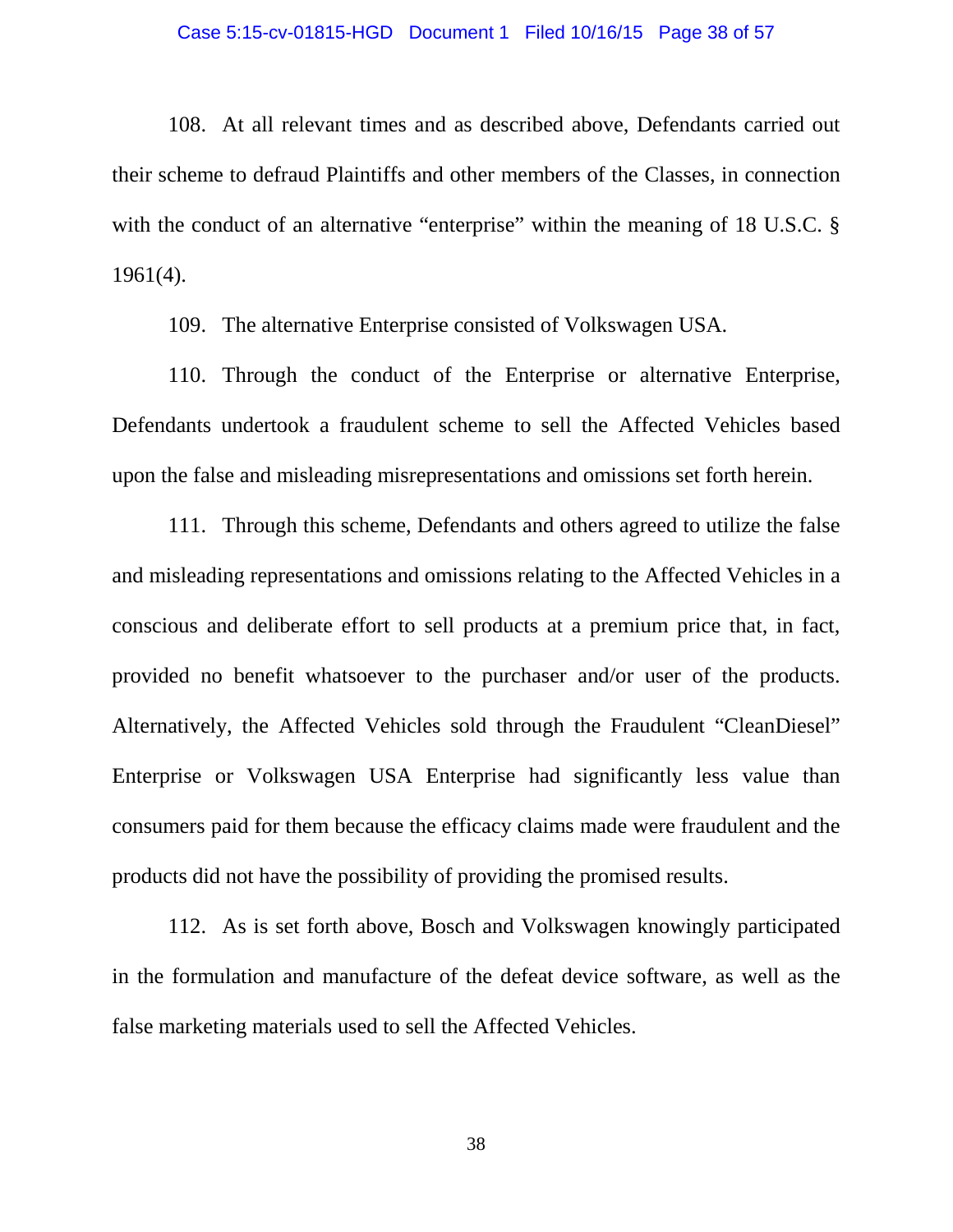### Case 5:15-cv-01815-HGD Document 1 Filed 10/16/15 Page 39 of 57

113. At all times relevant to this case, Defendants were all willing and deliberate participants in the Enterprise or alternative Enterprise.

114. The Enterprise and alternative Enterprise were, at all relevant times, a continuing unit functioning with a common purpose of selling Affected Vehicles through the use of the false and misleading representations and omissions described above, and those omissions identified below, in order to increase sale of the Affected Vehicles and thereby increase Defendants' profits.

115. In furtherance of the scheme, Volkswagen, facilitated by and in concert with Bosch, engaged in thousands of acts of mail fraud and wire fraud, each of which constitute "racketeering activity," as that term is defined in 18 U.S.C. § 1961(1).

116. Those acts of mail fraud and wire fraud include generally distributing the false and misleading marketing materials described herein via mail, television, radio, and the Internet to members of the public as well as communicating among themselves with respect to the scheme via interstate and international email and telephone with the common purpose of selling the Affected Vehicles to an unsuspecting public based upon the fraudulent and deceptive representations and omissions described above.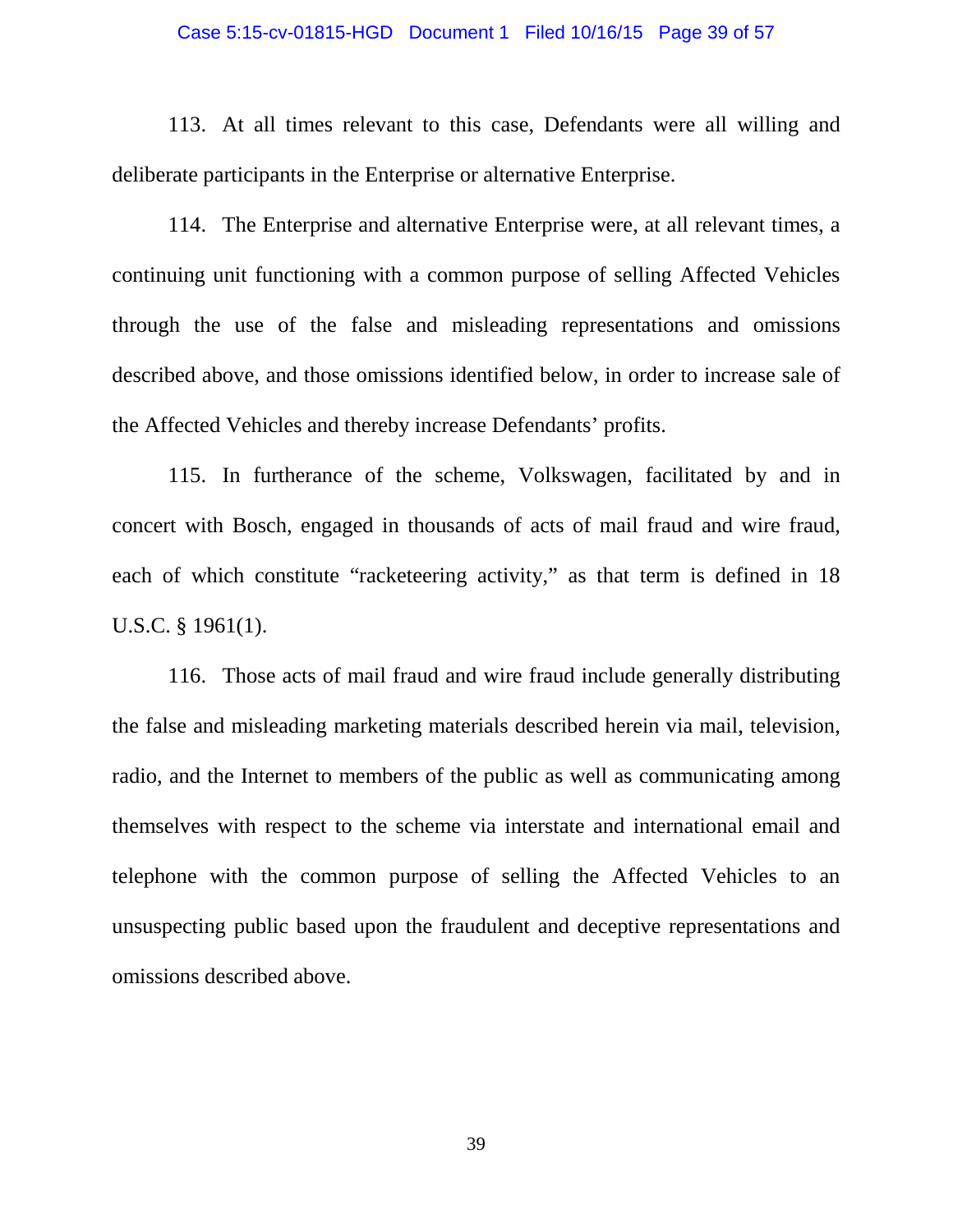### Case 5:15-cv-01815-HGD Document 1 Filed 10/16/15 Page 40 of 57

117. In addition to the foregoing, each download or view of one of Volkswagen's advertisements and videos on the Internet constituted a separate offense of wire fraud.

118. As a result of the foregoing, Plaintiffs and the Classes have been injured in their business and/or property in that they paid for Affected Vehicles that did not, and could not, provide the benefits promised in the advertisements and other promotional materials associated with the products. Plaintiffs' out-of-pocket losses are a direct result of the predicate acts described above. The Volkswagen Defendants' numerous false and misleading statements (and marketing and advertisements containing omissions) sent via the U.S. mail and interstate wires were directed to Plaintiffs and the members of the proposed Class and Subclasses, and were relied on by Plaintiffs and/or the members of the proposed Class and Subclasses. Plaintiffs would not have incurred such losses but for the predicate acts described above. Absent Bosch's facilitation and the Volkswagen Defendants' numerous false and misleading statements (and marketing and advertising containing omissions) sent via the U.S. mail and interstate wires, Plaintiffs would not have paid as high a price for the Affected Vehicles as they did, or would not have purchased the Affected Vehicles at all.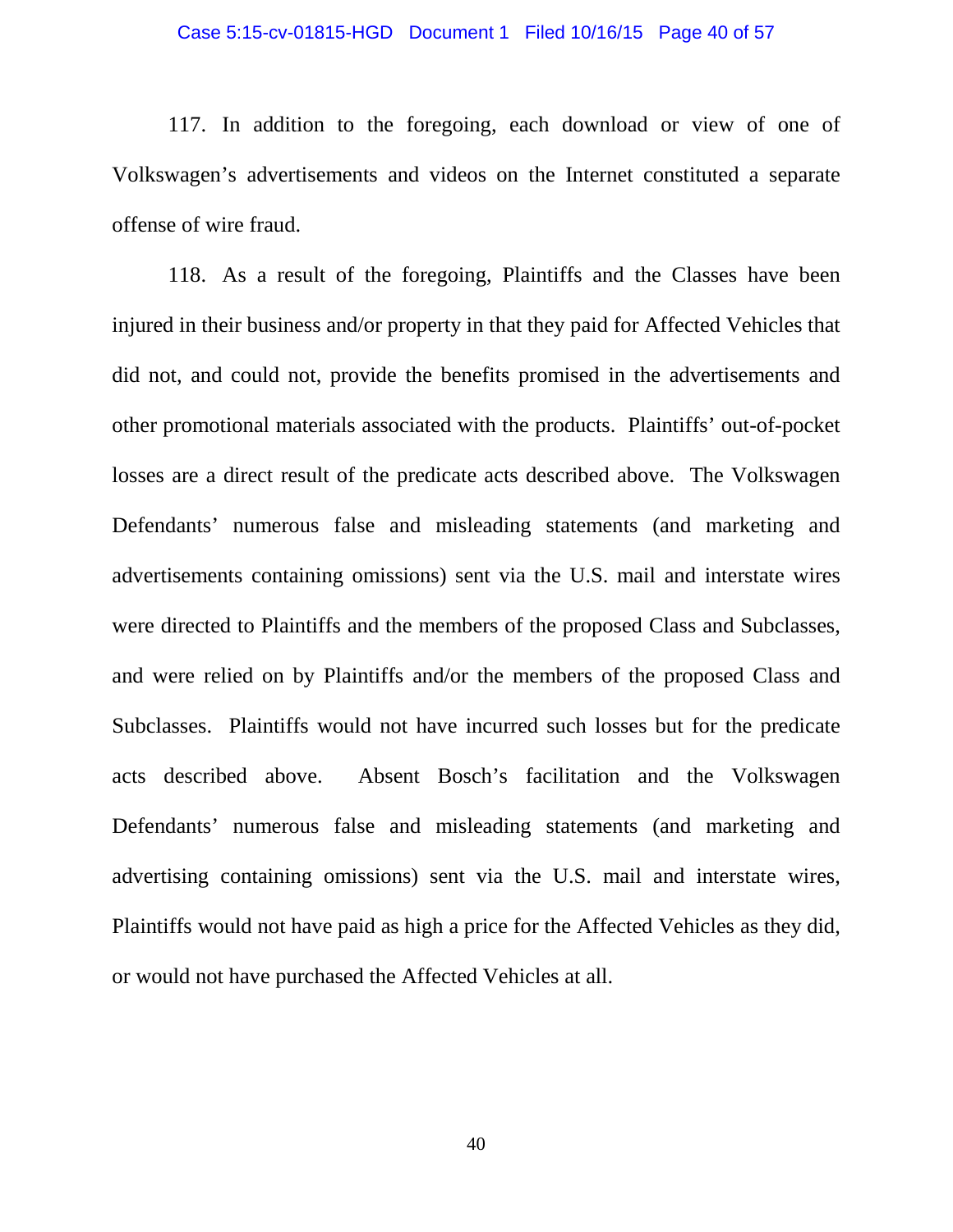## **COUNT II Fraud by Concealment**

119. Plaintiffs reallege and incorporate by reference paragraphs 1 through 95 as fully set forth herein.

120. Plaintiffs bring this claim on behalf of the Nationwide Class.

121. Volkswagen intentionally concealed and suppressed material facts concerning the quality and character of the Affected Vehicles. As alleged in this Complaint, Volkswagen engaged in deception to evade federal and state vehicle emissions standards by installing "defeat device" software designed to conceal its vehicles' emissions of the pollutants, which contribute to the creation of ozone and smog.

122. The software installed in the Affected Vehicles was fraudulently designed to be activated only during emissions testing, such that the vehicles would show far lower emissions during testing than when actually operating on the road. The result, as Defendants intended, was that vehicles passed emissions testing and received the requisite EPA certifications by way of deliberatelyinduced false readings. This deliberate, secret deception reportedly resulted in noxious emissions from these vehicles at rates of forty (40) times permissible levels.

123. Plaintiffs and the other members of the Class reasonably relied upon Volkswagen's false representations when deciding whether to purchase or lease an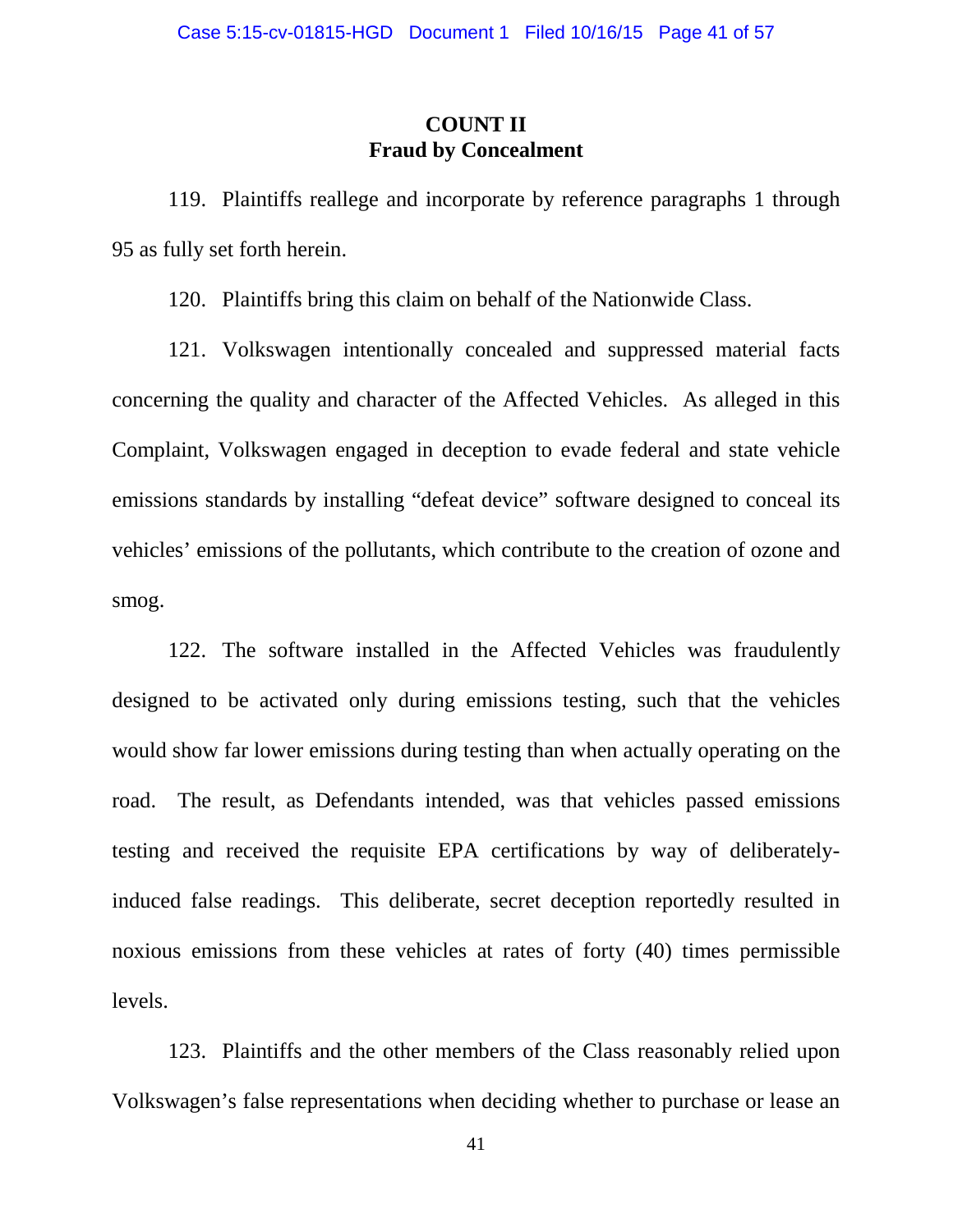### Case 5:15-cv-01815-HGD Document 1 Filed 10/16/15 Page 42 of 57

Affected Vehicle. They had no way of knowing that Volkswagen's representations were false and gravely misleading. As alleged herein, Volkswagen employed extremely sophisticated methods of deception, such that Plaintiffs and the other members of the Class did not, and could not, unravel Volkswagen's deception on their own.

124. Volkswagen concealed and suppressed material facts concerning what is evidently the true culture of Volkswagen – one characterized by an emphasis on profits and sales above compliance with emissions regulations that are meant to protect consumers and the public at large. Defendants also placed more value on profits than they did on maintaining the trust that Plaintiffs and the Class had in Volkswagen's representations about the Affected Vehicles and the culture of the company. Such crucial representations and omissions have left consumers feeling angered and betrayed.

125. Necessarily, Volkswagen also took steps to ensure that its employees did not reveal the details of its deception to regulators or consumers, including Plaintiffs and Class members. Volkswagen made such a strategic decision in order to boost the reputations of its vehicles and to falsely assure purchasers and lessors of its vehicles, including certified previously-owned vehicles, that Volkswagen is a reputable manufacturer that complies with applicable law, including federal and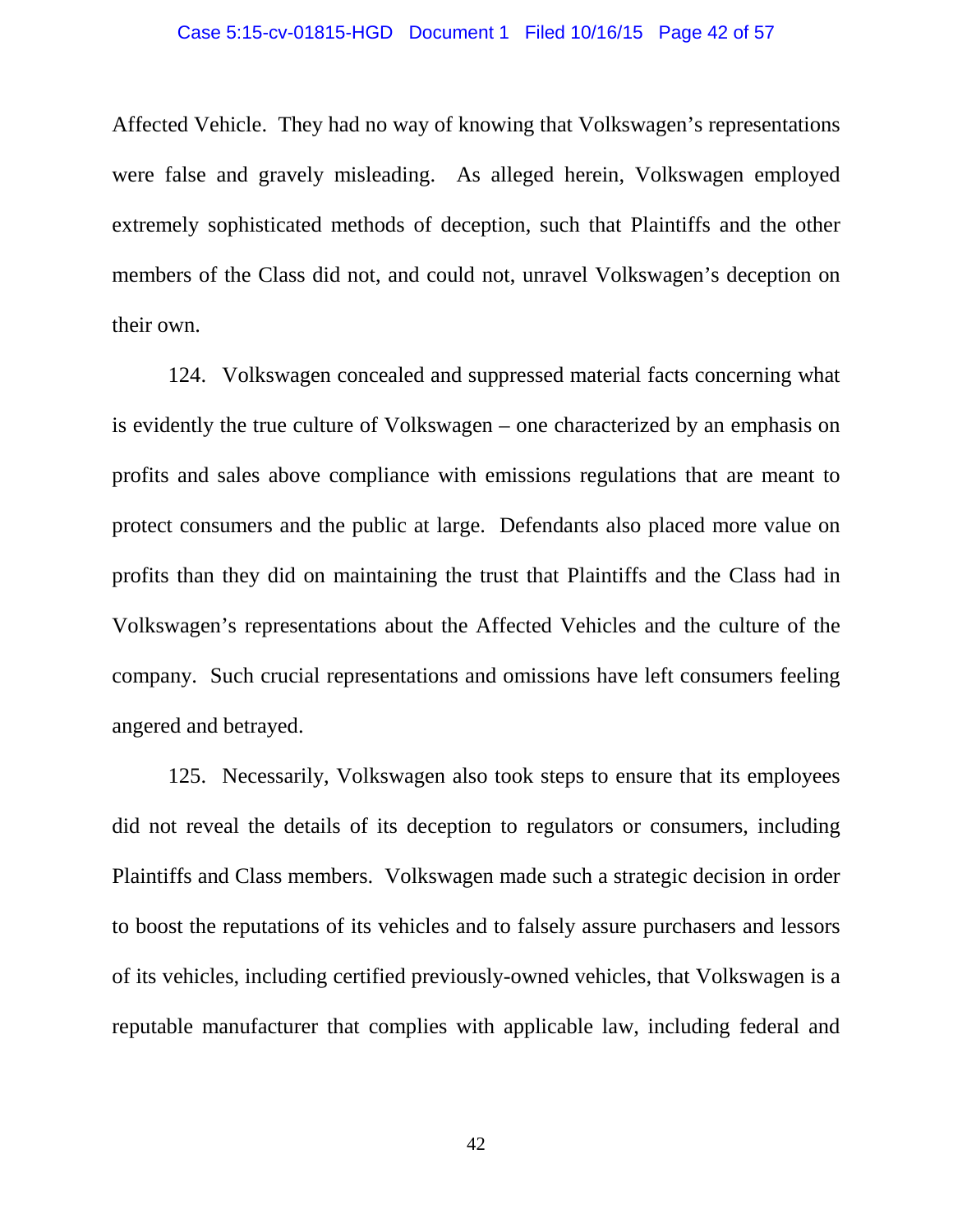### Case 5:15-cv-01815-HGD Document 1 Filed 10/16/15 Page 43 of 57

state clean air law and emissions regulations, and that its vehicles likewise comply with applicable law and regulations.

126. Volkswagen's false representations were material to consumers, both because these misrepresentations concerned the quality of the Affected Vehicles, including their compliance with applicable federal and state laws and regulations regarding clean air and emissions, and also because the misrepresentations played a significant role in assessing the value of the Affected Vehicles. As Volkswagen well knew, its customers, including Plaintiffs and the Class, highly valued that the vehicles they were purchasing or leasing were clean diesel cars, and they paid accordingly.

127. Volkswagen had a duty to disclose the emissions deception in which it engaged with respect to the Affected Vehicles because: (1) knowledge of the deception and its details were known and accessible only to Volkswagen; (2) Volkswagen had exclusive knowledge as to the implementation and maintenance of its deception; and (3) Volkswagen knew the facts surrounding the deception were unknown to and unable to be reasonably discovered by Plaintiffs and other members of the Class.

128. Volkswagen also had a duty to disclose its sophisticated deception of emissions testing because the company made general affirmative representations about the qualities of its vehicles with respect to emissions standards, starting with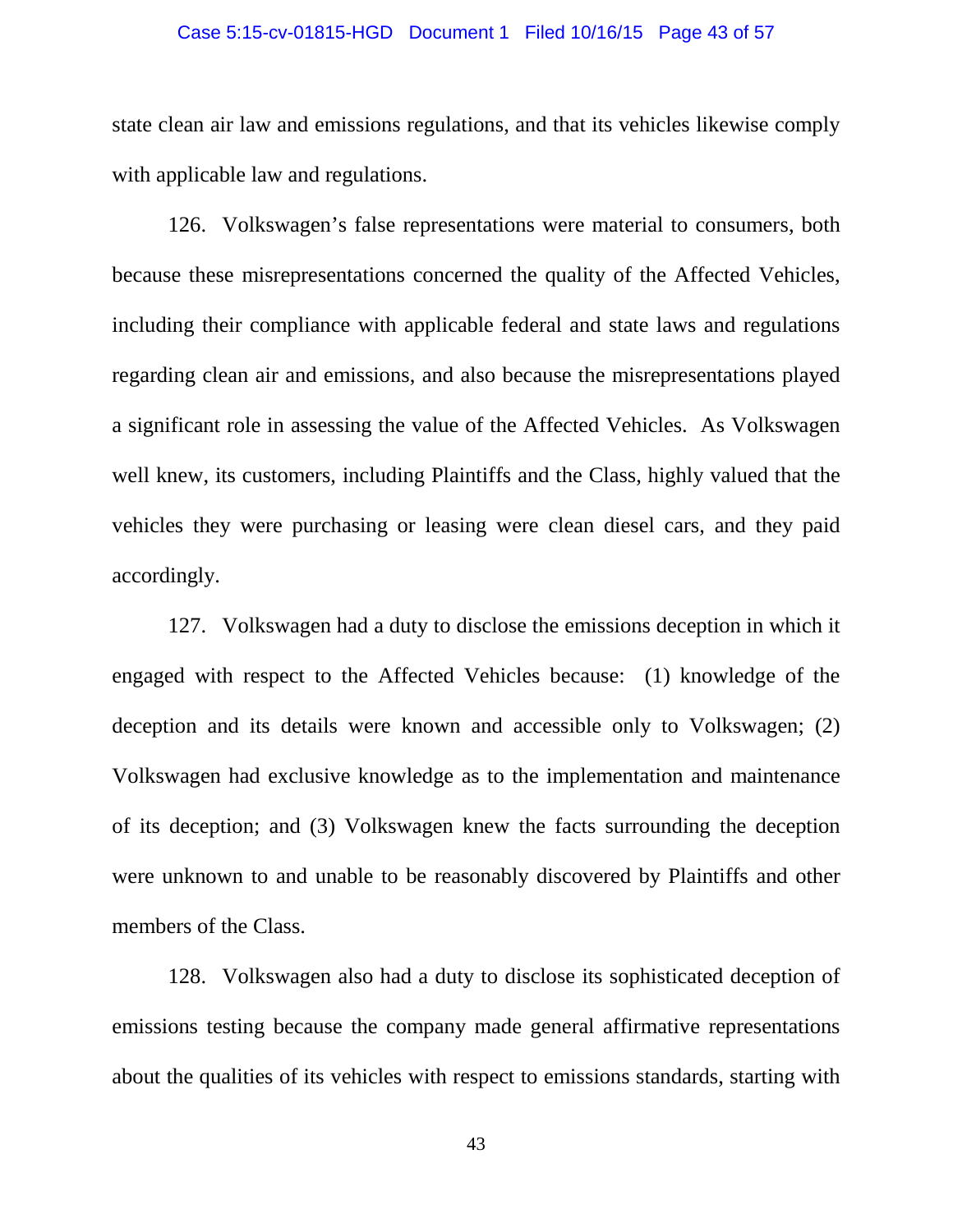### Case 5:15-cv-01815-HGD Document 1 Filed 10/16/15 Page 44 of 57

references to the Affected Vehicles as "CleanDiesel" cars, or cars with clean diesel engines. Such references were misleading, deceptive, and incomplete without the disclosure of the additional facts set forth herein regarding Volkswagen's emissions deception, the actual emissions of its vehicles, its actual philosophy with respect to complying with federal and state clean air law and emissions regulations, and its actual practices with respect to the Affected Vehicles.

129. Having volunteered to provide information to Plaintiffs and the Class, Volkswagen had a duty to disclose the entire truth. All of the facts omitted and concealed by Volkswagen are material because they directly affect the value of the Affected Vehicles purchased or leased by Plaintiffs and other members of the Class. Whether a manufacturer's products comply with federal and state clean air law and emissions regulations, whether that manufacturer is honest about such compliance or non-compliance, and whether the vehicles passed the requisite emissions testing in order to receive EPA certification, are material concerns to a consumer. Volkswagen represented to Plaintiffs and other members of the Class that they were purchasing clean diesel vehicles, and that emissions testing had confirmed this. Secretly, however, Volkswagen had thoroughly subverted the entire emissions-testing process.

130. Volkswagen actively concealed and/or suppressed these material facts, in whole or in part, to expand and protect its profits, and to avoid the perception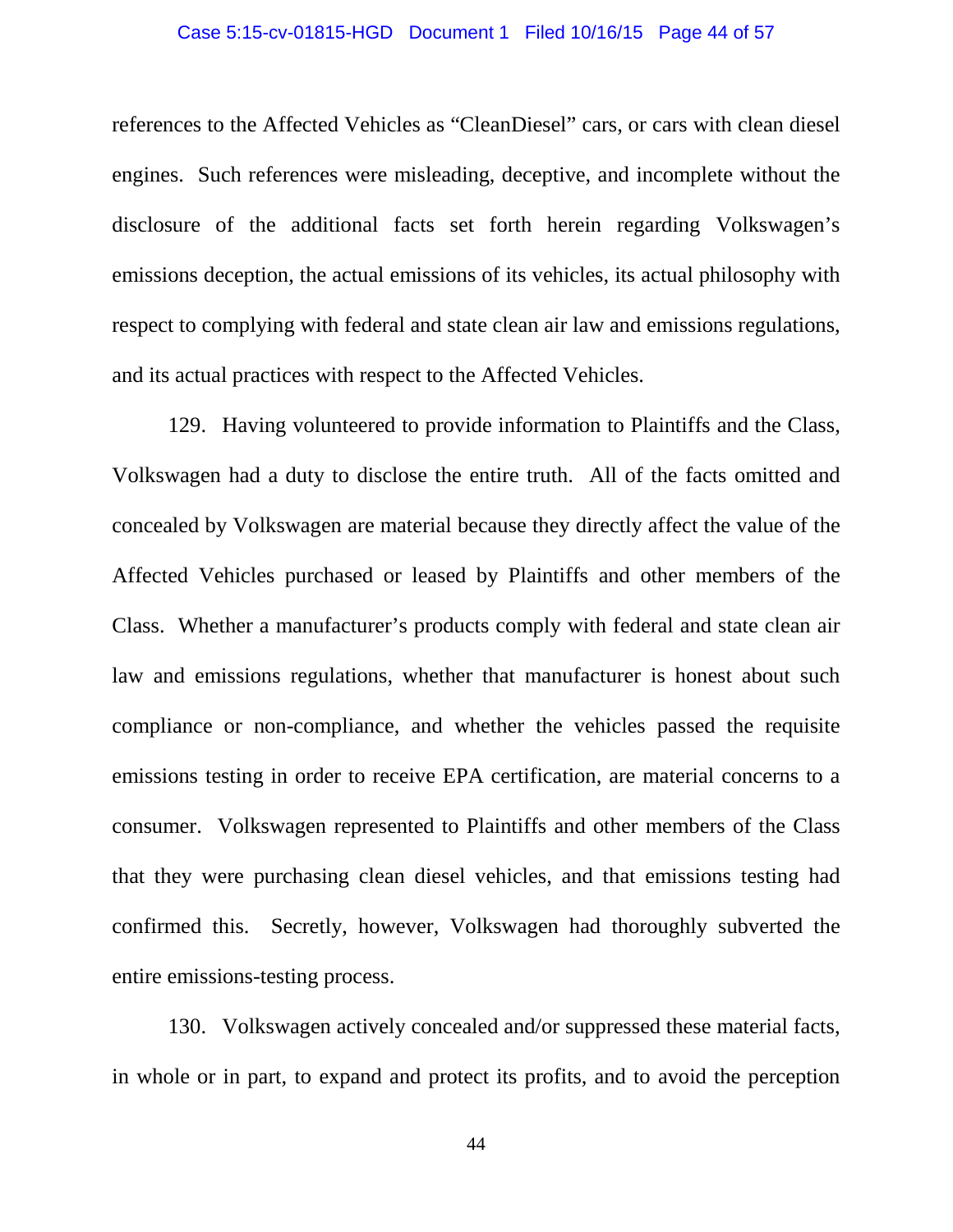### Case 5:15-cv-01815-HGD Document 1 Filed 10/16/15 Page 45 of 57

that its vehicles did not or could not comply with federal and state laws governing clean air and emissions, which perception would damage the brand's image and cost Volkswagen money. Volkswagen concealed these material facts at the expense of Plaintiffs and Class members.

131. On information and belief, Volkswagen has still not made full and adequate disclosures, and continues to defraud Plaintiffs and the Class by concealing material information regarding the emissions qualities of its referenced vehicles and the company's systematic emissions deception.

132. Plaintiffs and the other members of the Class were unaware of the omitted material facts referenced herein, and they would not have acted as they did if they had known of the concealed and suppressed facts, in that they would not have purchased or leased the Affected Vehicles from Volkswagen, would not have continued to drive their heavily-polluting vehicles, or would have taken other affirmative steps in light of the information concealed from them. Plaintiffs' and Class members' actions were entirely justified. Volkswagen was in exclusive control of the material facts, and such facts were not known to the public, Plaintiffs, or the other members of the Class.

133. As a result of Volkswagen's concealment and suppression of the facts, Plaintiffs and the Class have sustained damages. Plaintiffs and the Class have been damaged because they own vehicles that are diminished in value as a result of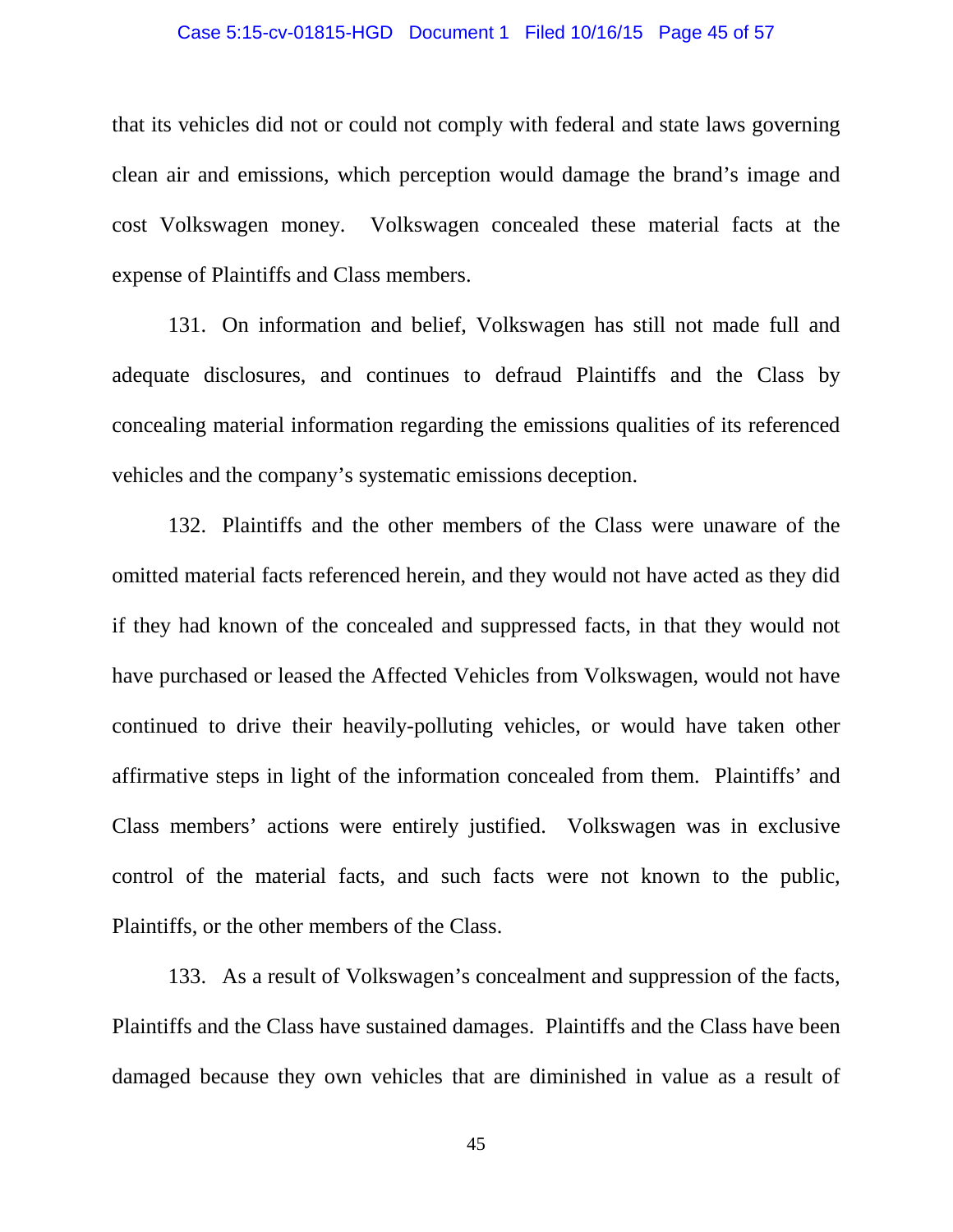### Case 5:15-cv-01815-HGD Document 1 Filed 10/16/15 Page 46 of 57

Volkswagen's concealment of the true quality and quantity of those vehicles' emissions and because Volkswagen failed to timely disclose the actual emissions qualities and quantities of millions of Volkswagen- and Audi-branded vehicles. Had Plaintiffs and the Class been aware of the serious issues generated by Volkswagen's deceptive corporate policies, the emissions deceptions with regard to the Affected Vehicles, or the company's callous disregard for compliance with applicable federal and state laws and regulations, Plaintiffs and Class members who purchased or leased Affected Vehicles would have paid less for those vehicles or would not have purchased or leased them at all.

134. The value of Plaintiffs' and Class members' vehicles has diminished as a result of Volkswagen's fraudulent concealment of its emissions deception, which has greatly tarnished the Volkswagen and Audi brand names attached to Plaintiffs' and Class members' vehicles, and made any reasonable consumer reluctant to purchase any of the Affected Vehicles, let alone pay what otherwise would have been fair market value for those vehicles.

135. Accordingly, Volkswagen is liable to Plaintiffs and the other members of the Class for damages in an amount to be proven at trial.

136. Volkswagen's acts were done wantonly, maliciously, oppressively, deliberately, with intent to defraud, and in reckless disregard of Plaintiffs' and Class members' rights and the representations that Volkswagen made to them.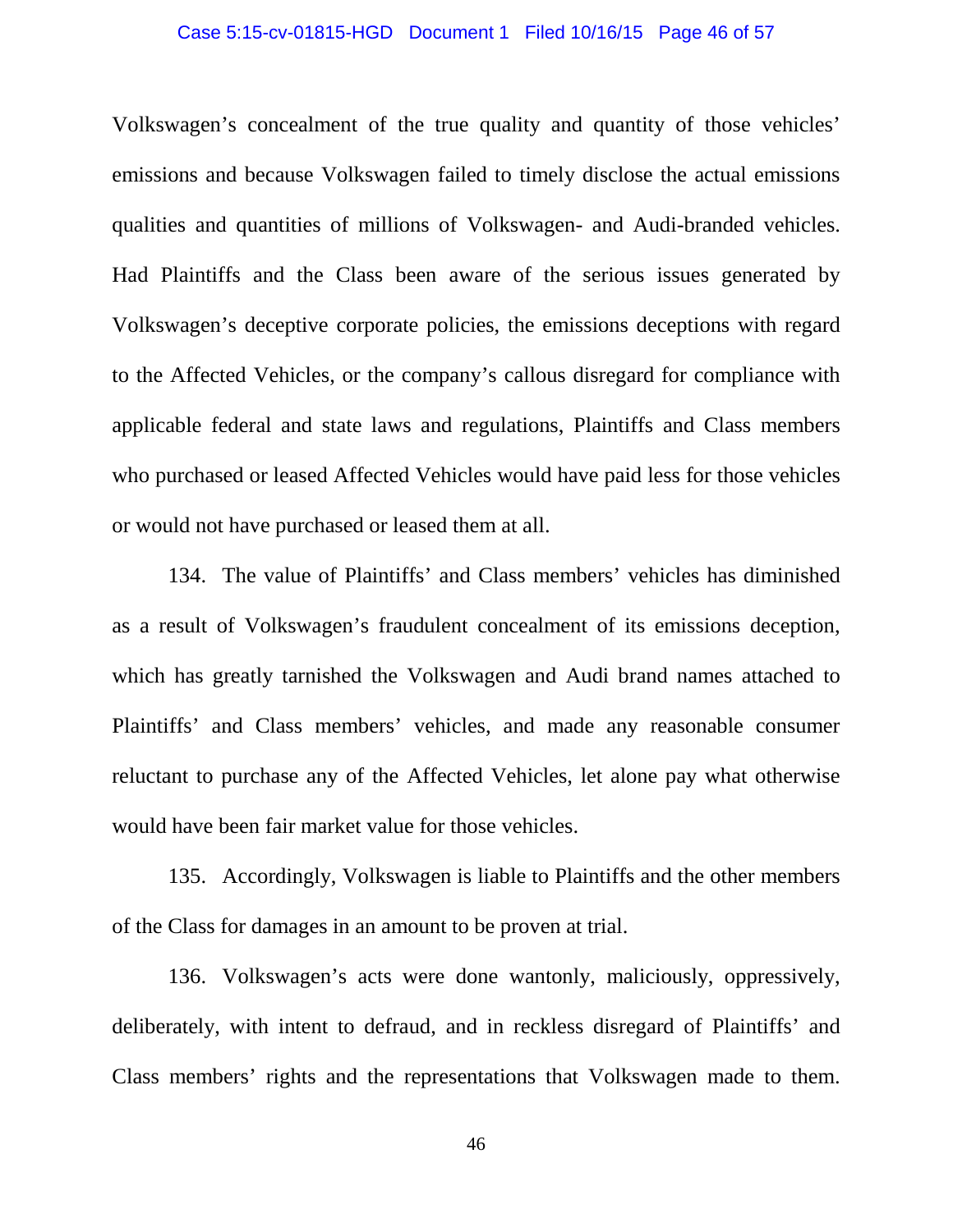### Case 5:15-cv-01815-HGD Document 1 Filed 10/16/15 Page 47 of 57

These malicious acts were performed solely in order to enrich Volkswagen. Such egregious conduct warrants an assessment of punitive damages in an amount sufficient to deter such conduct in the future, which amount is to be determined to evidence submitted at trial.

137. Plaintiffs pleads this count pursuant to the law of Alabama, where Volkswagen is incorporated, on behalf of all members of the Class. As necessary, and in the alternative, Plaintiffs may allege sub-classes, based on the residences at pertinent times of members of the Class, to allege fraudulent concealment under the laws of states other than New Jersey.

## **COUNT III Breach of Contract**

138. Plaintiffs reallege and incorporate by reference paragraphs 1 through 95 as fully set forth herein.

139. Plaintiffs bring this claim on behalf of the Nationwide Class.

140. Volkswagen's misrepresentations and omissions alleged herein, including Volkswagen's failure to disclose the existence of the "defeat device," caused Plaintiffs and the other Class members to purchase or lease their Affected Vehicles. Absent those misrepresentations and omissions, Plaintiffs and the other members of the Class would not have purchased or leased the Affected Vehicles, would have paid substantially less for the Affected Vehicles, and/or would have purchased or leased less expensive alternative vehicles that did not contain the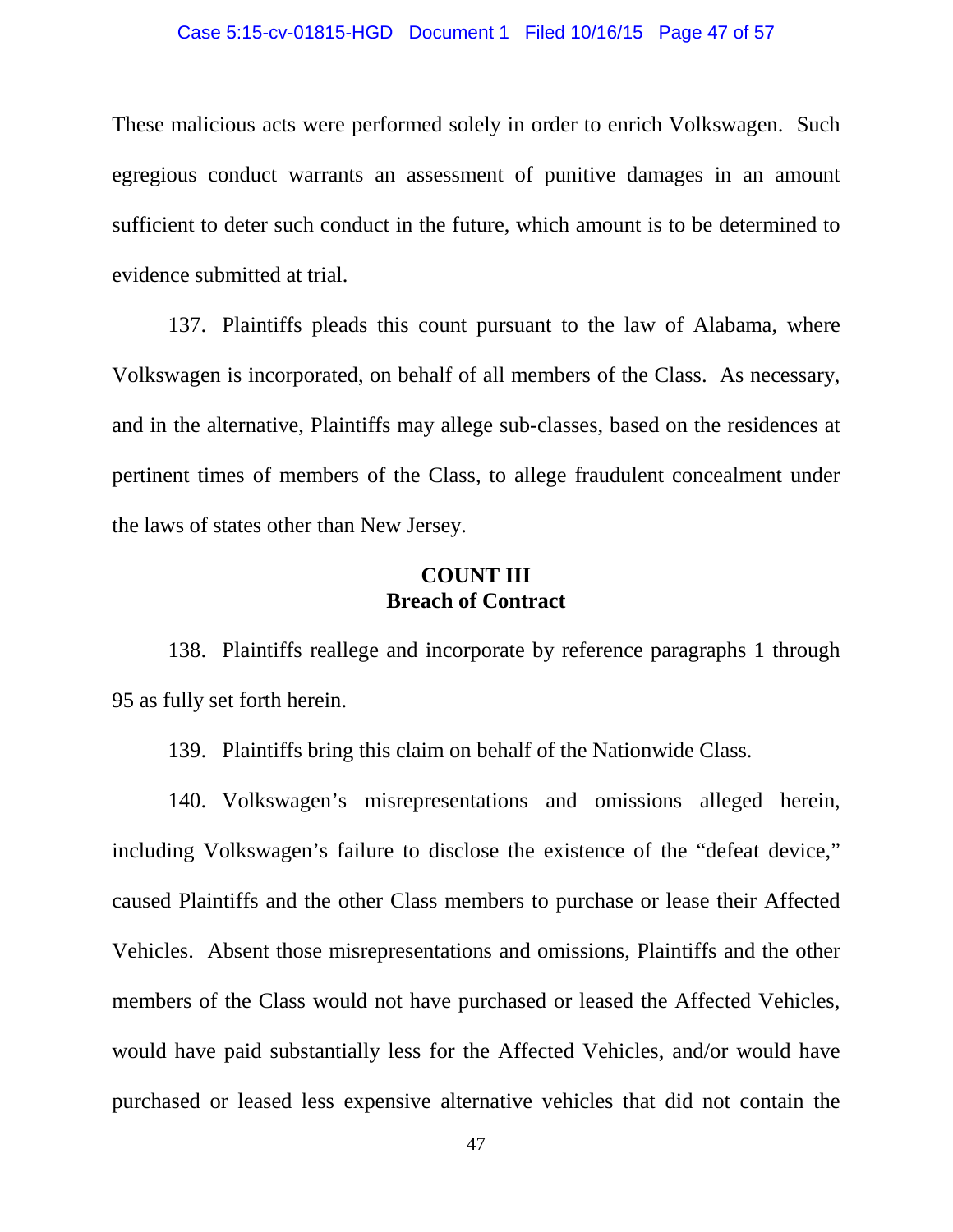### Case 5:15-cv-01815-HGD Document 1 Filed 10/16/15 Page 48 of 57

CleanDiesel engine system and the "defeat device." Accordingly, Plaintiffs and the Class overpaid for their Affected Vehicles and did not receive the benefit of their bargain.

141. Each and every sale or lease of an Affected Vehicle constitutes a contract between Volkswagen and the purchaser or lessee. Volkswagen breached these contracts by selling or leasing Plaintiffs and the other members of the Class defective vehicles and by misrepresenting or failing to disclose the existence of the "defeat device," including information known to Volkswagen that rendered each Affected Vehicle less safe and emissions-compliant, and thus less valuable, than vehicles not equipped with CleanDiesel engine systems and "defeat devices."

142. As a direct and proximate result of Volkswagen's breach of contract, Plaintiffs and the Class have been damaged in an amount to be proven at trial, which shall include, but is not limited to, all compensatory damages, incidental and consequential damages, and other damages allowed by law.

## **COUNT IV Breach of Express Warranty**

143. Plaintiffs reallege and incorporate by reference paragraphs 1 through 95 as fully set forth herein.

144. Plaintiffs bring this claim on behalf of the Nationwide Class.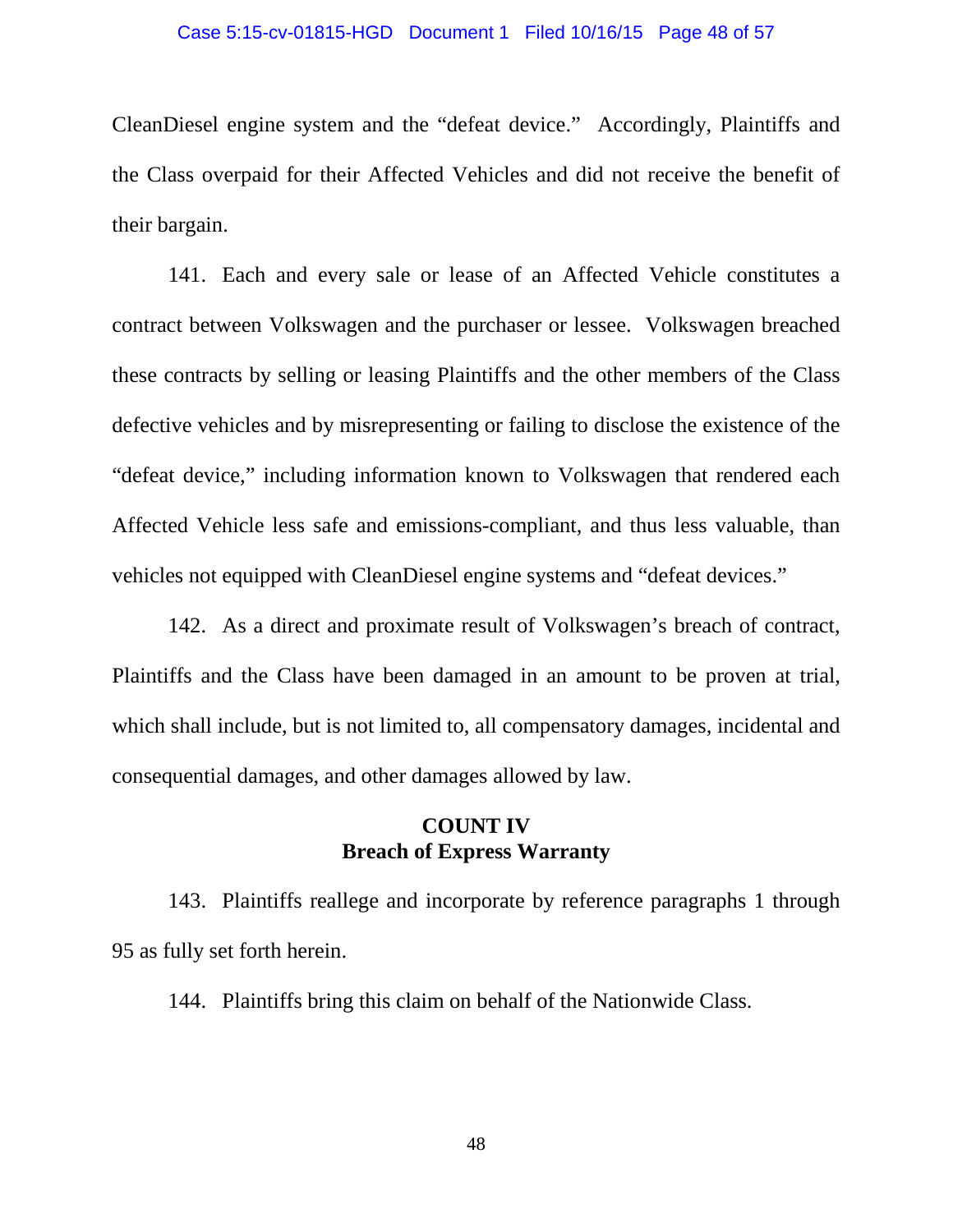### Case 5:15-cv-01815-HGD Document 1 Filed 10/16/15 Page 49 of 57

145. Defendants made numerous representations, descriptions, and promises to Plaintiffs and Class members regarding the performance and emission controls of their diesel vehicles.

146. Defendants, however, knew or should have known that their representations, descriptions, and promises were false. Defendants were well aware that they had installed defeat devices in the vehicles they sold to Plaintiffs and the other members of the Class.

147. Plaintiffs and the Class reasonably relied on Volkswagen's representations in purchasing "clean" diesel vehicles. Those vehicles, however, did not perform as was warranted. Unbeknownst to Plaintiffs, those vehicles included devices that caused their emission reduction systems to perform at levels worse than advertised. Those devices are defects. Accordingly, Volkswagen breached its express warranty by providing a product containing defects that were never disclosed to the Plaintiffs and the Class.

148. As a direct and proximate result of Volkswagen's false and misleading representations and warranties, Plaintiffs and the Class suffered significant damages and seek the relief described below.

## **COUNT V Breach of Implied Warranties**

149. Plaintiffs reallege and incorporate by reference paragraphs 1 through 95 as fully set forth herein.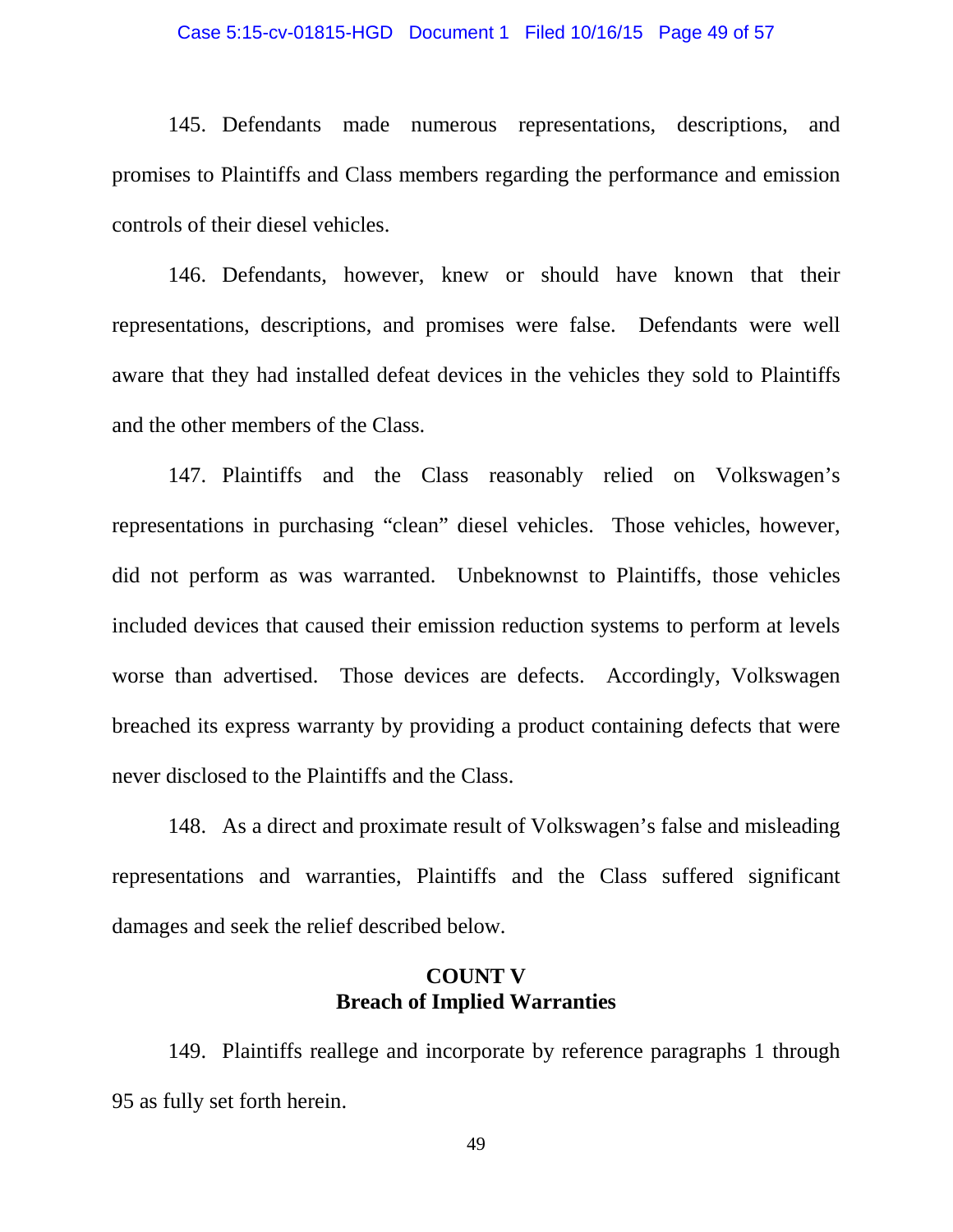150. Plaintiffs bring this claim on behalf of the Nationwide Class.

151. Volkswagen made numerous representations, descriptions, and promises to Plaintiffs and the other members of the Class regarding the functionality of Volkswagen's "clean" diesel technology.

152. Plaintiffs and Class members reasonably relied on Volkswagen's representations in purchasing the Affected Vehicles.

153. As set forth throughout this Complaint, Volkswagen knew that its representations, descriptions, and promises regarding its diesel engines were false.

154. When Plaintiffs and the other members of the Class purchased Volkswagen's diesel vehicles, those vehicles did not conform to the promises or affirmations of fact made in Volkswagen's promotional materials, including that the vehicles were designed to meet the most demanding environmental standards. Instead, as alleged herein, those vehicles were designed to cheat those standards, and the Affected Vehicles emitted far higher levels of pollution than promised.

155. Accordingly, the Affected Vehicles failed to conform to Volkswagen's implied warranty regarding their functionality.

156. As a direct and proximate result of Volkswagen's false and misleading representations and warranties, Plaintiffs and the Class suffered significant injury when Volkswagen sold them cars that, it is now clear, are worth far less than the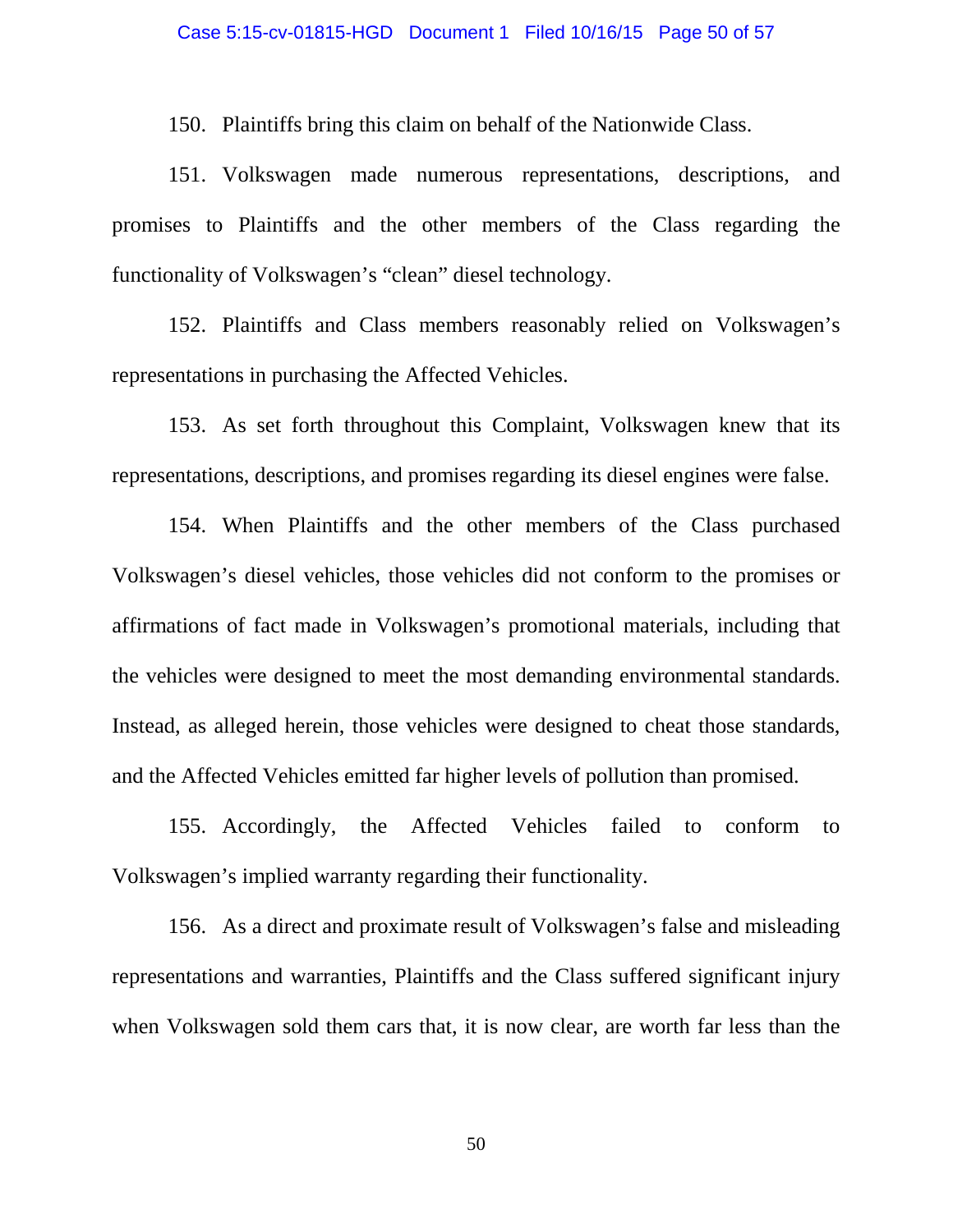price Plaintiffs and the Class paid for them. Accordingly, Plaintiffs and the Class seek the relief described below.

# **COUNT VI Violation of the Magnuson-Moss Warranty Act (15 U.S.C. §§ 2301,** *et seq***.)**

157. Plaintiffs reallege and incorporate by reference paragraphs 1 through 95 as fully set forth herein.

158. Plaintiffs bring this claim on behalf of the Nationwide Class.

159. This Court has jurisdiction to decide claims brought under 15 U.S.C. § 2301 by virtue of 28 U.S.C. § 2301(3).

160. Volkswagen's Affected Vehicles are a "consumer product," as that term is defined in 15 U.S.C. § 2301(1).

161. Plaintiffs and the other members of the Class are "consumers," as that term is defined in 15 U.S.C. § 2301(3).

162. Volkswagen is a "warrantor" and a "supplier," as those terms are defined in 15 U.S.C. §§ 2301(4) and (5), respectively.

163. 15 U.S.C. § 2310(d)(1) provides a cause of action for any consumer who is damaged by the failure of a warrantor to comply with an implied warranty.

164. Volkswagen provided Plaintiffs and the other members of the Class with "implied warranties," as that term is defined in 15 U.S.C. § 2301(7).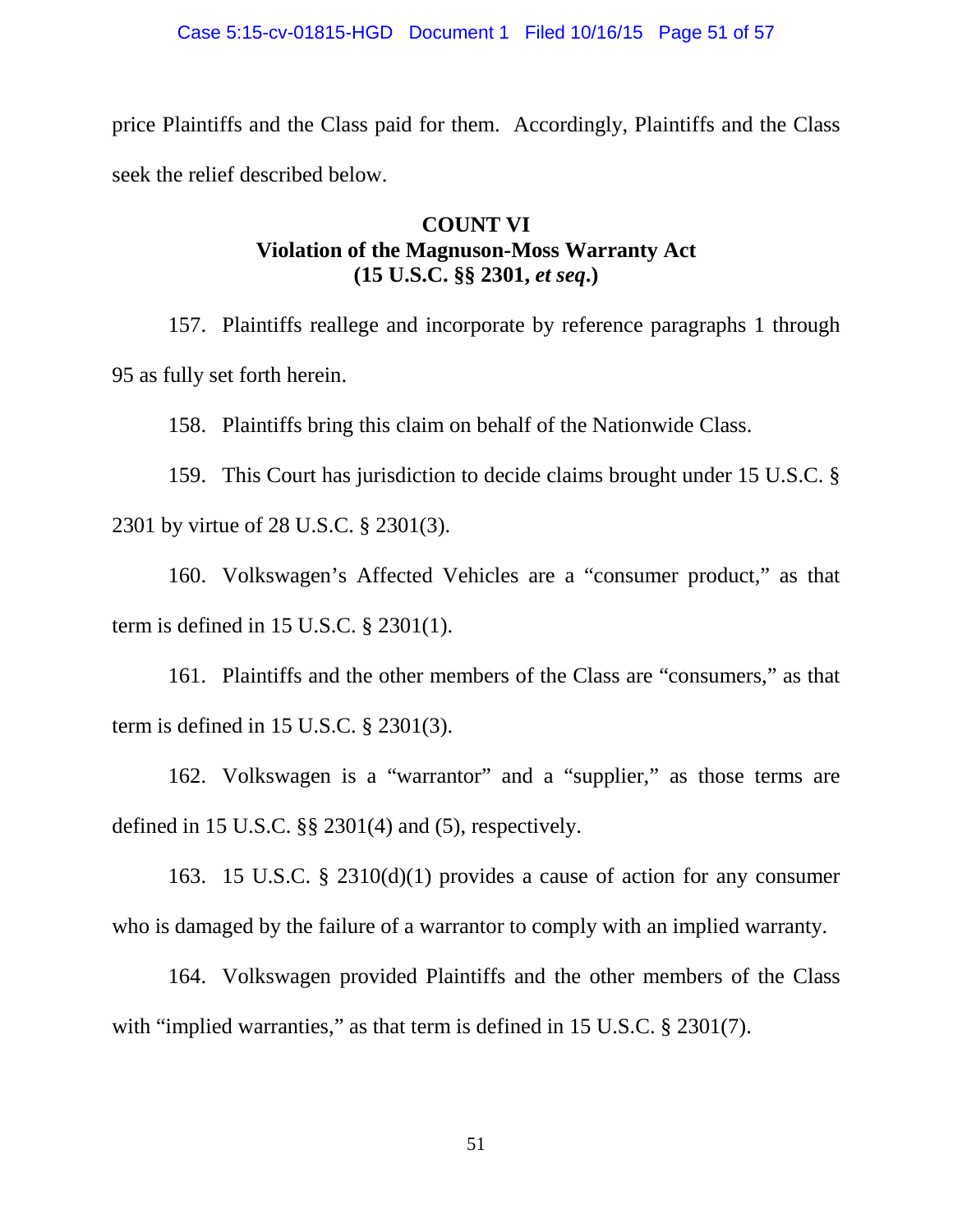### Case 5:15-cv-01815-HGD Document 1 Filed 10/16/15 Page 52 of 57

165. Volkswagen has breached these implied warranties as described in more detail above. Without limitation, Volkswagen's Affected Vehicles are defective, as described herein, which resulted in the problems and failures also described herein.

166. By Volkswagen's conduct as described in this Complaint, including Volkswagen's knowledge of the defects inherent in the Affected Vehicles and its action, and inaction, in the face of this knowledge, Volkswagen has failed to comply with its obligations under its written and implied promises, warranties, and representations.

167. In its capacity as a warrantor, and by the conduct described herein, any attempts by Volkswagen to limit the implied warranties in a manner that would exclude coverage of the defective software and systems is unconscionable and any such effort to disclaim, or otherwise limit, liability for the defective software and supporting systems is null and void.

168. All jurisdictional prerequisites have been satisfied.

169. Plaintiffs and members of the Class are in privity with Volkswagen in that they purchased the defeat device software from Volkswagen or its agents.

170. As a result of Volkswagen's breach of implied warranties, Plaintiffs and the Nationwide Class members are entitled to revoke their acceptance of the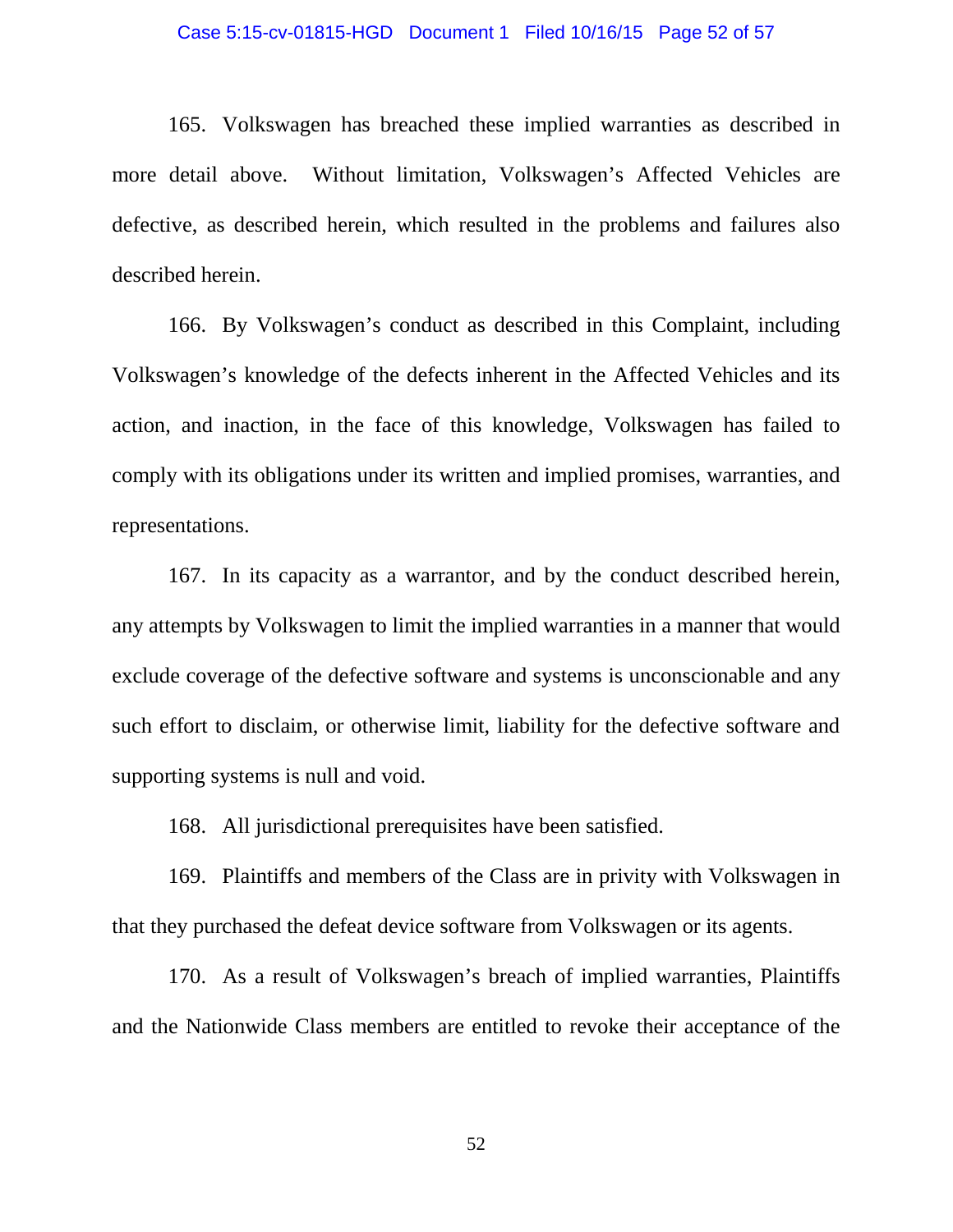vehicles, obtain damages and equitable relief, and obtain costs pursuant to 15 U.S.C. § 2310.

# **COUNT VII Unjust Enrichment**

171. Plaintiffs reallege and incorporate by reference paragraphs 1 through 95 as fully set forth herein.

172. Plaintiffs bring this claim on behalf of the Nationwide Class.

173. Plaintiffs and members of the Class conferred a benefit on Defendants by, *inter alia*, using (and paying for) their vehicles.

174. Defendants have retained this benefit, and know of and appreciate this benefit.

175. Defendants were and continue to be unjustly enriched at the expense of Plaintiffs and Class members.

176. Defendants should be required to disgorge this unjust enrichment.

## **B. Claims Brought on Behalf of the Alabama Subclass**

## **Count VII Violations of the Alabama Deceptive Trade Practices Act ALA. CODE 1975 § 8-19-1** *et seq.*

177. Plaintiffs reallege and incorporate by reference paragraphs 1 through 95 as fully set forth herein.

178. Plaintiffs Isabella and Claiton Garcia brings this claim on behalf of themselves and the Alabama Subclass.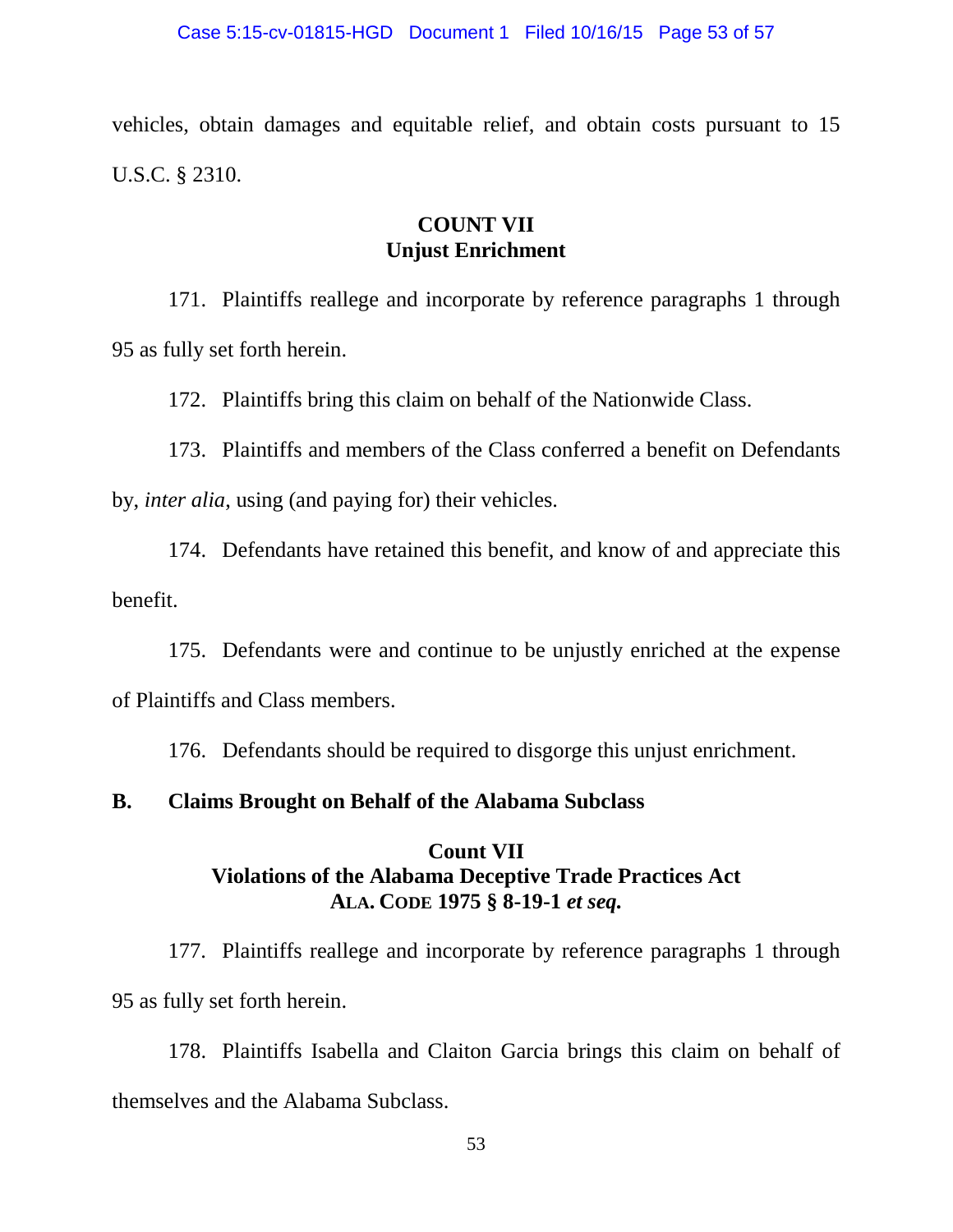### Case 5:15-cv-01815-HGD Document 1 Filed 10/16/15 Page 54 of 57

179. Defendant's misrepresentations, active concealment, and failures to disclose violated the Alabama Deceptive Trade Practices Act ("ADTPA") in the following manner:

a. Defendant misrepresented that its vehicles had characteristics, benefits, qualities or uses that they did not have (Ala. Code  $\S$  8-19-5(5));

b. Defendant misrepresented that its vehicles were of a particular standard, quality, and/or grade when they were of another (Ala. Code  $\S$  8-19-5(7)); and

c. Defendant advertised its vehicles with an intent not to sell them as advertised (Ala. Code § 8-19-5(9)).

180. Said conduct is generally and specifically within the meaning of the Alabama Deceptive Trade Practices Act, Ala. Code § 8-19-1 et seq. and in the course of business that is prohibited, unfair, and deceptive.

181. The foregoing acts and omissions of the Defendant were undertaken willfully, intentionally, and knowingly as part of its routine business.

182. Defendant's misrepresentations and omissions were material to Plaintiffs and members of the Alabama Subclass, such that a reasonable person would consider them important in deciding whether to purchase Defendant's vehicles and had Plaintiffs and members of the Alabama Subclass known the truth, they would have acted differently.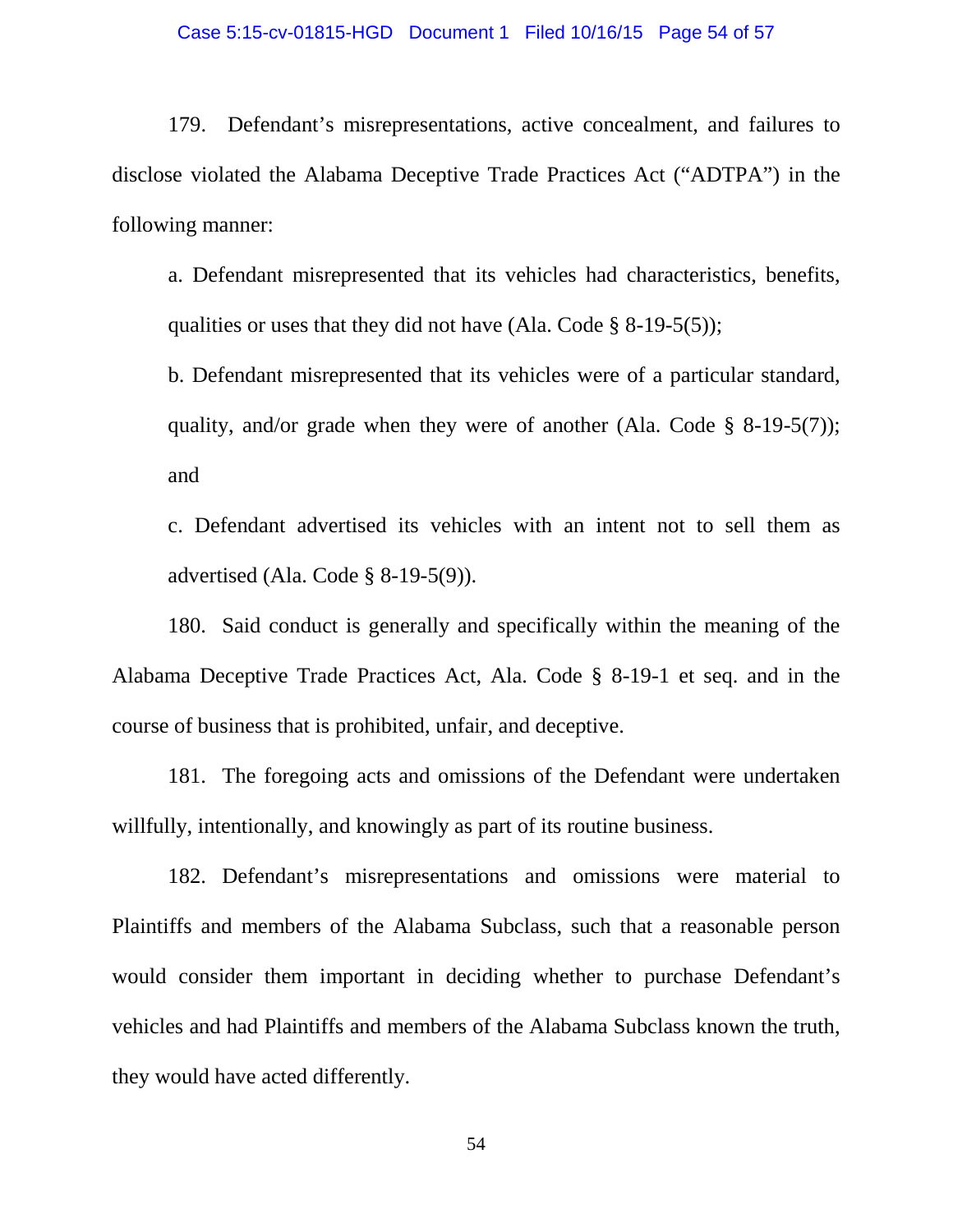### Case 5:15-cv-01815-HGD Document 1 Filed 10/16/15 Page 55 of 57

183. The conduct described herein has tremendous potential to be repeated where other consumers similarly-situated will be treated with the same unscrupulous, unethical, unfair and deceptive acts and practices.

184. As a direct and proximate result of the above described practices, Plaintiffs and members of the Alabama Subclass sustained damages in an amount to be proven at trial.

### **IX. REQUEST FOR RELIEF**

WHEREFORE, Plaintiffs, individually and on behalf of members of the Class, respectfully request that the Court enter judgment in their favor and against Volkswagen, as follows:

A. Certification of the proposed Class and Subclasses, including appointment of Plaintiffs' counsel as Class Counsel;

B. An order temporarily and permanently enjoining Volkswagen from continuing the unlawful, deceptive, fraudulent, and unfair business practices alleged in this Complaint;

C. Injunctive relief in the form of a recall or free replacement program;

D. Costs, restitution, damages, and disgorgement in an amount to be determined at trial;

E. Revocation of acceptance;

F. Damages under the Magnuson-Moss Warranty Act;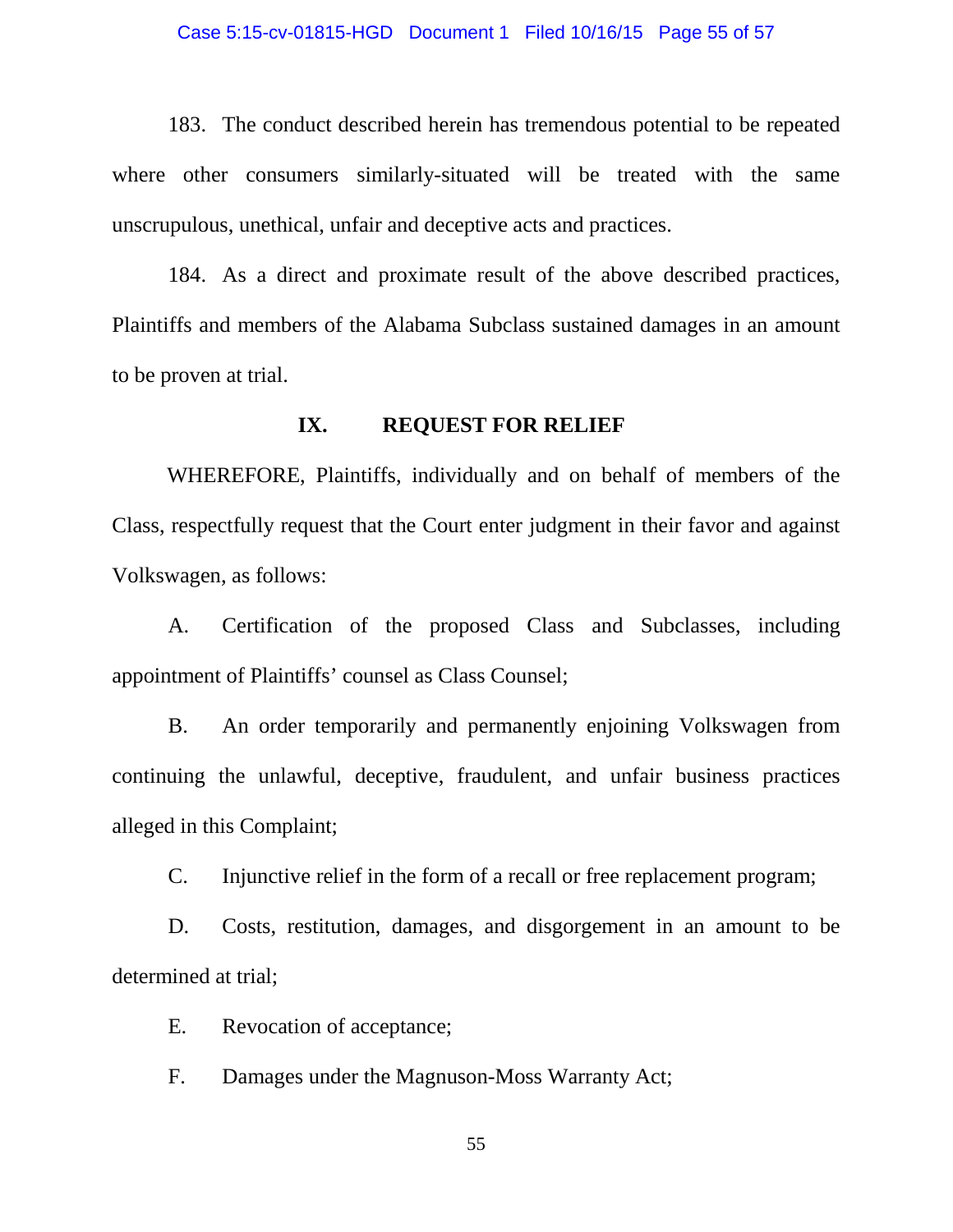G. Treble and/or punitive damages as permitted by applicable laws;

H. An order requiring Volkswagen to pay both pre- and post-judgment

interest on any amounts awarded;

- I. An award of costs and attorneys' fees; and
- J. Such other or further relief as may be appropriate.

# **X. DEMAND FOR JURY TRIAL**

Plaintiffs demands a jury trial.

Submitted this the  $16<sup>th</sup>$  day of October, 2015.

s/ Eric J. Artrip MASTANDO & ARTRIP LLC Eric J. Artrip (ASB9673I68E) D. Anthony Mastando (ASB0893X32B) 301 Washington Street, Suite 302 Huntsville, Alabama 35801 Tel.: (256) 532-2222 Fax: (256) 513-7489 Artrip@mastandoartrip.com Tony@mastandoartrip.com